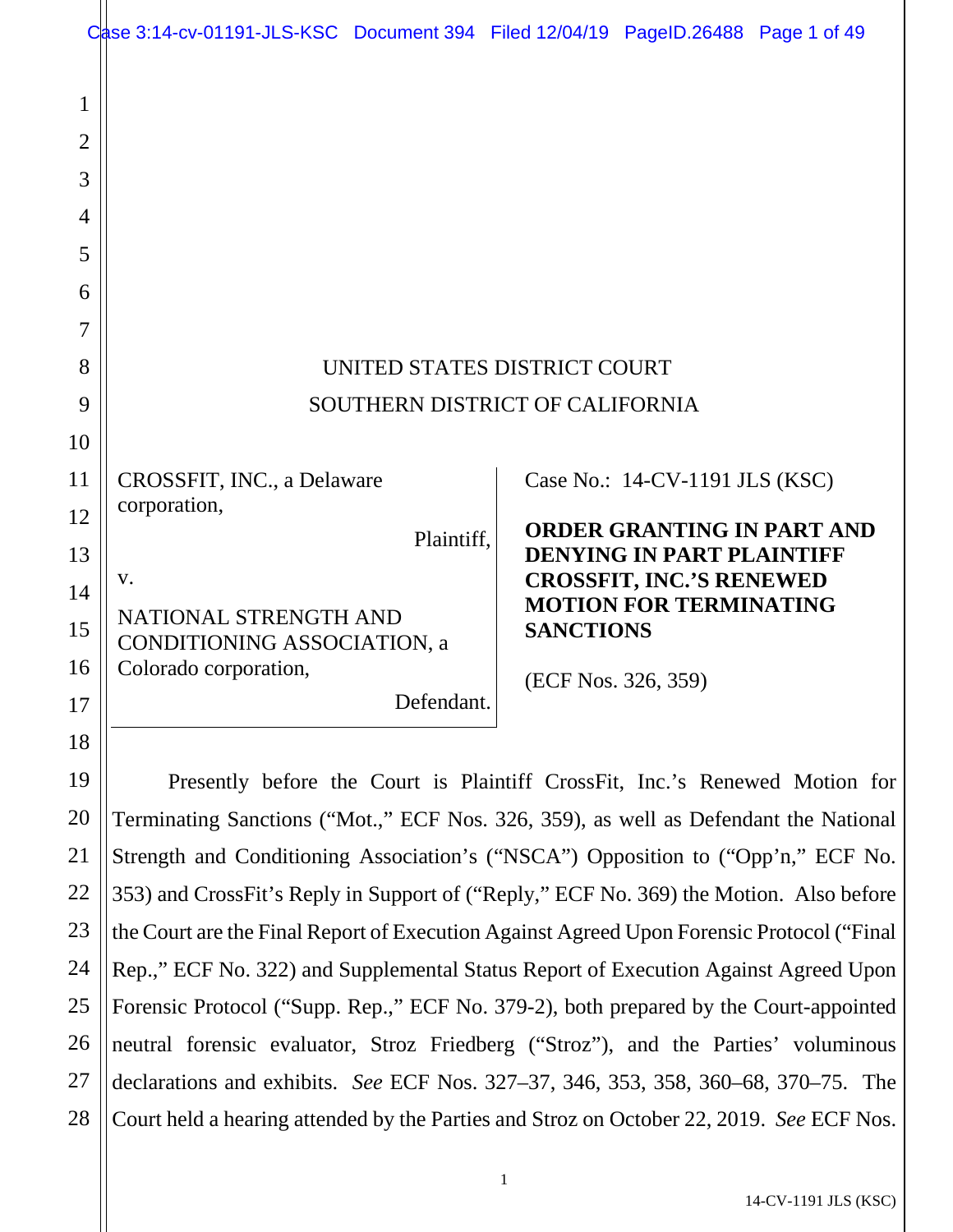1 2 3 387, 388 ("Tr."). Having carefully considered the Parties' arguments, the evidence, and the law, the Court **GRANTS IN PART** and **DENIES IN PART** CrossFit's Motion, as follows.

## **BACKGROUND**

5 6 8 9 10 The factual and procedural background through October 2018, are thoroughly documented in the Court's May 26, 2017 Order Granting in Part and Denying in Part Motion for Sanctions (ECF No. 176) and October 19, 2018 Order (1) Denying Defendant's Motion to Appoint Special Master, and (2) Setting Scheduling Order (ECF No. 302). *See*  ECF No. 176 at 2–6; ECF No. 302 at 2–22. The Court incorporates by reference the facts as presented fully in those Orders and sets forth below factual and procedural developments since October 2018.

### 12 **I. Discovery from the Kraemers**

4

7

11

13

15

16

17

14 On November 28, 2018, a digital forensics vendor selected by The Ohio State University ("OSU"), TCDI, collected data from Dr. William Kraemer's and Joan Kraemer's mobile devices. Final Rep. at 9. Although OSU authorized TCDI to turn over to Stroz the data from Ms. Kraemer's mobile device, Stroz has not received the data from Dr. Kraemer's mobile devices. *Id.*

18 19 20 21 22 23 24 25 26 27 28 On the same day that TCDI harvested data from the Kraemers' mobile devices, Stroz conducted informational interviews of Dr. and Ms. Kraemer "regarding their device and[]account usage, and preservation efforts related to NSCA business." *Id.* Dr. Kraemer informed Stroz that he had used an iPhone purchased by the NSCA between approximately 2016 and January 2018, and that he had purchased his current mobile device in January 2018. *Id.* at 10. In January 2018, with the help of OSU staff, Dr. Kraemer transferred data from his NSCA-owned iPhone to his new device. *Id.* With the assistance of OSU staff, Dr. Kraemer then performed a factory reset of his NSCA-owned iPhone, although he did not return the device to the NSCA. *Id.* Dr. Kramer also reset to factory defaults the four previous mobile phones he had used for NSCA business, three of which he returned to the NSCA and one of which was lost in 2010. *Id.*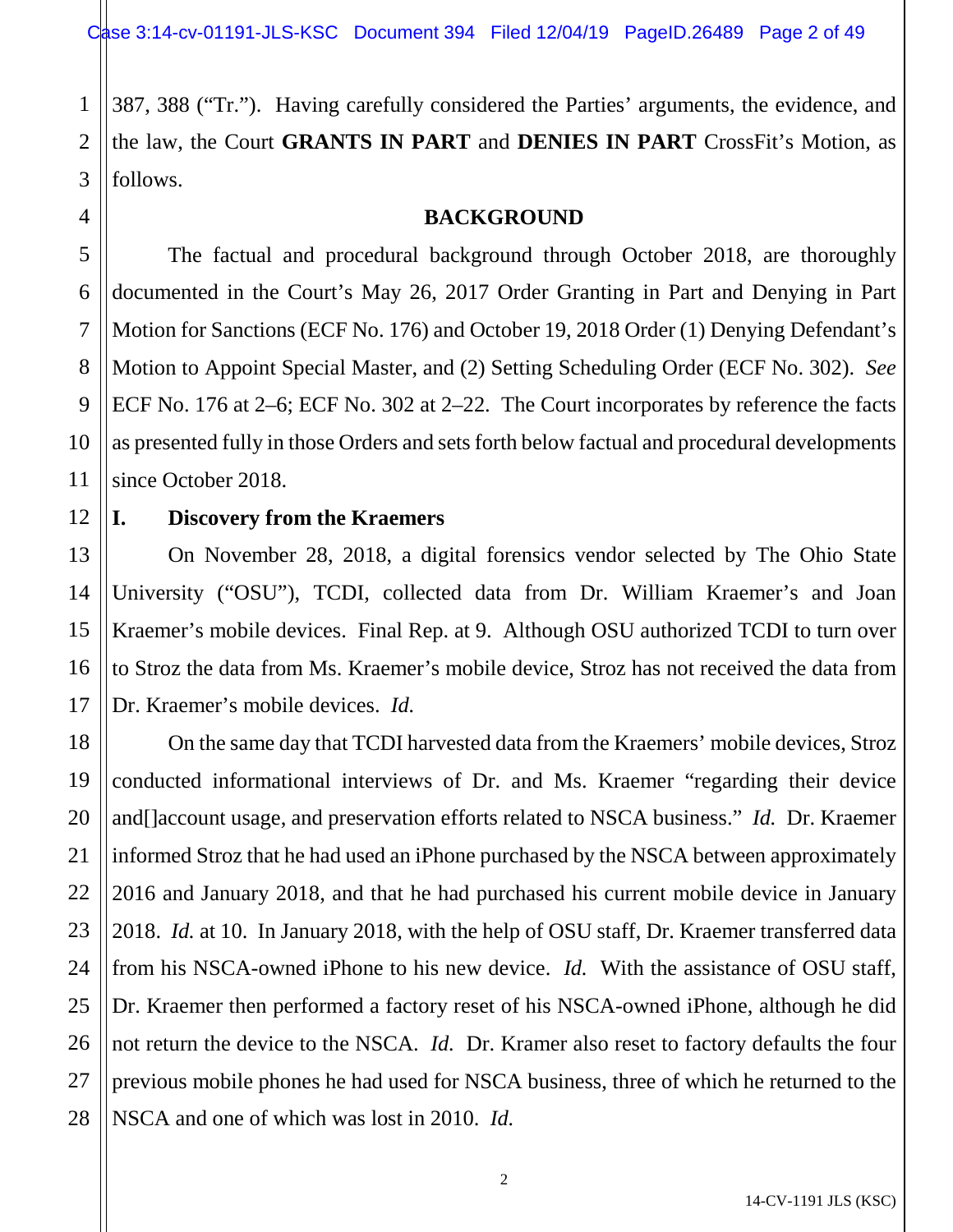1 2 3 4 During the pendency of this litigation, Dr. Kraemer has had three separate laptops: one at the University of Connecticut ("UConn") and two successive ones at OSU. *Id.* OSU technicians transferred data from Dr. Kraemer's UConn laptop to his first OSU laptop and from Dr. Kraemer's first OSU laptop to his second. *Id.*

6 Ms. Kramer has been using her current iPhone, which was purchased by the NSCA, since approximately five years ago. *Id.* Prior to that, she had used a flip phone purchased by the NSCA. *Id.* Ms. Kramer "wiped" the flip phone before returning it to the NSCA. *Id.*

On December 11, 2018, CrossFit re-deposed Dr. Kraemer. *See generally* Decl. of Justin S. Nahama in Support of Mot. ("Nahama Decl.," ECF No. 327) Ex. 76, ECF No. 327-76.

## 12 **II. Review of NSCA Asset Inventory**

13 14 15 16 17 18 Although Stroz believed it had collected everything through its device-based collection efforts, *see* Tr. at 45:6–13, 48:13–16, on December 6, 2018, counsel for CrossFit provided to Stroz several asset inventories that the NSCA had produced.<sup>[1](#page-2-0)</sup> Final Rep. at 11. The asset inventories listed 538 records, some of which Stroz determined to be duplicates. *Id.* Stroz confirmed that it had imaged or otherwise collected data from devices listed in 225 of the 538 records. *Id.*

On January 14, 2019, counsel for the NSCA confirmed to Stroz that 225 devices had been provided to Stroz and that an additional 17 devices had "[p]ossibly" been provided to Stroz. *Id.* at 12; *see also* ECF No. 319-3. Counsel for the NSCA was "[u]nable to determine" whether devices in 240 of the listed records had been provided to Stroz. Final Rep. at 12; *see also* ECF No. 319-3.

24 / / /

 $\overline{a}$ 

19

20

21

22

23

25

5

7

8

9

10

<span id="page-2-0"></span><sup>26</sup> 27 28  $1$  At the October 22, 2019 hearing, it became clear that these asset inventory logs were actually produced in the State Court Action, *National Strength and Conditioning Association v. Glassman et al.*, No. 37- 2016-00014339-CU-DF-CTL (Cal. Super. filed May 2, 2016), and were only produced to CrossFit—and provided to Stroz—in the final months before the completion of Stroz's forensic evaluation. *See* Tr. at 20:6–19, 45:6–46:3, 48:7–24, 60:7–25.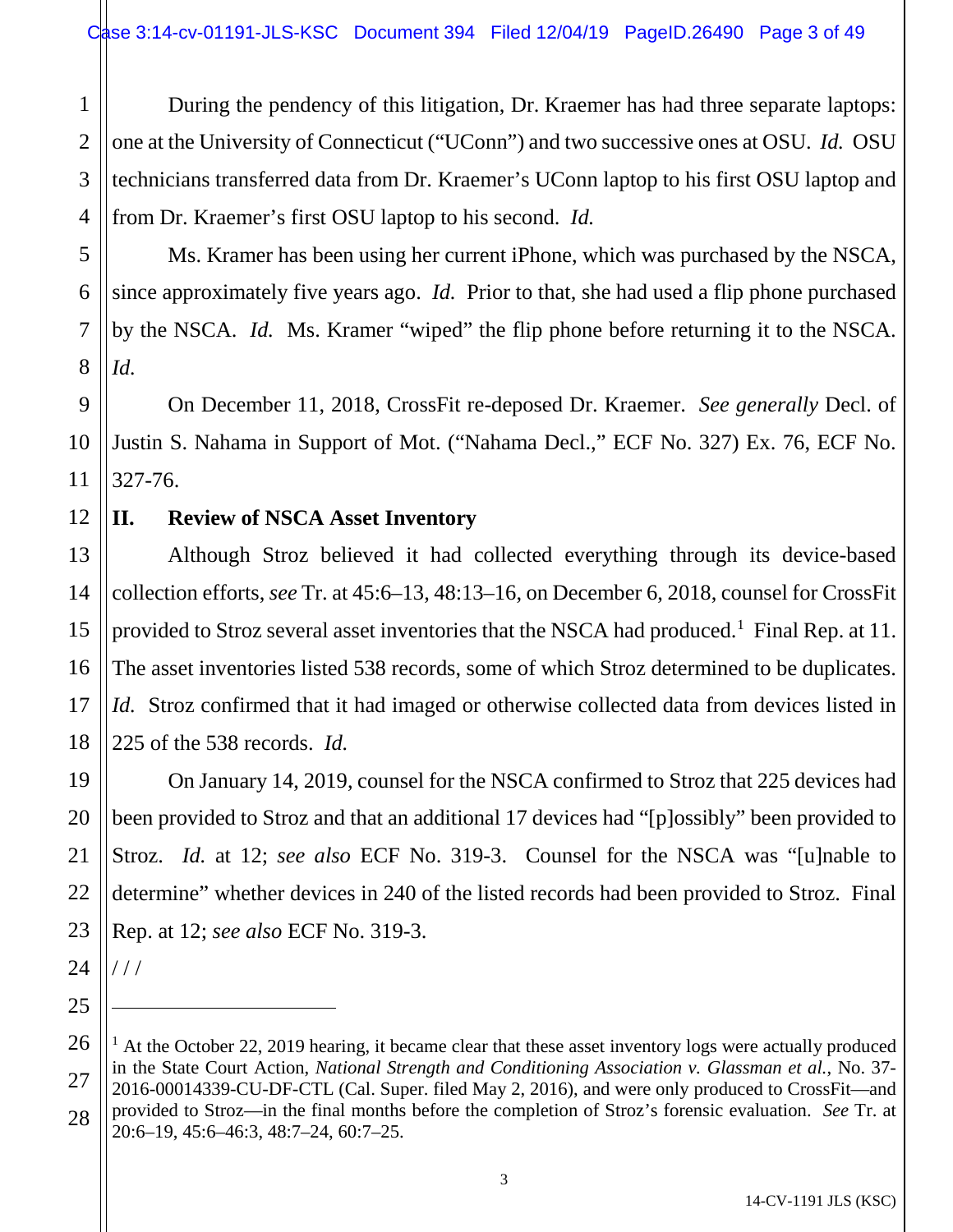1 2 On August 1, 2019, counsel to the NSCA submitted an updated asset inventory in support of its Opposition that claims to have located over 150 of the devices the NSCA previously had been unable to locate. *See* Decl. of Genevieve M. Ruch in Support of the Opp'n ("Ruch Decl.," ECF No. 353-2) ¶ 3; *see also* Ruch Decl. Ex. 1, ECF No. 353-4.

# **III. Review and Production of Documents**

# *A. Documents from the NSCA*

After running the Parties' search terms on the 12 Terabytes of data harvested from the NSCA, $2$  Stroz ported to a Relativity document review workspace 1,245,070 presumptively relevant documents, consisting of 853,699 direct search term hits plus family members.<sup>[3](#page-3-1)</sup> Final Rep. at 14; *see also* Final Rep. App. F. The NSCA began its review of these documents on November 6, 2018. Final Rep. at 15.

Between November 20, 2018, and January 2, 2019, Stroz produced 218,949 documents to CrossFit. *See id.* After January 2, 2019 and prior to the filing of its Final Report on April 4, 2019, Stroz produced an additional 60,605 documents to CrossFit. *See id.* All told, 279,554 documents were produced to CrossFit as a result of the neutral forensic evaluation prior to the filing of Stroz's Final Report. *Id.* The NSCA also provided privilege and non-responsive logs to CrossFit containing 43,448 and 932,422 entries, respectively. Ruch Decl. ¶ 10.

 $\overline{a}$ 

<span id="page-3-0"></span><sup>&</sup>lt;sup>2</sup> Although the Parties initially agreed to a protocol that provided for collection of data from a list of relevant custodians, *see* Final Rep. at 4, the "NSCA was unable to determine actual relevant custodians and instead identified an extensive list of 'potential' custodians." *Id.* at 8. "In addition, NSCA asset inventory records were inaccurate or incomplete." *Id.* "As such, Stroz recommended, and the Parties agreed to, broadened the collection strategy under the Protocol to collect *every* NSCA-owned computer, mobile device, server, and external storage device, regardless of its primary user." *Id.*

<span id="page-3-1"></span><sup>&</sup>lt;sup>3</sup> Because the "NSCA was unable to verify that the listed keywords [in Appendix B of the September 2017 Protocol], or even which keywords, were used to produce responsive documents in the proceedings . . . , on April 27, 2018, Stroz and the Parties came to decide on a process for the Parties to propose a reach agreement on a set of keywords to be applied against the differential data set." Final Rep. at 14; *see also*  Final Rep. App. D; Tr. at 41:14–21 ("The reason [Stroz] ended up collecting everything wasn't the generosity of a party. It was because of poor record-keeping[ and] . . . inability to give [Stroz] what [it] needed to feel confident that what [it] w[as] collecting was actually the universe.").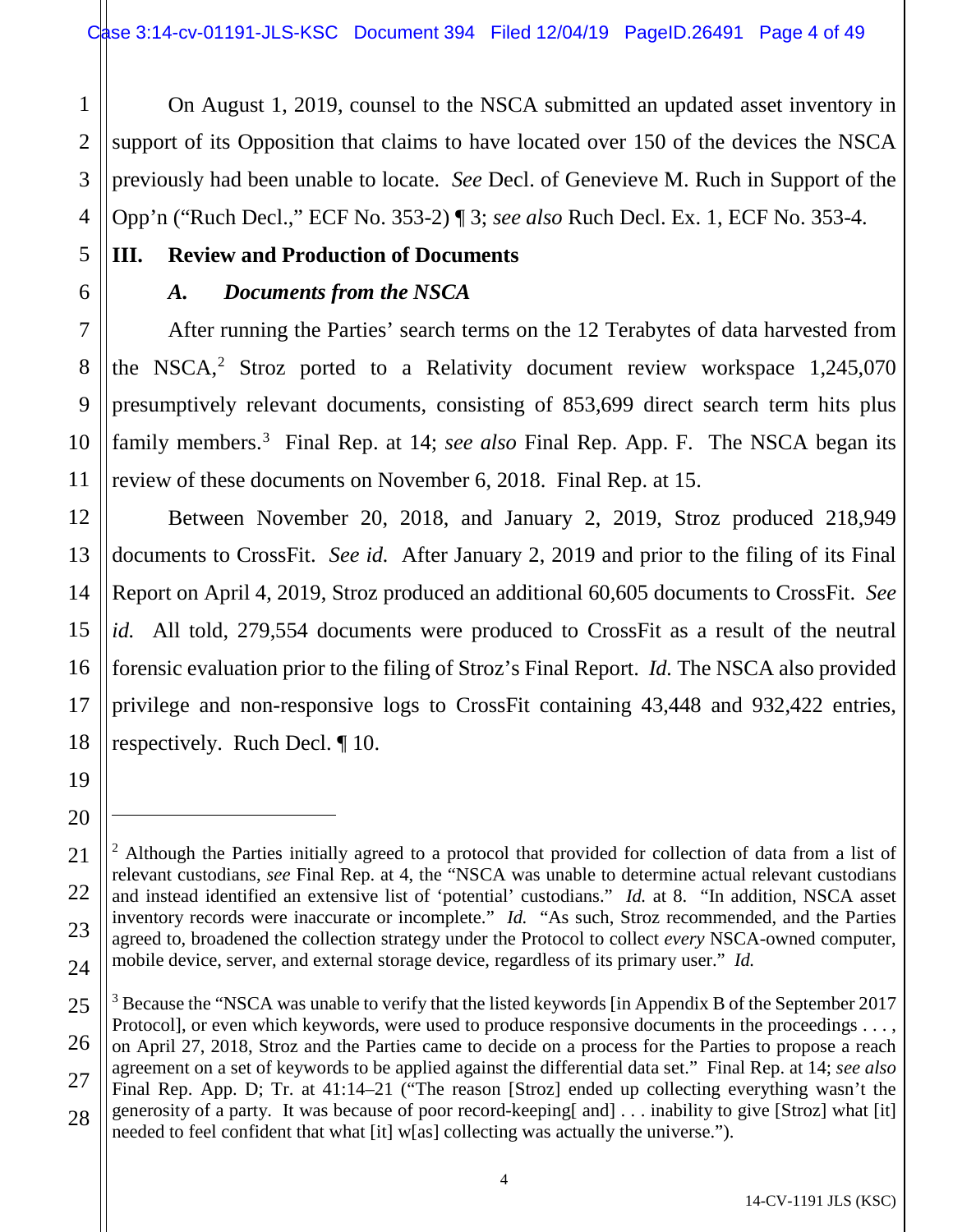1 2 3 4 5 Since April 4, 2019, the NSCA has produced an additional 153 documents in response to CrossFit's challenges to the NSCA's non-responsive and privilege logs, 81 documents related to a newly agreed-upon search for documents, and one additional document that had previously been produced. *Id.* ¶ 11. CrossFit has continued to challenge the NSCA's claims of non-responsiveness, privilege, and confidentiality. *Id.* ¶ 15.

6

7

8

9

10

11

12

13

14

15

16

17

18

19

20

21

22

23

 $\overline{a}$ 

24

27

28

# *B. Documents from the Editorial Manager System*

On January 7, 2019, Stroz received data from the Editorial Manager System, which holds the NSCA's publications and historical data associated with those publications, from the owner of the software, Areis Systems. *See* Final Rep. at 8–9. The data harvested from the Editorial Manager System yielded 93,627 presumptively relevant documents, consisting of 93,586 direct search term hits plus Manuscript Group members. *Id.* at 14; *see also* Final Rep. App. G. Stroz made these documents available for the NSCA to review in Relativity on March 14, 2019. Final Rep. at 14. The NSCA produced 8,645 documents from Editorial Manager following the filing of Stroz's Final Report. Ruch Decl. ¶ 11.

# **IV. Stroz's Final and Supplemental Reports**

On April 4, 2019, CrossFit filed Stroz's Final Report, *see* ECF No. 319, which was provided to the Parties on April 3, 2019. *See* ECF No. 319-4. In addition to relaying many of the above developments, Stroz relayed its conclusions from its forensic analysis. *See*  Final Rep. at 12–13.

Specifically, "Stroz performed forensic analysis to identify devices that may reflect evidence of spoliation through unreasonable wiping or deletion across all collected devices and repositories."<sup>[4](#page-4-0)</sup> *Id.* at 12. Although "Stroz identified no evidence of data wiping on

<span id="page-4-0"></span><sup>25</sup> 26 <sup>4</sup> At the hearing, in response to arguments from the NSCA that "Stroz did not describe an in-depth forensic analysis," *see* Tr. at 32:14–15, Stroz clarified that it "conducted [an] in-depth forensic analysis . . . using forensic industry standard tools." Tr. at 40:18–19; *see also id.* at 41:23–24 ("[Stroz] did in-depth forensics on a number of items of media."), 43:4–7 (noting that Stroz conducted "deep forensics . . . on a number of items of media that resulted in the identification of a hundred-and-some-odd documents that are presumptively relevant based on the parties' agreement."). Stroz also clarified that "when [a forensic evaluator] look[s] for evidence of wiping, [it is] looking for the installation of a tool or an application or a technology that [a spoliator] can use to render data unrecoverable," *id.* at 75:21–23, whereas "mass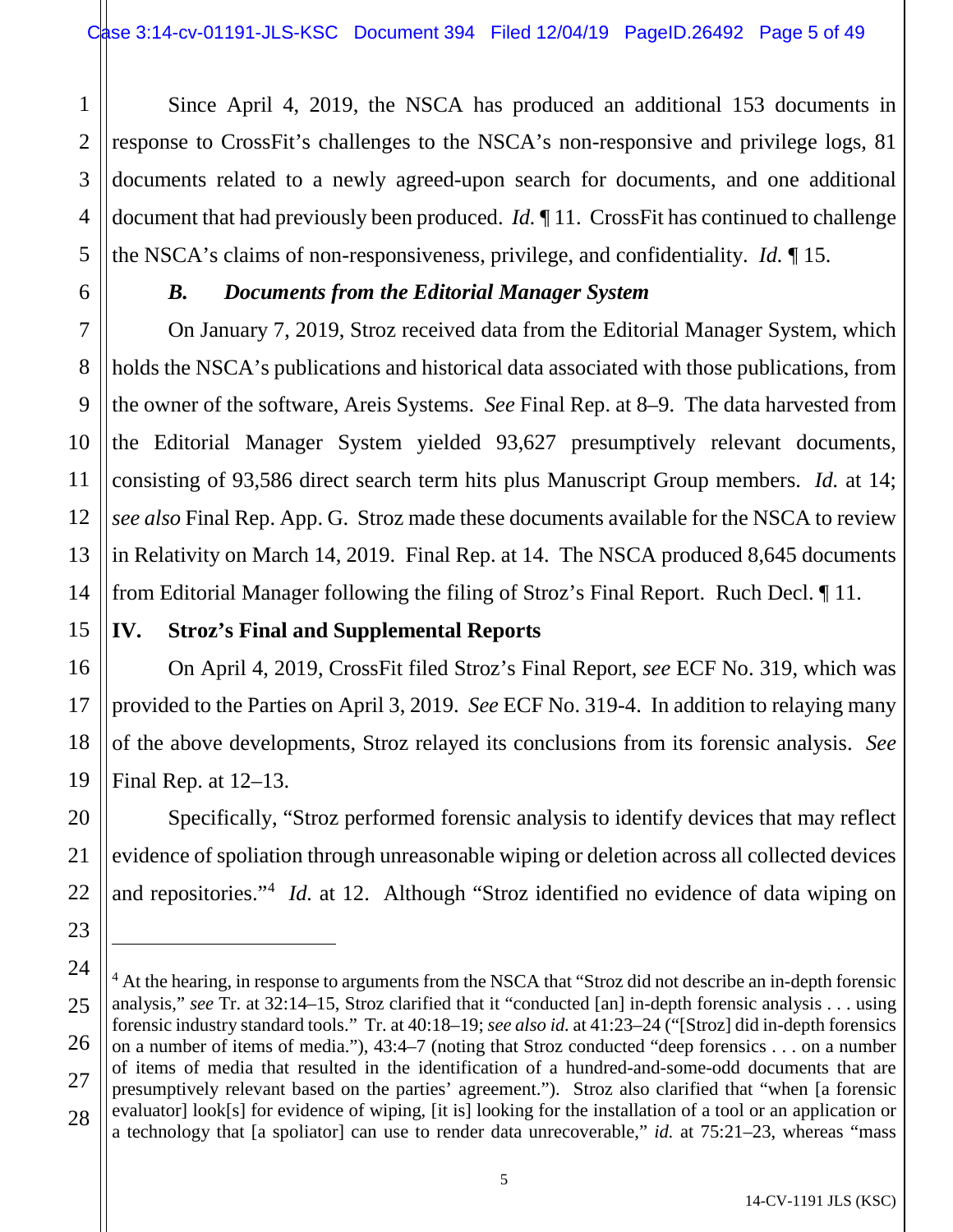1 2 3 any of the collected devices" and "no evidence of deletion of the Exhibit A Documents,["5](#page-5-0) *id.* at 12–13, "Potentially Relevant Documents and mass deletions were identified across some devices."[6](#page-5-1) *Id.* at 13; *see also* Final Rep. App. E.

4 "Based on the deletion findings, Stroz performed more in-depth analysis of each of the devices to determine potential context for deletions or other related user activity." Final Rep. at 13. "While deletion evidence may be related to moving documents to another device or volume, the fact that recoverable and processed data was excluded from [Stroz's] analysis negates this possibility." *Id.*; *see also* Tr. at 40:25–41:3.

5

6

7

8

9

10

11

12

13

14

15

16

 $\overline{a}$ 

17

Stroz identified several mass deletion events occurring throughout the pendency of this litigation. *See* Final Rep. at 13; *see also* Final Rep. App. E. Overall, Stroz found evidence of 9,107 documents destroyed in seven separate mass deletion events. *See* Final Rep. at 13; *see also* Final Rep. App. E. These mass deletion events also resulted in the destruction of 50 presumptively relevant documents. *Id.* Another 67 presumptively relevant documents were destroyed in non-mass deletions. *Id.*

<sup>18</sup> deletion is . . . when [an evaluator] look[s] forensically at a drive, sometimes [it] see[s] spikes in activity that [it] can further investigate using forensic techniques to try to figure out what caused that spike, whether it was intentional or not." *Id.* at 75:24–76:3.

<span id="page-5-0"></span><sup>19</sup> 20 21 22 23 24 25 26 <sup>5</sup> Exhibit A to CrossFit's original motion for sanctions was a "[s]preadhseet drafted by Torrey Smith[, the NSCA's certification director,] containing his notes on documents responsive to CrossFit's discovery requests." *See* ECF No. 150-2. Mr. Smith noted that "'CrossFit' Appeared in the **2012** Job Analysis Survey for the CSCS and the NSCA-CPT certifications in a list of credentials under the question 'Which certifications and/or licenses do you current[ly] maintain? THIS IS THE JOB ANALYSIS REPORT INFORMATION THAT THE NSCA CERTIFICATIONS ARE BUILT FROM (CORE BUSINESS) AND IS CONFIDENTIAL AND PROPRI[E]T[A]RY INFORMATION THAT IS CRITICAL TO THE SUCCESS OF OUR CERTIFICATION PROGRAM – THIS REPORT AND FULL INFORMATION SHOULD NOT BE SHARED WITH ANYONE." ECF No. 150-3 Ex. A (emphasis in original). In its May 26, 2017 Order, the Court ordered CrossFit to provide "a copy of this Order to the neutral forensic analyst so that she may search for other instances of the document referenced in Exhibit A—or its deletion—and any surrounding context." ECF No. 176 at 11.

<span id="page-5-1"></span><sup>27</sup> 28  $6$  Although Stroz was able to recover the filenames of the documents appearing in Appendix E to Stroz's Final Report, it was unable to recover the contents of those documents. *See* Final Rep. at 13 n.9. Accordingly, a document was considered presumptively relevant if the filename contained one of the key terms to which the Parties agreed. *See id.*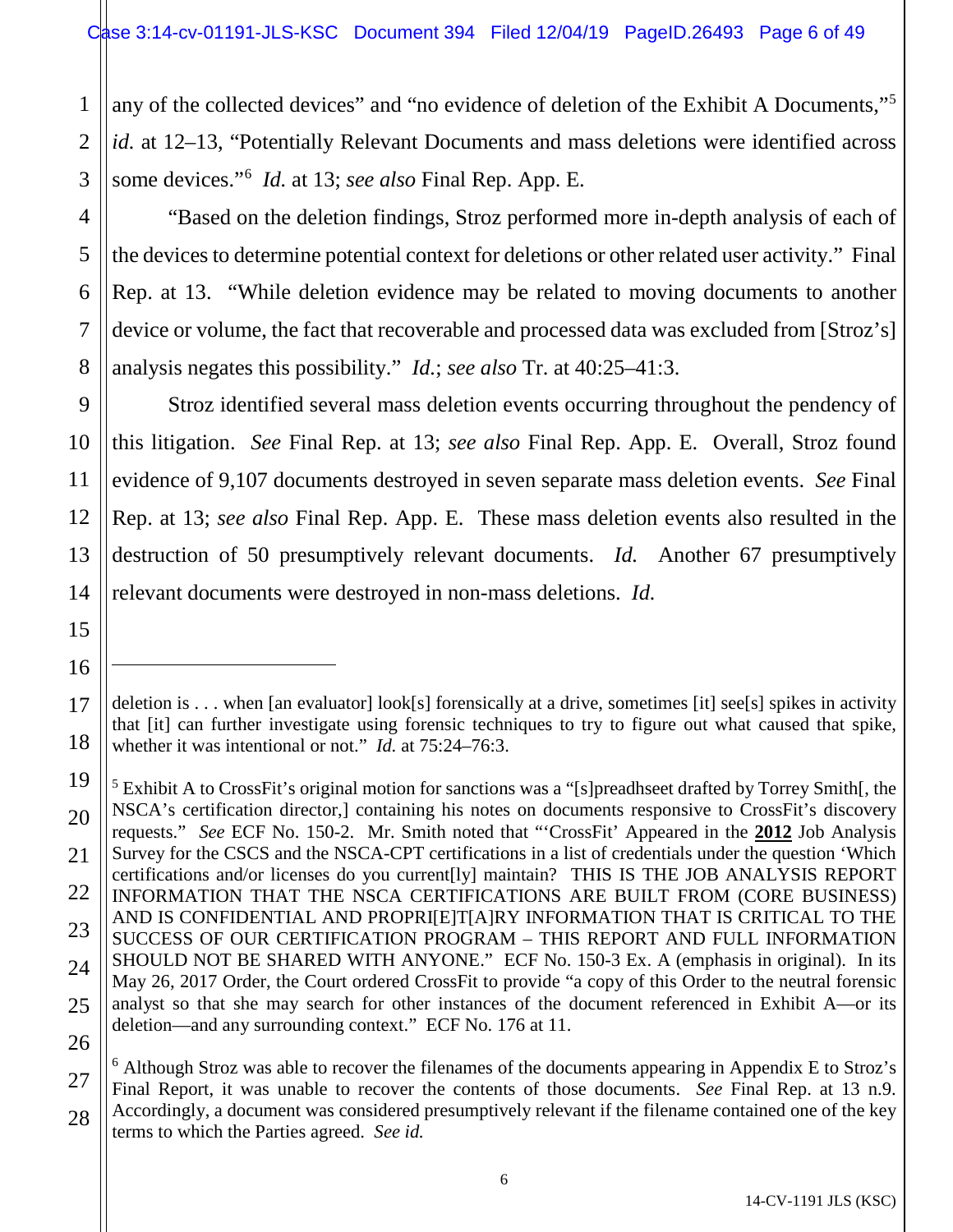1 2 3 4 5 6 Following the filing of Stroz's Final Report, CrossFit renewed its request for terminating sanctions on June 20, 2019. *See generally* ECF No. 326. On August 29, 2019, after the close of briefing on the instant Motion, CrossFit filed Stroz's Supplemental Report, *see* ECF No. 379, which was provided to the Parties on August 28, 2019. *See* ECF No. 379-3. The Supplemental Report was meant "to help clarify several points raised by the parties regarding [Stroz's] work performed to date." Supp. Rep. at 1.

7 8 9 10 12 13 14 15 16 17 18 19 20 22 In its Supplemental Report, Stroz emphasized that, "[w]hile Stroz did not identify evidence of deletion of the documents referenced in Exhibit A of Plaintiff's Sanction Motion or of the use/installation of wiping utilities, Stroz did identify evidence of mass deletions and deletion of files whose names were responsive to agreed-upon keywords across numerous NSCA devices." *Id.* (citing Final Rep. at 12–13; Final Rep. App. E). Stroz clarified that "the Protocol did not require Stroz to conduct an in-depth deletion analysis of the data harvested from NSCA devices and processed into Relativity. Rather, Stroz agreed to make available to the Parties (in accordance with agreed upon production protocols) all available data, including recoverable deleted files, for the Parties' own review and analysis." *Id.* at 2. "In providing this data, Stroz utilized industry standard and forensically sound processes to extract user documents from forensic images of devices and repositories collected from NSCA." *Id.* "Specifically, [Stroz's] process included recovering available deleted files and maintaining available metadata for each file (including its original location, often referred to [as] a 'Full Path', and timestamps)." *Id.* "Once processed into Relativity, the parties were provided this metadata information for each produced file in specific fields that had been agreed upon by the Parties." *Id.*

11

21

23

27

24 25 26 28 Stroz further noted that it "collected approximately 279 NSCA devices and repositories for analysis pursuant to the Protocol," *id.* at 1, upon agreement of the Parties "to broaden the collection strategy under the Protocol to collect every NSCA-owned computer, mobile device, server, and external storage device, regardless of its primary user." *Id.* at 2. This was because the "NSCA was unable to determine actual relevant custodians and instead identified an extensive list of 'potential' custodians" and because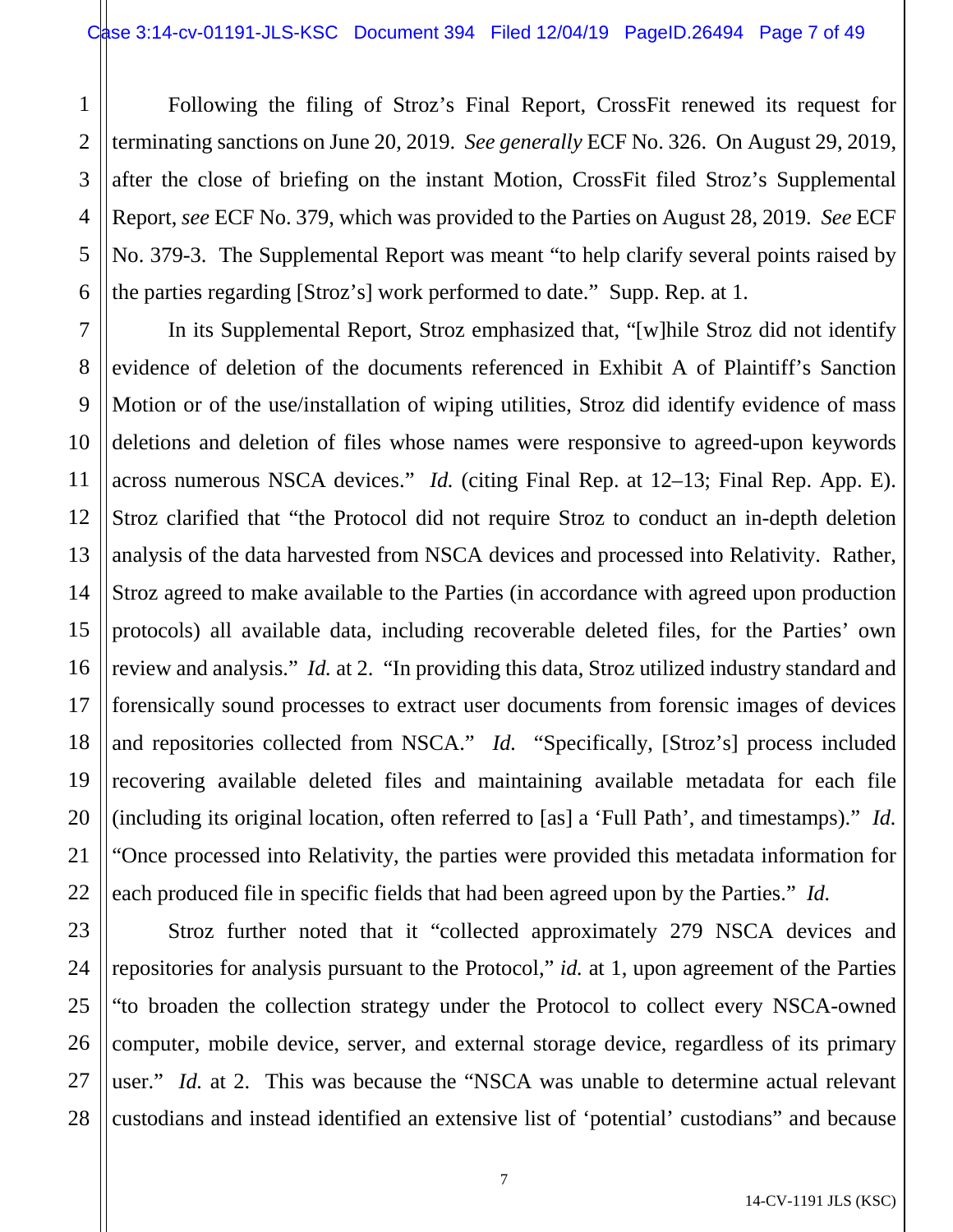1 2 3 4 5 6 7 "NSCA asset inventory records were inaccurate or incomplete." *Id.* It was this "expanded collection of devices [that] resulted in an increase in the volume of data that had to be processed, de-duplicated against previously produced documents, searched, and reviewed by the Parties." *Id.* Accordingly, "[t]he costs associated with [Stroz's] work under the protocol is largely due to the NSCA's inability at the outset to help identify the custodians, computer systems and repositories containing potentially relevant information, as required by the Protocol." *Id.*

# **LEGAL STANDARD**

9 10 11 12 13 14 15 16 17 18 19 20 21 "Federal Rule of Civil Procedure 37 authorizes the district court, in its discretion, to impose a wide range of sanctions when a party fails to comply with the rules of discovery or with court orders enforcing those rules." *Wyle v. R.J. Reynolds Indus., Inc.*, 709 F.2d 585, 589 (9th Cir. 1983). Additionally, district courts have inherent power to "impose sanctions including, where appropriate, default or dismissal." *Thompson v. Hous. Auth. of City of L.A.*, 782 F.2d 829, 831 (9th Cir. 1986) (citing *Link v. Wabash R.R. Co.*, 370 U.S. 626 (1961)). Because dismissal is such a severe remedy, however, it should be imposed only in extreme circumstances, and "only where the violation is 'due to willfulness, bad faith, or fault of the party.'" *In re Exxon Valdez*, 102 F.3d 429, 432 (9th Cir. 1996).To guide its discretion, "a district court should consider a five-part test, with three subparts to the fifth part, to determine whether a case-dispositive sanction" is appropriate. *Conn. Gen. Life Ins. Co. v. New Images of Beverly Hills*, 482 F.3d 1091, 1096 (9th Cir. 2007). These factors are:

> (1) the public's interest in expeditious resolution of litigation; (2) the court's need to manage its dockets; (3) the risk of prejudice to the party seeking sanctions; (4) the public policy favoring disposition of cases on their merits; and (5) the availability of less drastic sanctions. The sub-parts of the fifth factor are whether the court has considered lesser sanctions, whether it tried them, and whether it warned the recalcitrant party about the possibility of case-dispositive sanctions.

28 *Id.* (footnotes removed).

8

22

23

24

25

26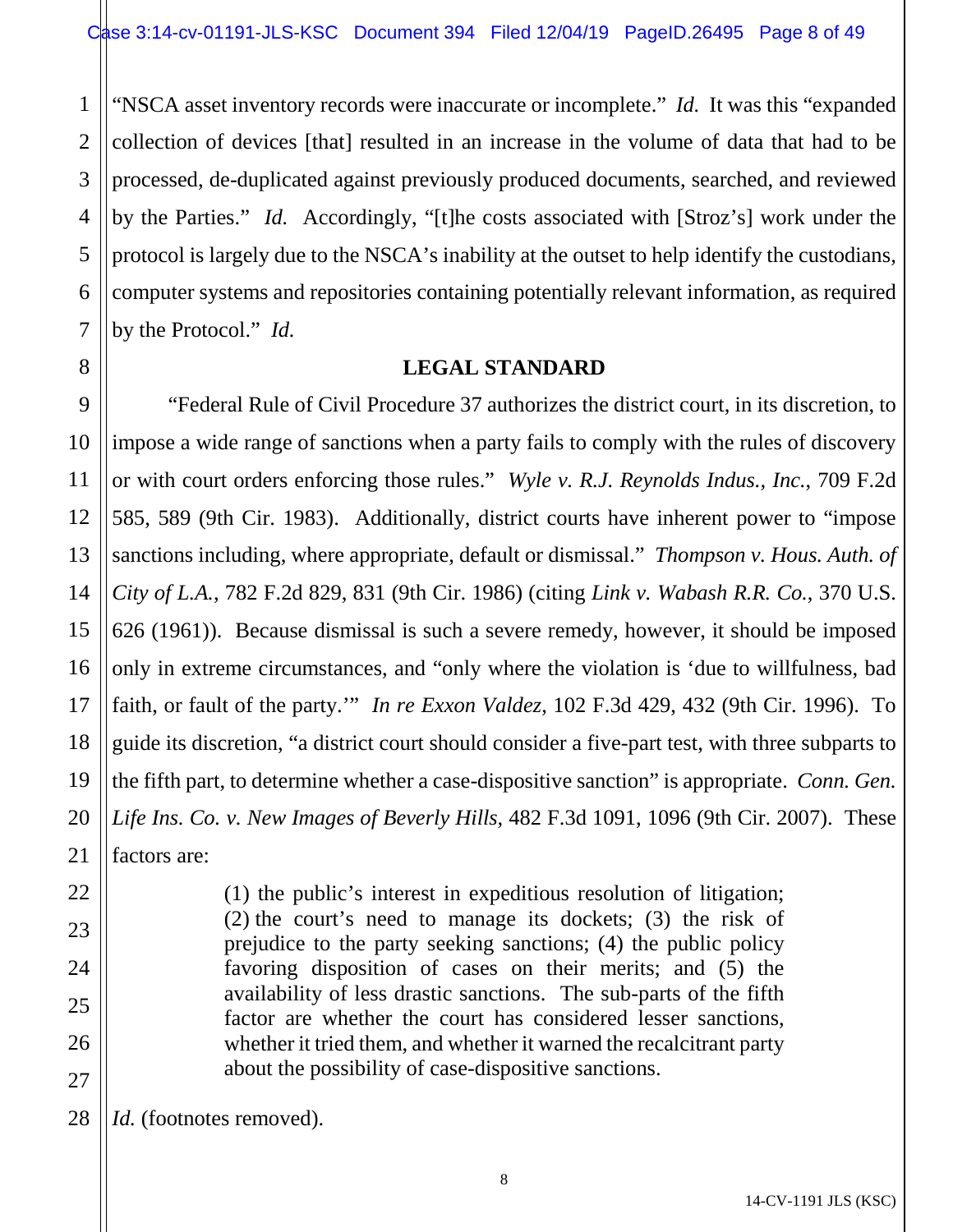But "[t]his 'test' is not mechanical. It provides the district court with a way to think about what to do, not a set of conditions precedent for sanctions or a script that the district court must follow." *Id.*

# **ANALYSIS**

1

2

**I. Evidentiary Objections**

Each Party has objected to evidence introduced by the other. *See* ECF No. 353-1 ("Def.'s Objs."); ECF No. 376 ("Pl.'s Objs."); ECF No. 385 ("Def.'s Reply Objs."). To the extent possible, the Court has endeavored to rely only on the Final Report submitted by the Court-ordered neutral forensic evaluator and, to the extent necessary, on additional evidence to which neither Party has objected. To the extent the Court has relied on evidence to which objections have been made, those objections are **OVERRULED**; the Court **OVERRULES AS MOOT** the Parties' remaining evidentiary objections.

# **II. Terminating Sanctions**

CrossFit seeks terminating sanctions on four independent grounds: (1) pursuant to Rule 3[7](#page-8-0)(e) for the NSCA's loss of electronically stored information ("ESI")<sup>7</sup>; (2) pursuant to Rule 37(c) for the NSCA's failure to identify all potential witnesses and sources of relevant documents in its initial Rule 26(a) disclosures or to supplement those disclosures

 $\overline{a}$ 

<span id="page-8-0"></span><sup>7</sup> This action was filed in May 2014, while the prior version of Rule 37(e) was in effect. *See generally*  ECF No. 1. On April 29, 2015, the Supreme Court ordered that the 2015 Amendments to the Federal Rules of Civil Procedure would "take effect on December 1, 2015, and . . . govern in all proceedings in civil cases thereafter commenced and, insofar as just and practicable, all proceedings then pending." *See*  April 29, 2015 Order re Rules of Civil Procedure, *available at* https://www.supremecourt.gov/orders/ courtorders/frcv15(update)\_1823.pdf. Further, by statute, "[t]he Supreme Court may fix the extent to which [a proposed] rule [of procedure] shall apply to proceedings then pending, except that the Supreme Court shall not require the application of such rule to further proceedings then pending to the extent that, in the opinion of the court in which such proceedings are pending, the application of such rule in such proceedings would not be feasible or would work injustice, in which event the former rule applies." 28 U.S.C. § 2074(a). Because the Court concludes that application of the current version of Rule 37(e) is feasible and would not result in inequity to either Party, the Court will consider CrossFit's Motion pursuant to the current version of Rule 37(e). *See, e.g.*, *CAT3, LLC v. Black Lineage, Inc.*, 164 F. Supp. 3d 488, 496 (S.D.N.Y. 2016); *Epicor Software Corp. v. Alternative Tech. Sols., Inc.*, No. SACV1300448CJCJCGX, 2015 WL 12734011, at \*1 (C.D. Cal. Dec. 17, 2015) ("Finding no reason why applying the newly propagated Rule 37(e) would not be 'just and practicable' in the instant case, the Court will apply it here.").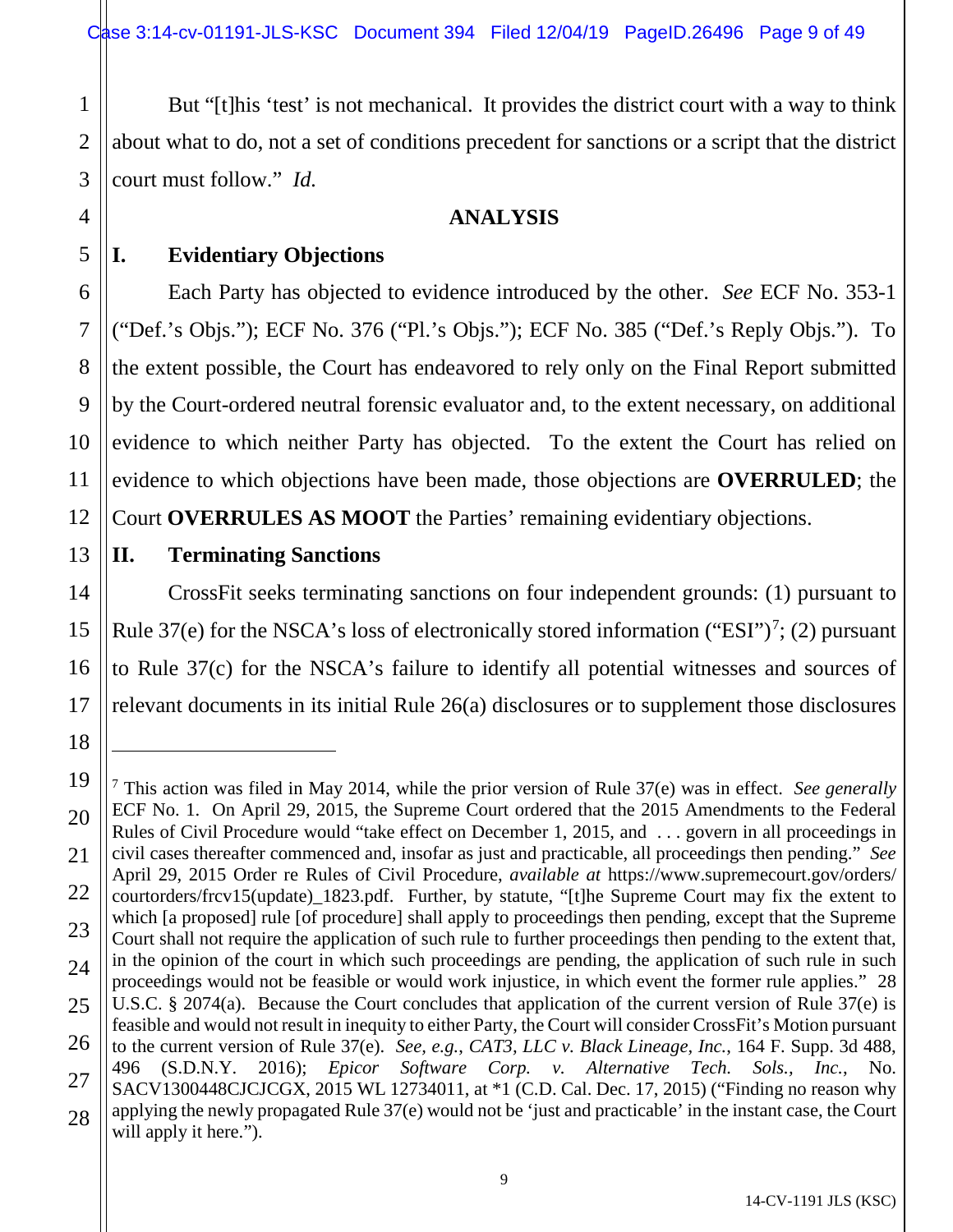1 2 3 4 5 6 7 subsequently; (3) pursuant to Rule 37(b) for failure to comply with (a) Magistrate Judge Karen S. Crawford's July 15, 2015 Order re Joint Motion for Determination of Discovery Dispute re Electronic Discovery (ECF No. 59), (b) this Court's May 26, 2017 Order Granting in Part and Denying in Part Motion for Sanctions (ECF No. 176), and (c) this Court's October 19, 2018 Order Setting Scheduling Order (ECF No. 302); and (4) pursuant to the Court's inherent powers. *See generally* ECF No. 337 ("Pl.'s Mem.") at 3, 18–39, 50.

8

9

10

11

12

13

14

15

16

17

18

19

20

21

22

23

24

25

26

27

# *A. Termination Pursuant to Rule 37(e)*

Under Rule  $37(e)(2)(C)$ , "[i]f electronically stored information that should have been preserved in the anticipation or conduct of litigation is lost because a party failed to take reasonable steps to preserve it, and it cannot be restored or replaced through additional discovery, the court[,] . . . only upon finding that the party acted with the intent to deprive another party of the information's use in the litigation[,] may . . . dismiss the action or enter a default judgment."

# *1. The NSCA Lost ESI*

The first question is whether the NSCA did in fact lose ESI. *See* Fed. R. Civ. P.  $37(e)(2)(C)$ . ESI is only lost if "it cannot be restored or replaced through additional discovery." *Id.* CrossFit contends that the NSCA "irrecoverably lost at least **200 devices** and **196 responsive documents**," *see* Pl.'s Mem. at 19 (emphasis in original); *see also id.* at 19–22. The NSCA maintains that CrossFit has failed to establish that any information of significance to the remaining issues in this case has been lost because "[t]here is no basis to conclude that the 196 documents are relevant and important to the remaining issues in the case" and CrossFit performed no "analysis whether the [200] devices were duplicate devices, devices where the information was transferred to a new device and preserved, or devices that are outside the relevant time frame and scope but were listed anyway for full transparency and disclosure." Opp'n at 35. Further, "many devices that CrossFit claims were lost or destroyed were produced to, and imaged by, Stroz." *Id.* 

28 / / /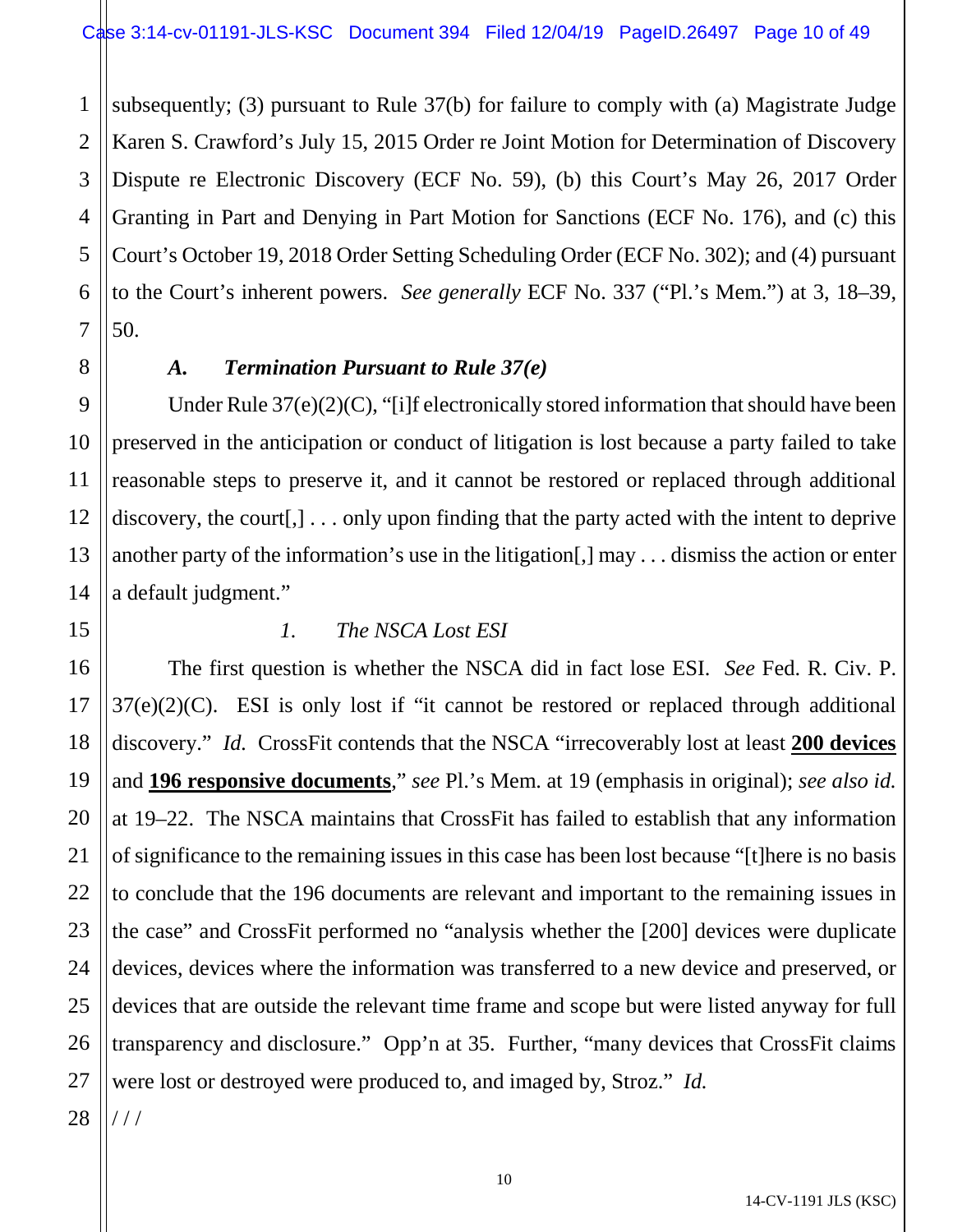Although the NSCA attempts to minimize the scope of the ESI losses here, "**[t]he NSCA does not dispute that over 100 presumptively-responsive documents are lost**" or "**that over 100 entire devices are lost**." Reply at 11 (emphasis in original). It is evident that presumptively relevant ESI that cannot be replaced through additional discovery was destroyed, *see, e.g.*, Tr. at 42:2–7, 45:1–2, 46:7–21, and that those losses are egregious.

Lost Devices: The NSCA produced several asset inventories to CrossFit, which list 538 devices. *See* Final Rep. at 11. "Stroz confirmed that [it] has forensically imaged or otherwise collected data from devices named in 225 of those records." *Id.* In January 2019, nineteen months after the Court ordered a forensic evaluation and only three months before Stroz was to submit its Final Report, the NSCA indicated to the Court-appointed, neutral forensic evaluator that it was "[u]nable to determine" whether 240 devices had been provided to Stroz. *See* Final Rep. at 12. The NSCA also indicated that seventeen devices had "possibly" been provided to Stroz; "however, Stroz [wa]s unable to validate this based on the available identifying information for these devices." *Id.* at 12 & n.7.

15 16 17 18 19 20 21 22 23 24 25 26 27 28 In its Opposition, filed nearly four months after Stroz submitted its Final Report, the NSCA contends that "many devices that CrossFit claims were lost or destroyed were produced to, and imaged by, Stroz." Opp'n at 35 (citing Decl. of Michael Massik in Support of Opp'n, ECF No. 353-94, ¶¶ 3–8; Decl. of David Newcomb in Support of Opp'n ("Newcomb Decl.," ECF No. 353-97) ¶¶ 6, 8, 12–13, 17–18, 20–22; Decl. of Derrick Guerrero in Support of Opp'n ("Guerrero Decl.," ECF No. 353-89) ¶ 5; Decl. of Virginia Meier in Support of Opp'n, ECF No. 353-95 ¶¶ 6–7; Decl. of Keith Cinea in Support of Opp'n ("Cinea Decl.," ECF No. 353-85) ¶ 7; Decl. of Robert Eggleton in Support of Opp'n, ECF No. 353-88, ¶ 6; Decl. of Shelby Williamson in Support of Opp'n, ECF No. 353-105, ¶ 5; Decl. of Wendy Silva in Support of Opp'n, ECF No. 353-103, ¶¶ 6–8; Decl. of Teresa Schauer in Support of Opp'n, ECF No. 353-102, ¶ 8; Decl. of Lee Madden ("Madden Decl.," ECF No. 353-93) ¶ 5; Decl. of Michael Hobson in Support of Opp'n, ECF No. 353- 92, ¶¶ 5, 7; Decl. of Tom Hessek in Support of Opp'n, ECF No. 353-91, ¶ 5; Decl. of Carissa Gump in Support of Opp'n, ECF No. 353-90, ¶ 5; Decl. of Mary-Clare Brennan in

1

2

3

4

5

6

7

8

9

10

11

12

13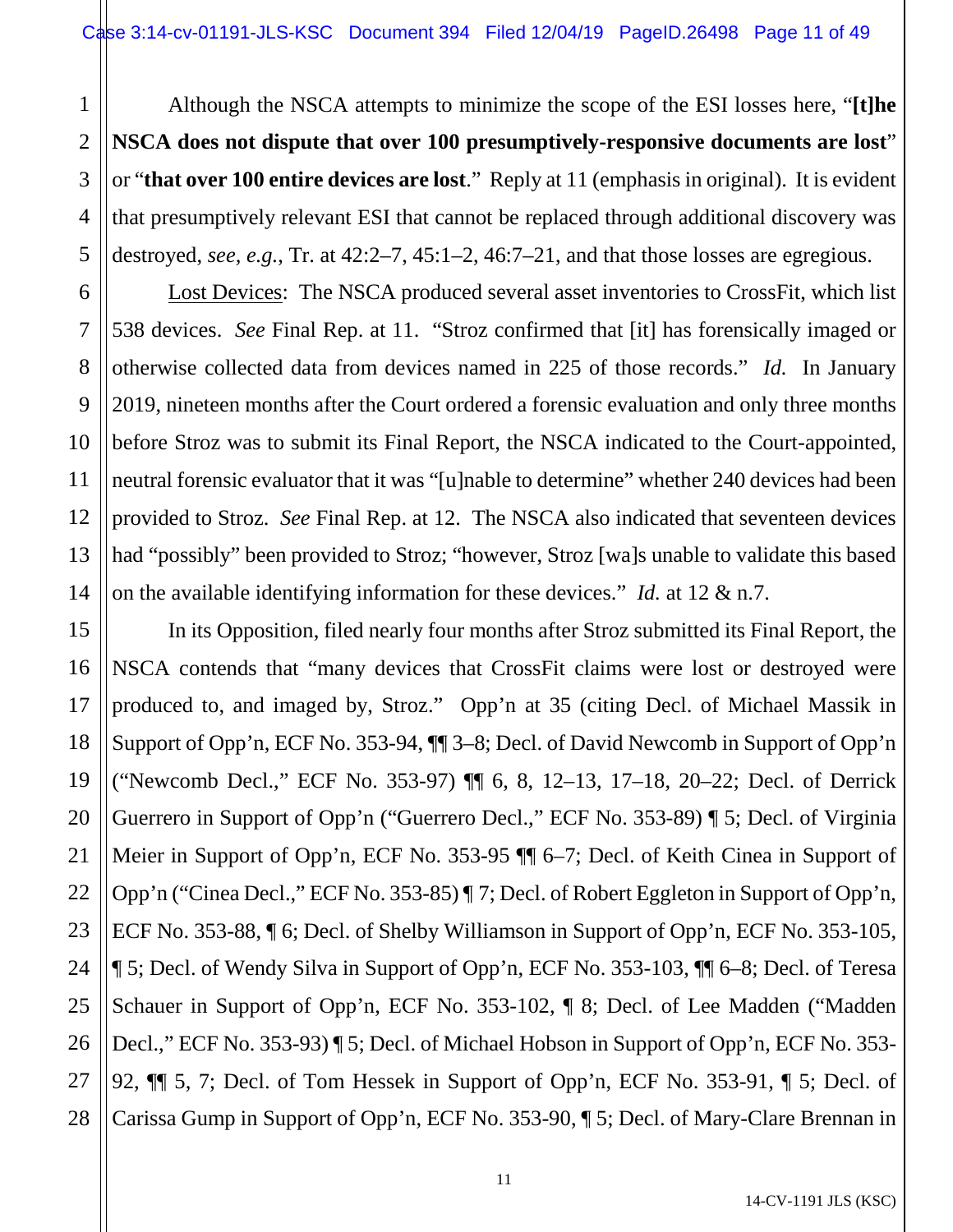1 2 3 4 5 6 7 8 9 10 11 12 13 14 15 16 Support of Opp'n, ECF No. 353-81, ¶ 5); *see also* Ruch Decl. Ex. 1. CrossFit faults "[t]he NSCA's alleged recent discovery of over 150 previously-missing devices identified on its 'updated' asset inventory," noting that "[t]his simple task should have been completed years ago—before the 2017 Sanctions Order, before the completion of the forensic evaluation, and certainly before CrossFit's Renewed Motion." Reply at 16 (emphasis in original). CrossFit further notes that the NSCA's identification of these devices has been inconsistent. *Id.* at 8. For example, CrossFit notes, *see id.*, two separate declarants each claimed to have been assigned computer BK4CPW1, with one claiming it had been collected by Stroz and the other claiming that it had not been used for normal work and therefore had not been provided to Stroz. *Compare* Guerrero Decl. ¶ 5 (declaring that BK4CPW1 was collected by Stroz in April 201[8](#page-11-0) as Nos. ES0120a and ES0120b),<sup>8</sup> *with* Newcomb Decl.  $\P$  7 (declaring that BK4CPW1 "was not used for normal work" and "was not collected by Stroz"). Further, CrossFit argues, "[e]ven if this new information were not wholly based upon contradictory declarations by witnesses who have already perjured themselves, the NSCA has given the Court, CrossFit, and the public no reason to trust this belated and self-serving 'evidence.'" Reply at 9.

17 18 19 20 21 22 23 24 The Court must agree. The Court ordered the forensic evaluation in May 2017. *See generally* ECF No. 176. Because the "NSCA was unable to determine actual relevant custodians and . . . NSCA asset inventory records were inaccurate or incomplete," Stroz shifted to a device-based collection strategy in April 2018. Final Rep. at 8. Pursuant to the new collection protocol, the NSCA agreed that Stroz would "collect *every* NSCAowned computer, mobile device, server, and external storage device, regardless of its primary user." *Id.* This resulted in the collection of over two hundred devices listed in Appendix B to the Final Report. *See id.*; *see also* Final Rep. App. B.

25 / / /

 $\overline{a}$ 

<span id="page-11-0"></span><sup>27</sup> 28 <sup>8</sup> CrossFit further notes that "the asset inventory log that the NSCA previously provided to Stroz  $\dots$  shows that ES0120a and ES0120b refer to a device with a completely different serial number: GDVQDH2." Reply at 8–9 (citing ECF No. 319-3 at 3).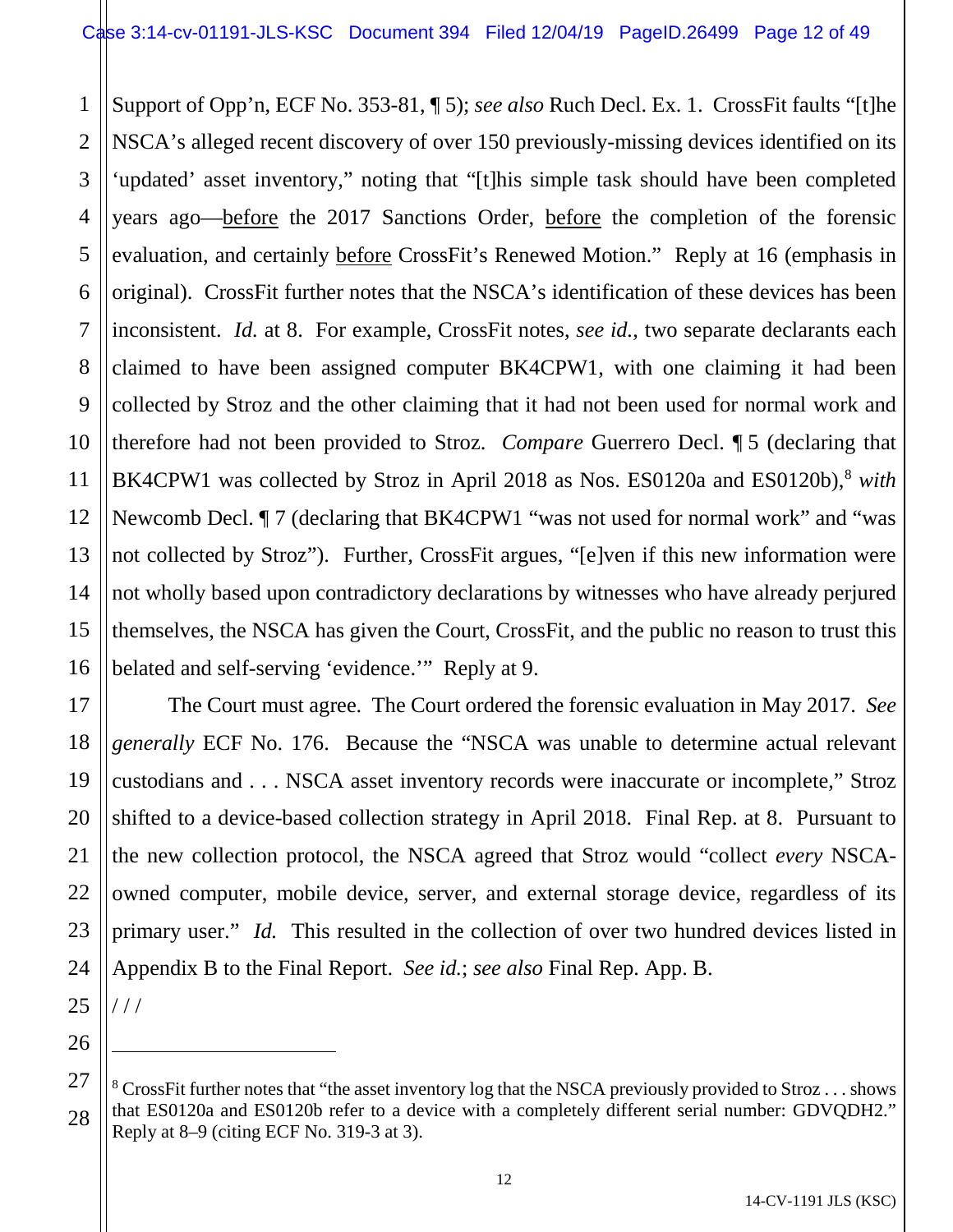1

2

5

7

11

12

13

14

15

16

17

18

19

20

21

22

23

24

25

 $\overline{a}$ 

3 4 6 8 9 10 Based on this device-based collection strategy, Stroz believed it had collected all potentially relevant devices. *See* Tr. at 48:10–19. At the eleventh hour, however, CrossFit and Stroz learned through asset inventories produced in the State Court Action that there were literally hundreds of additional devices that may not have been imaged despite Stroz's prior collection efforts. *See* Final Rep. at 11; *see also* Tr. at 45:6–19, 48:7–24. Although Stroz provided the NSCA the opportunity to comment, the NSCA was unable to account for at least 240 additional devices before Stroz submitted its Final Report in April 201[9](#page-12-0).<sup>9</sup> *See* Final Rep. at 12; *see also* ECF No. 319-3; Tr. at 45:20–46:3. The end result is that Stroz was unable to verify that all relevant devices and ESI had been collected. *See* Final Rep. at 12 & n.7; Tr. at 45:6–3, 48:7–24.

Even if the Court could trust the NSCA's belated identification of over 150 of those devices—which, for the reasons discussed above, is difficult—it is too little, too late. The multi-year forensic investigation has closed and, in any event, dozens of devices are still missing. There can simply be no question that the NSCA lost ESI stored on these dozens of unaccounted-for devices. Because entire devices are missing—including devices from the Kraemers, *see* Final Rep. at 9–11; Tr. at 48:25–49:9—it is reasonable to conclude that at least some of this highly relevant ESI cannot be replaced from additional discovery. *See, e.g.*, *HP Tuners, LLC v. Sykes-Bonnett*, No. 3:17-CV-05760-BHS, 2019 WL 5069088, at \*4 (W.D. Wash. Sept. 16) (concluding that ESI had been "lost" where the defendant destroyed a flash drive and "there is no way of knowing the extent of the evidence contained on the flash drive and there is nothing in the record to indicate that the information is recoverable"), *report & recommendation adopted as modified*, 2019 WL 5064762 (Oct. 9, 2019); *see also* Pl.'s Mem. at 20 ("[T]hese key custodians stored unique / / /

<span id="page-12-0"></span><sup>26</sup> 27 28  $9$  Despite these hundreds of missing devices, the NSCA maintained at the October 22, 2019 hearing that, following the association of Noonan Lance Boyer & Banach LLP in August 2017, *see* ECF Nos. 206–08, "the focus was to be full disclosure, full transparency," and "that's why [the NSCA] agreed to all devices, not just the 39 custodians. Over, over a hundred people. Secretaries turned in their phones. Custodians. Everybody turned in their devices. Everybody did." Tr. at 37:13–19.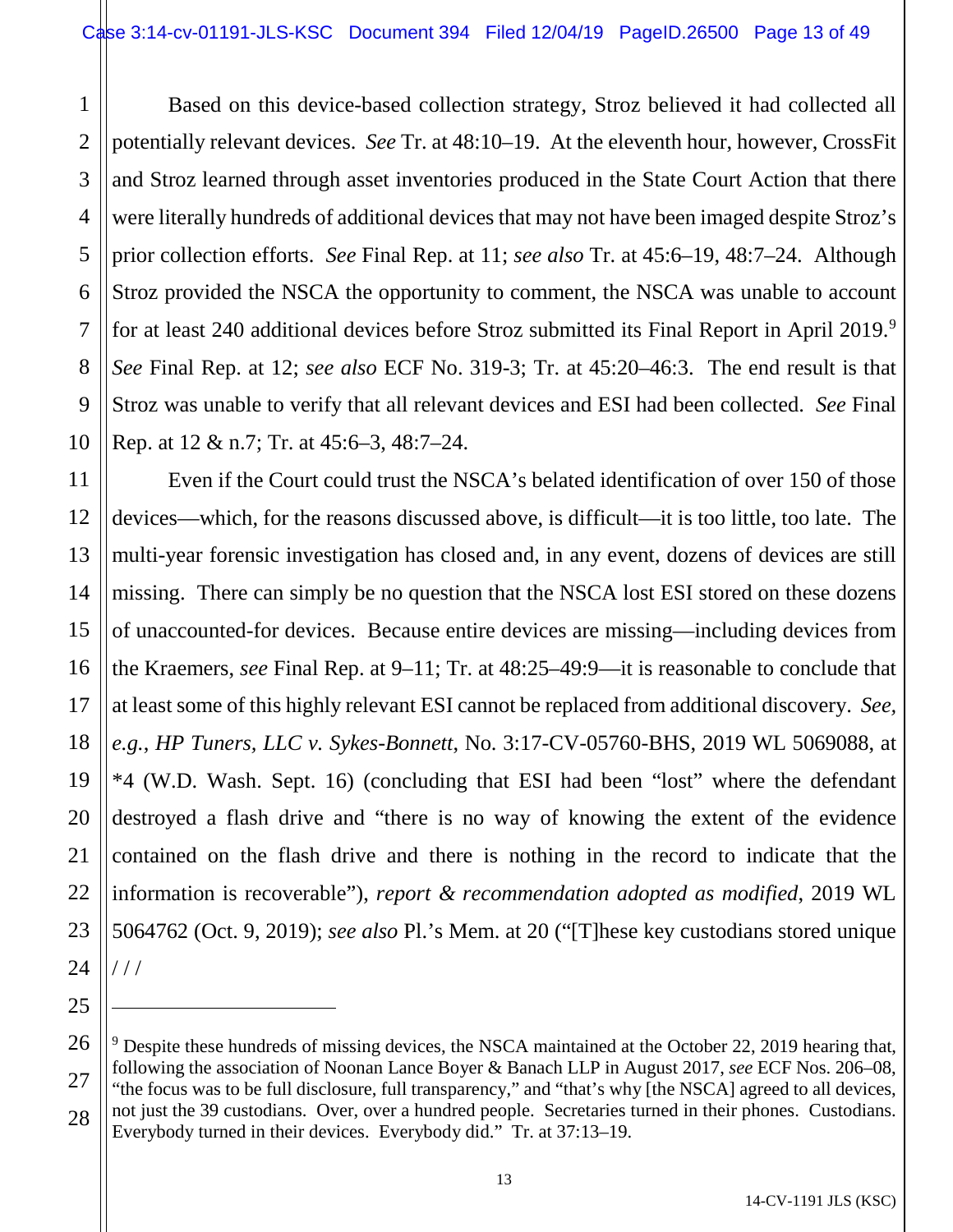1 2 data locally on their devices—data that is not located through another device or source."); Reply at 16–17 (regarding the importance of discovery from the Kraemers).

3

4

5

6

7

8

9

10

11

12

13

14

15

16

21

Lost Documents: Stroz also identified 196 documents that were permanently deleted but whose file names hit upon one or more of the search terms upon which the Parties had agreed. *See* Final Rep. at 12–13; *see also* Final Rep. App. E; Nahama Decl. Ex. 4. The NSCA first contests that any of these documents were "irrecoverably destroyed." Opp'n at 20. Stroz opined, however, that "[w]hile deletion evidence may be related to moving documents to another device or volume, the fact that recoverable and processed data was excluded from [its] analysis negates this possibility." Final Rep. at 13; *see also* Tr. at 40:25–41:3. The NSCA's quibbling over CrossFit's counsel's use of the phrase "irrecoverably destroyed" is therefore a non-starter: Stroz has indicated definitively that the files listed in Appendix E were deleted and not otherwise recoverable. *See* Tr. at 46:7– 21 (noting that "the items in the chart on page 13 of [Stroz's] report" are "presumptively . . . relevant" and cannot "be replaced or reconstructed through some means"); *see also* Final Rep. at 12 ("Excluded from this analysis are files, whether deleted or not, whose content was recovered during the harvesting process and made available for review.").

17 18 19 20 22 23 24 25 26 The NSCA further contends that "[t]he fact that a document had a search term 'hit' does not mean that such document is relevant to the litigation," Opp'n at 19, and "[t]here is no basis to conclude that the 196 documents are relevant and important to the remaining issues in the case." *Id.* at 35. For example, the NSCA explains, "[t]here are 20 documents containing the name 'Russell' . . . in the file name on a device belonging to Kathryn Russell," but "[t]hose documents are not related to Russell Berger or Russell Greene, the individuals that the 'russ\*' search term was designed to capture." *Id.* at 19. The NSCA contends that many of the other "hits" are "publicly available," may have been produced to CrossFit, or may fall outside "the relevant scope of time (beginning January 1, 2008)." *Id.* at 20.

27 28 It is true that some of the 196 presumptively relevant documents listed in Appendix E ultimately may not have proven relevant, but it is also true that some of those documents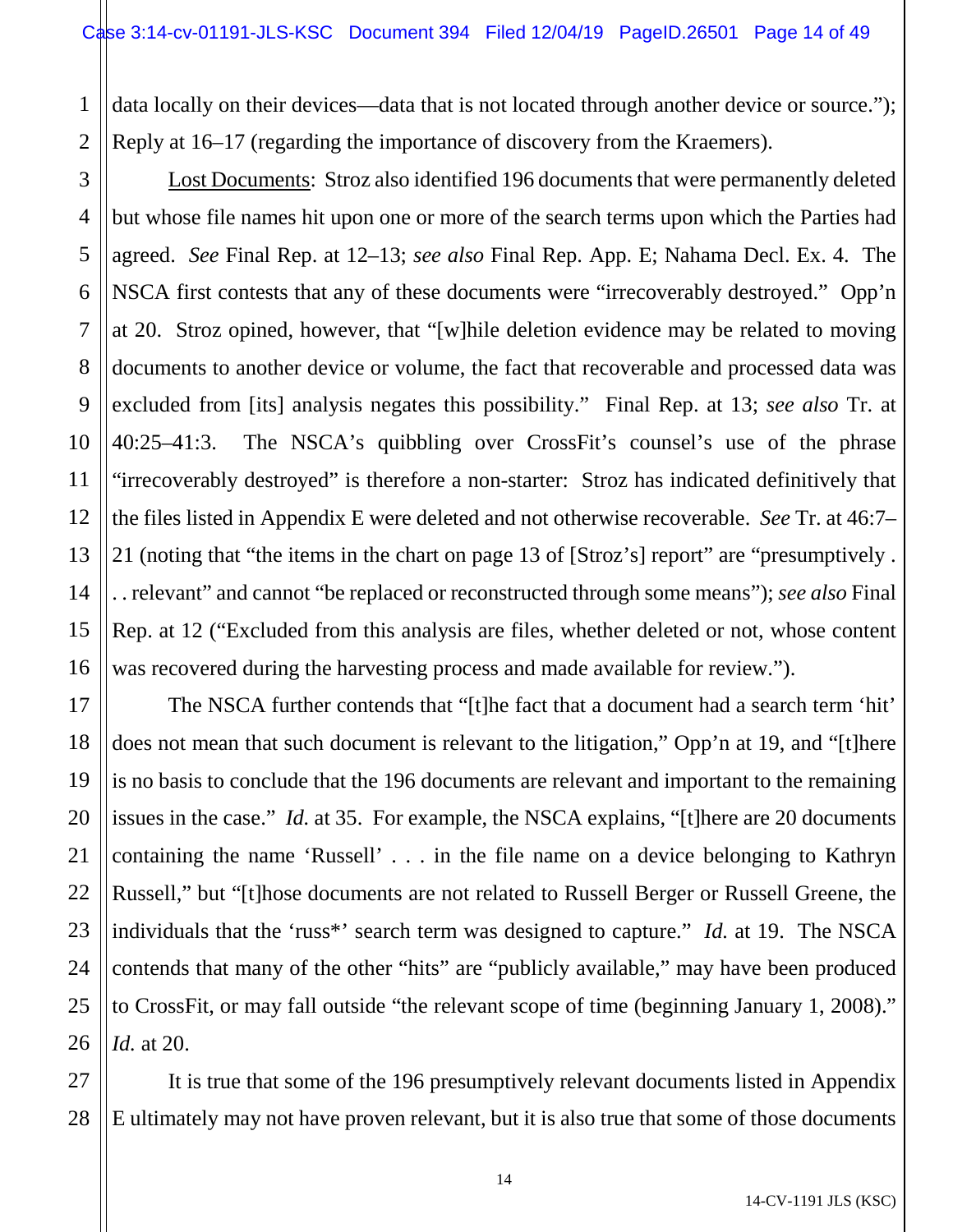1 2 3 4 5 6 7 8 9 10 11 12 13 14 15 may have. *See Leon v. IDX Sys. Corp.*, 464 F.3d 951, 959 (9th Cir. 2006) ("[B]ecause 'the relevance of . . . [destroyed] documents cannot be clearly ascertained because the documents no longer exist,' a party 'can hardly assert any presumption of irrelevance as to the destroyed documents.'") (quoting *Alexander v. Nat'l Farmers Org.*, 687 F.2d 1173, 1205 (8th Cir. 1982)) (alterations in original). For example, Stroz identified 853,699 direct search term hits (plus 391,371 family members) from the 11 million documents harvested from the NSCA during the collection process. *See* Final Rep. at 14; *see also* Final Rep. App. F. Following review for relevance and privilege, 279,554 of those documents were produced to CrossFit. *See* Final Rep. at 15. Nearly a quarter of the hits or their family members were therefore produced; it is fair to assume that a similar proportion of the Appendix E hits also may have proven relevant to this litigation. Consequently, there also can be no question that the NSCA lost ESI that could not be replaced with additional discovery in the form of the 196 documents hitting upon the agreed-upon search terms listed in Appendix E. *See* Final Rep. at 12–13 (indicating that 196 presumptively relevant documents had been deleted and were not otherwise recoverable); Tr. at 46:7–21 (same).

The Court therefore concludes that CrossFit has demonstrated that the NSCA lost relevant ESI that cannot be recovered or replaced with additional discovery.

18

16

17

19

20

21

22

23

24

25

26

27

28

# *2. The NSCA Did Not Take Reasonable Steps to Preserve ESI*

Next, the Court must determine whether the NSCA took reasonable steps to preserve the lost ESI. *See* Fed. R. Civ. P. 37(e)(2)(C). CrossFit urges that the NSCA failed to take reasonable steps to preserve this lost ESI because "[t]he NSCA did not institute *any* written litigation hold until March 2018—four years after inception of this lawsuit, and not until years after *many* additional preservation triggers, including . . . the Court's 2017 Sanctions Order." Pl.'s Mem. at 22–23 (emphasis in original) (footnotes omitted). The NSCA protests that it did institute reasonable steps to preserve relevant ESI, citing to deposition testimony from Mr. Cinea that the NSCA verbally informed employees not to delete emails or documents related to this lawsuit on May 15, 2014, days after this lawsuit was filed. Opp'n at 32–33 (citing Ruch Decl. Ex. 14 at 274:11–19; Ruch Decl. Ex. 15 at 724:20–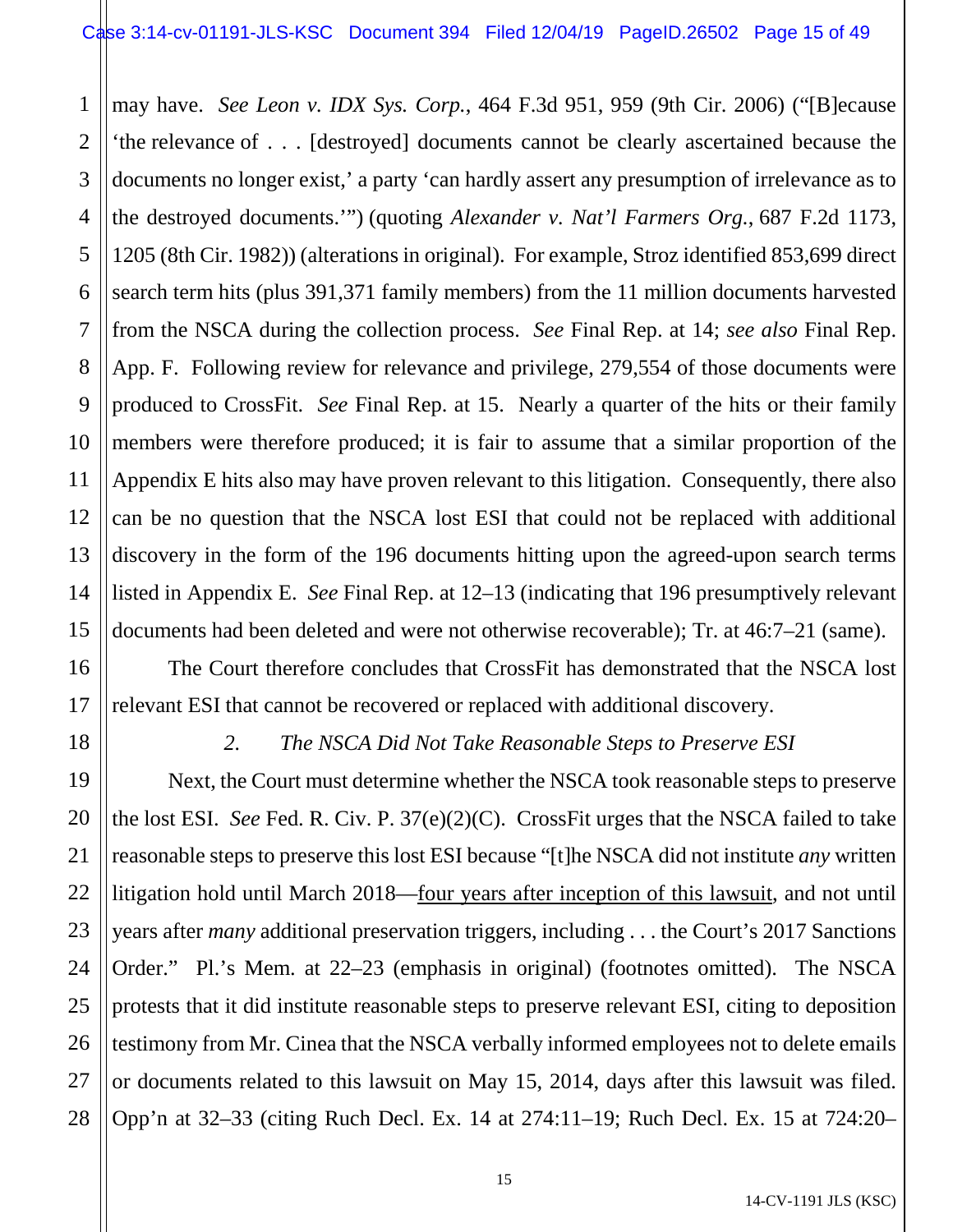1 2 3 725:1, 725:7–25, 726:5–727:4). CrossFit notes that the NSCA does not dispute "that it failed to modify its Microsoft Exchange default settings and failed to institute a written litigation hold until **March 2018**." Reply at 13 (emphasis in original).

4 13 14 The Court concludes that the NSCA did not take reasonable steps to preserve relevant ESI. Although this action was filed on May 12, 2014, *see generally* ECF No. 1, there is no evidence in the record that the NSCA issued a written litigation hold to its employees until March 2, 2018.[10](#page-15-0) *See* ECF No. 311-26 at 462:15–17. Instead, the NSCA relies on the testimony of Mr. Cinea about an all staff meeting allegedly held on May 15, 2014, at which the NSCA claims to have verbally instructed employees not to delete "anything relating to the lawsuit." *See* Opp'n at 32–33 (citing Ruch Decl. Ex. 14 at 274:11– 19; Ruch Decl. Ex. 15 at 724:20–725:1, 725:7–25, 726:5–727:4)). Not only is such a verbal instruction insufficient to meet the NSCA's preservation obligations, *see Mfg. Automation & Software Sys., Inc. v. Hughes*, No. CV 16-8962-CAS (KSX), 2018 WL 5914238, at \*7 (C.D. Cal. Aug. 20, 2018) (concluding that spoliator failed to take reasonable steps to preserve relevant documents where it "never issued any written litigation hold directive to [the plaintiff] group employees, but simply told them verbally to save documents"), but the Court views Mr. Cinea's testimony with some skepticism.

On June 30, 2017, in response to the Court's May 27, 2017 Order, Mr. Cinea signed a declaration under penalty of perjury that he "ha[d] not destroyed any servers, information on servers, or documents regarding Crossfit or that [he] underst[oo]d to be relevant to this action." ECF No. 189-3 ¶ 4. Between December 2 and 8, 2016, however, prior to signing his declaration of June 30, 2017, Mr. Cinea deleted six presumptively relevant documents whose file names hit on terms such as interval training, high intensity, and power training. *See* Final Rep. App. E; *see also* Nahama Decl. Ex. 4. On September 5, 2017, only a couple

 $\overline{a}$ 

5

6

7

8

9

10

11

12

15

16

17

<sup>19</sup> 20 21 22 23 24 25 26 27 28

<span id="page-15-0"></span><sup>10</sup> There are vague references in the NSCA's briefing and at oral argument to other litigation holds. *See, e.g.*, Opp'n at 33 ("[T]here were other litigation hold letters."); Tr. at 29:5–30:3. But "other possible communications that could count as a legal hold [are] not in the record and [are] insufficient." Tr. at 54:13–19.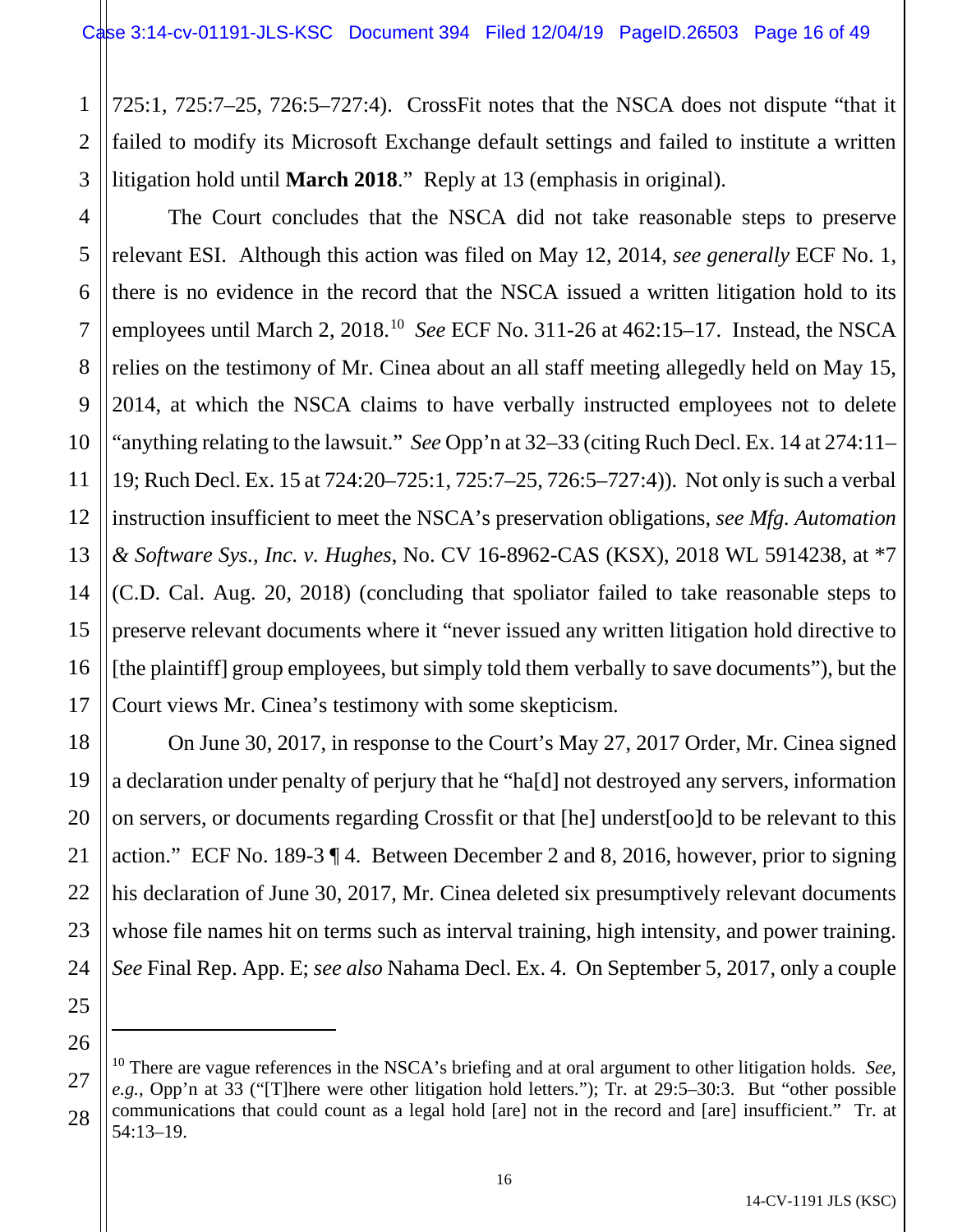1 2 3 of months after signing his declaration, Mr. Cinea also deleted a pdf entitled "CrossFit\_ The Good Fight – YouTube." *Id.* Because Mr. Cinea himself destroyed presumptively relevant documents—including after the Court's May 27, 2017 Order sanctioning the NSCA and after filing his declaration on June 30, 2017—the Court has little confidence that Mr. Cinea did instruct, or was capable of instructing, NSCA staff on their duty to preserve documents relevant to this litigation.

The NSCA also claims that "[t]he immense volume of data retrieved, including the number of devices that were imaged and the time period covered by the documents preserved, confirm that the preservation efforts were not only reasonable but that they worked." Opp'n at 33. But this ignores the massive losses of ESI identified by Stroz, *see*  Final Rep. at 11–13; *see also* Final Rep. App. E, and discussed above, *see supra* Section II.A.1, which bolster the conclusion that the NSCA's long-standing failures to implement a formal litigation hold or modify its document retention policies were unreasonable.

Accordingly, the Court concludes that CrossFit has demonstrated that the NSCA failed to take reasonable steps to preserve ESI. *See, e.g.*, *Apple Inc. v. Samsung Elecs. Co.*, 888 F. Supp. 2d 976, 998 (N.D. Cal. 2012) ("By failing to do as little as issue a litigation hold notice to any employees for eight months after its preservation duty arose, and by further delaying issuance of litigation hold notices to several key custodians, the Court finds that [the plaintiff] acted with not just simple negligence but rather conscious disregard of its duty to preserve.").

# *3. The NSCA Acted with the Requisite Intent*

Finally, the Court must determine whether the NSCA "acted with the intent to deprive [CrossFit] of the information's use in th[is] litigation." *See* Fed. R. Civ. P. 37(e)(2)(C). CrossFit argues that it is clear that the NSCA acted with the requisite intent because "over **33,000 responsive documents were moved to deleted items folders during the pendency of this lawsuit**." Pl.'s Mem. at 24 (emphasis in original) (citing Decl. of Chris G. Haley in Support of Mot. ("Haley Decl.," ECF No. 328) ¶ 24); *see also*  / / /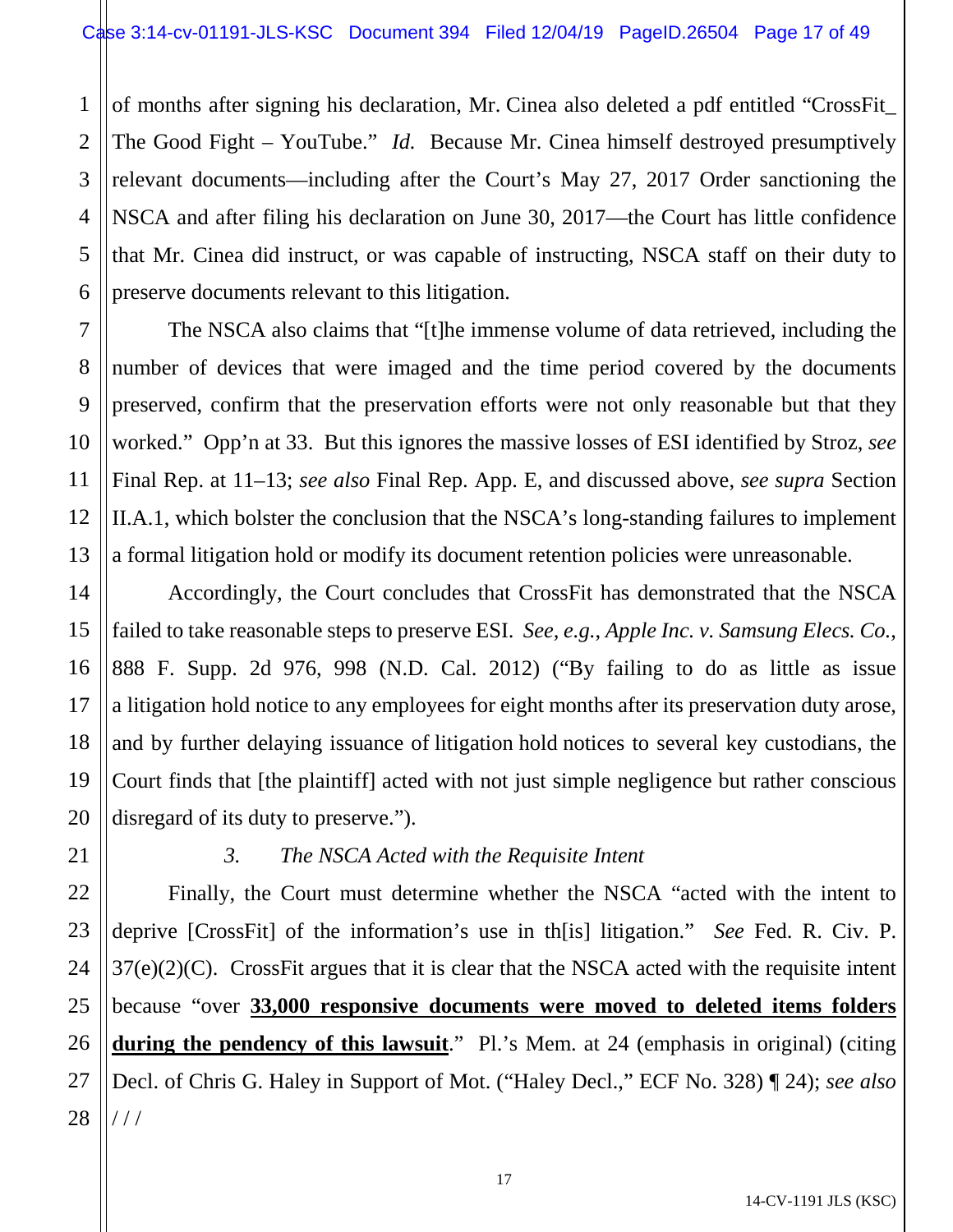1 2 3 4 5 6 7 8 9 Reply at 13.<sup>11</sup> The NSCA counters that CrossFit has not proven by clear and convincing evidence that the NSCA acted with the intent to deprive CrossFit of using the lost ESI, while the NSCA's voluntary agreement to expand the scope of the Stroz collection and "[t]he fact that the NSCA actually preserved and produced all relevant data over a 10-year time period dating back to January 1, 2008, is strong evidence that the NSCA did not act with the intent to deprive CrossFit of any relevant information." Opp'n at 37. CrossFit responds that, "[t]ellingly, of the 23 new declarations submitted by the NSCA[,] **not a single NSCA employee declared that he or she never attempted to destroy responsive documents**." Reply at 14 (emphasis in original).

10 11 12 13 14 15 16 17 18 19 20 21 22 23 As a preliminary matter, the NSCA contends that CrossFit must prove its intent by clear and convincing evidence, *see* Opp'n at 36–37 (citing *Lokai Holdings LLC v. Twin Tiger USA LLC*, No. 15cv9363 (ALC) (DF), 2018 WL 1512055 (S.D.N.Y. Mar. 12, 2018); *CAT3, LLC*, 164 F. Supp. 3d at 499), whereas CrossFit disputes it must meet such a standard. *See* Reply at 14 n.61 (citing *Hugler v. Sw. Fuel Mgmt., Inc.*, No. 16 CV 4547- FMO (AGRx), 2017 WL 8941163, at \*10 (C.D. Cal. May 2, 2017). Prior to the 2015 Amendment to Rule 37(e), it appears that this District applied a preponderance-of-theevidence standard. *See Gen. Atomic Co. v. Exxon Nuclear Co.*, 90 F.R.D. 290, 296 (S.D. Cal. 1981). The NSCA relies on non-published and non-binding authorities to support its proposition that, "after the 2015 Amendment to Rule 37(e), several courts have held that intent to deprive another of using information must be proved by clear and convincing evidence." Opp'n at 36 (citing *Lokai Holdings LLC*, 2018 WL 1512055; *CAT3, LLC*, 164 F. Supp. 3d at 499). But at least one district court within the Ninth Circuit applying the amended version of Rule 37(e) has indicated that "[t]he applicable standard of proof

24

 $\overline{a}$ 

<span id="page-17-0"></span><sup>26</sup> 27 28  $11$  This deletion analysis was undertaken by Chris G. Haley, the Director of Legal Technology at Troutman Sanders eMerge LLC. *See generally* Haley Decl. Not surprisingly, the NSCA objects strenuously to his analysis. *See, e.g.*, Opp'n at 15–18; ECF No. 353-1 at 20–47. Although the Court would be inclined to conclude that the Haley Declaration—which undoubtedly bolsters a finding of the NSCA's intent to deprive CrossFit of the lost ESI—is admissible, the Court ultimately concludes that the Haley Declaration is not necessary to support its conclusion.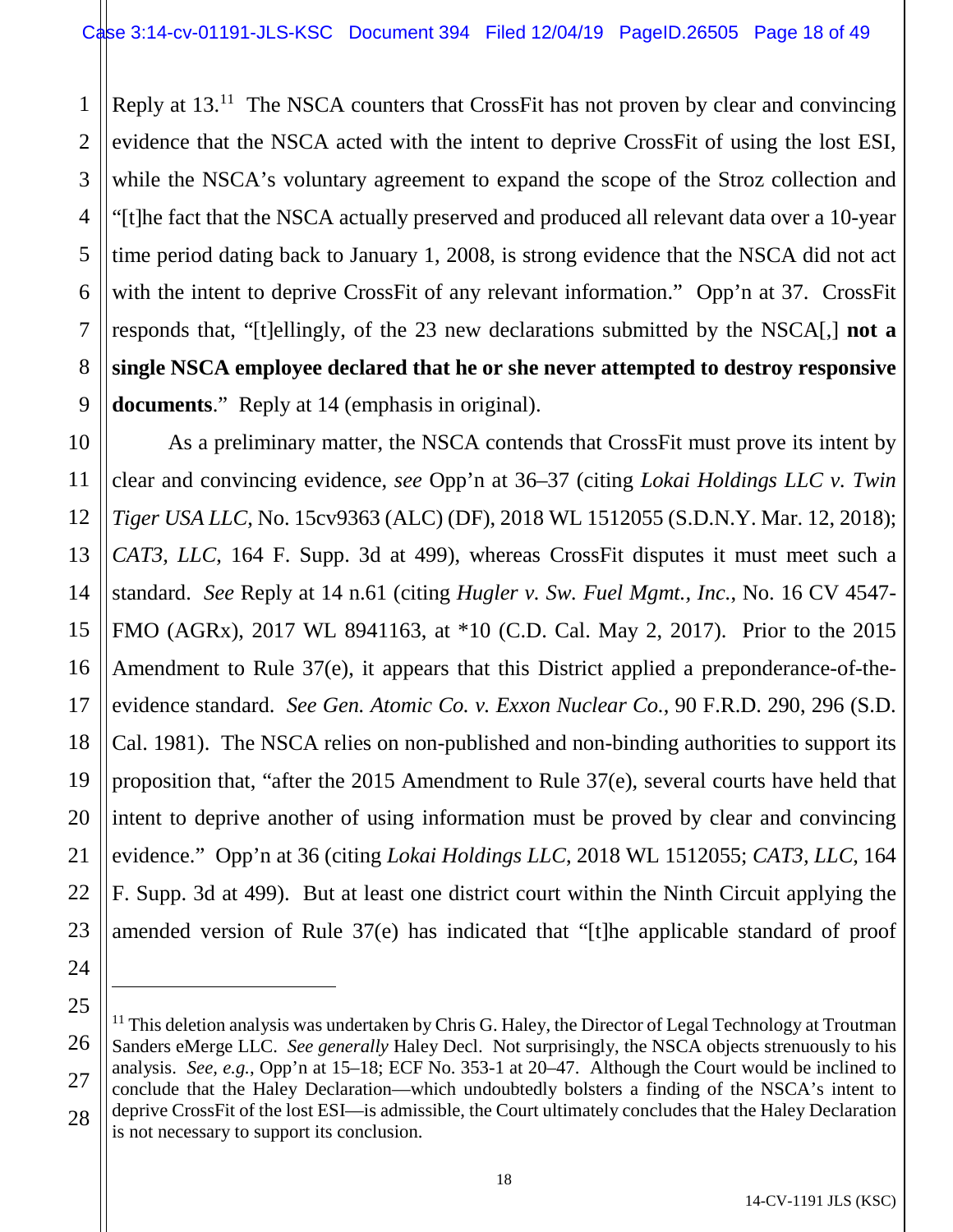1 2 3 4 5 6 7 for spoliation motions in the Ninth Circuit is the preponderance of evidence." *OmniGen Research v. Yongqiang Wang*, 321 F.R.D. 367, 372 (D. Or.) (citing *Compass Bank v. Morris Cerullo World Evangelism*, 104 F. Supp. 3d 1040, 1052–53 (S.D. Cal. 2015); *LaJocies v. City of N. Las Vegas*, No. 2:08-CV-00606-GMN, 2011 WL 1630331, at \*1 (D. Nev. Apr. 28, 2011)), *appeal dismissed*, No. 17-35519, 2017 WL 6507124 (9th Cir. Oct. 5, 2017). The Court therefore concludes that the preponderance-of-the-evidence standard continues to apply.

Whatever the applicable standard, however, it is clear that CrossFit has met it here: CrossFit adequately has demonstrated that the NSCA acted with intent to deprive CrossFit of the lost ESI. "A party's destruction of evidence can be considered willful or in bad faith when the party had notice that the evidence was potentially relevant to litigation before it was destroyed." *HP Tuners, LLC*, 2019 WL 5069088, at \*4 (citing *Leon*, 464 F.3d at 959). A review of the NSCA's discovery misconduct reveals that this is such a case.

8

9

10

11

12

13

14

15

16

17

18

19

20

21

22

23

24

25

26

 $\overline{a}$ 

Here, CrossFit filed its initial complaint on May 12, 2014, *see generally* ECF No. 1, and its initial requests for production in June 2014. *See* ECF No. 32-4 Ex. 1. Among other things, CrossFit requested "[a]ll documents and communications referring or relating to CrossFit," *id.* at 8, and "[a]ll documents and communications concerning the Devor Study." *Id.* at 9. On August 27, 2014, acting on a joint motion filed by the Parties, *see* ECF No. 13, Magistrate Judge Crawford ordered that "[t]he relevant time period for collection and production of documents is January 1, 2008[,] through the date the Complaint was filed" and that the "Parties shall preserve data from as early as January 1, 2008[,] to the extent such data still exists on an active data source and subject to the exception" for privileged data.[12](#page-18-0) ECF No. 17 ¶ 22. Magistrate Judge Crawford also ordered that "[p]reservation of potentially relevant ESI shall be reasonable and proportionate" and that "[t]he Producing Party shall take reasonable steps to collect and process documents using methods that avoid

<span id="page-18-0"></span><sup>27</sup> 28  $12$  The relevant time period established by Magistrate Judge Crawford further undermines the NSCA's argument that some of the unaccounted-for devices are not relevant because they "dat[e] back to 2010." *See* Tr. at 33:12–13.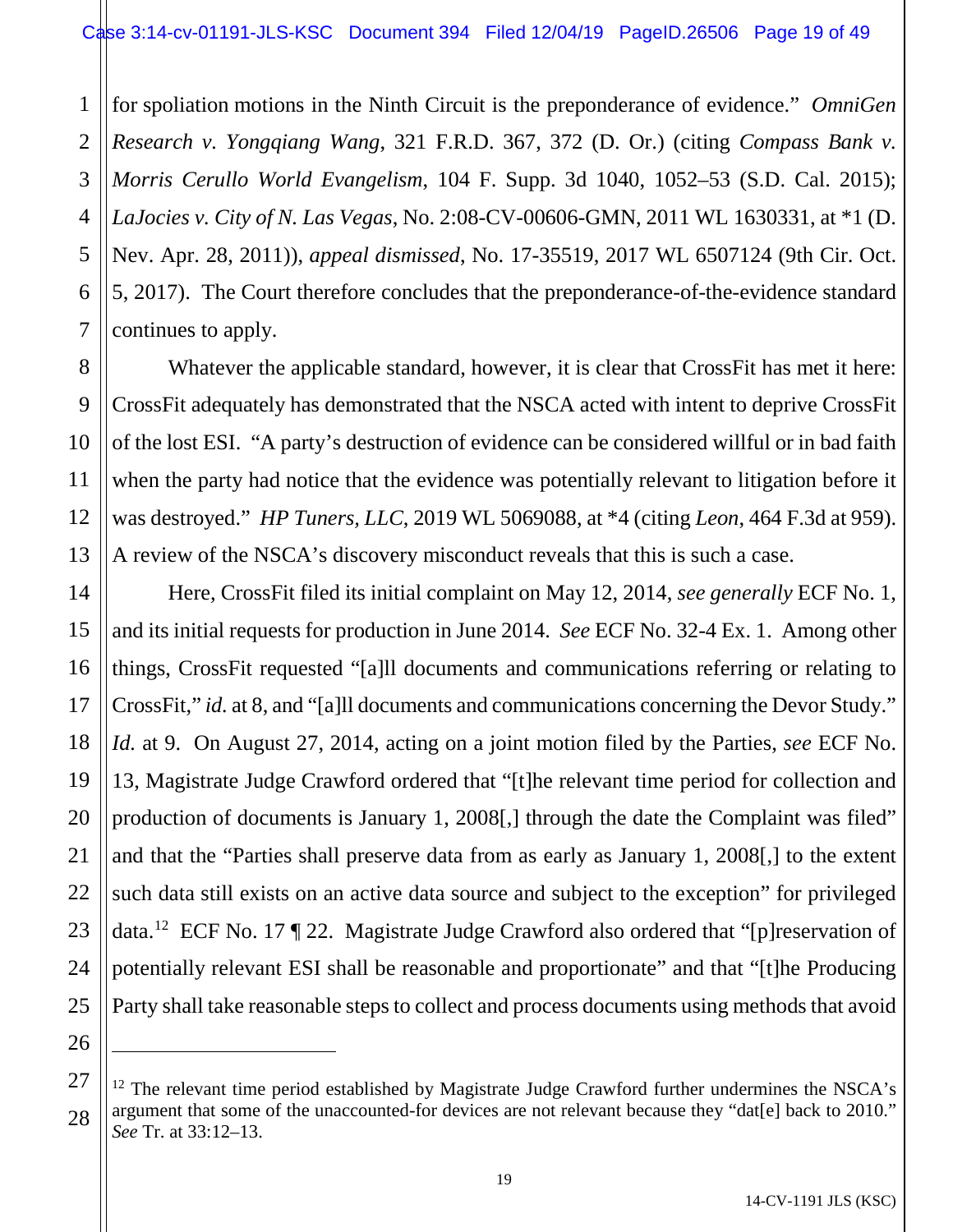1 2 spoliation of data." *Id.* ¶ 23. Finally, Magistrate Judge Crawford ordered that "[t]he parties will endeavor to produce documents in a reasonably timely manner." *Id.* ¶ 45.

4 6 But as of December 2014, the NSCA had produced only approximately 300 documents in response to CrossFit's initial requests for production. *See* ECF No. 32 at 3. Because the NSCA "had not adequately addressed the apparent gaps in the documents that were produced," ECF No. 59 at 8, Magistrate Judge Crawford granted CrossFit's "request for an order compelling 'transparency' in the discovery process." *Id.* at 2. As a result, she ordered the NSCA to, among other things, "provide plaintiff with declarations by defense counsel and defendant's representative(s) stating under penalty of perjury that all documents responsive to plaintiff's document requests have been produced 'to the best of the person's knowledge, information and belief formed after a reasonable inquiry.'" *Id.* at 10 (quoting Fed. R. Civ. P. 26(g)).

13 14 15 16 17 18 19 20 21 22 As of May 26, 2017, however, the NSCA had produced only 439 documents. Nahama Decl.  $\P$  12.<sup>[13](#page-19-0)</sup> After CrossFit discovered that the NSCA had withheld relevant and responsive documents, the Court imposed various sanctions and ordered the NSCA to pay for a neutral forensic evaluation of its servers. *See generally* ECF No. 176. The Courtappointed neutral forensic evaluator ran the keywords to which the Parties agreed on twelve Terabytes of data harvested from the NSCA, yielding 1,245,070 presumptively relevant documents, comprised of 853,699 direct hits on the search terms plus family members. *See*  Final Rep. at 14. Among these were 66,614 direct hits for the terms "crossfit," "cross fit," "xfit," and "x fit," and 5,621 direct hits for "Devor Article" and "Devor Study." *See* Final Rep. App. F. As of the conclusion of the Court-ordered neutral forensic evaluation, the NSCA had produced an additional 279,554 documents. *See* Final Rep. at 15. Further, / / /

 $\overline{a}$ 

3

5

7

8

9

10

11

<span id="page-19-0"></span><sup>&</sup>lt;sup>13</sup> When the Court asked the NSCA's counsel at the October 22, 2019 hearing whether it "concede<sup>[d]</sup> that NSCA produced less than 450 documents as of May, 2017," counsel responded that he "was not involved in the case" at that time and therefore "d[id]n't have personal knowledge." *See* Tr. at 3315–22. The Court therefore accepts as true Mr. Namaha's testimony, to which the NSCA did not object.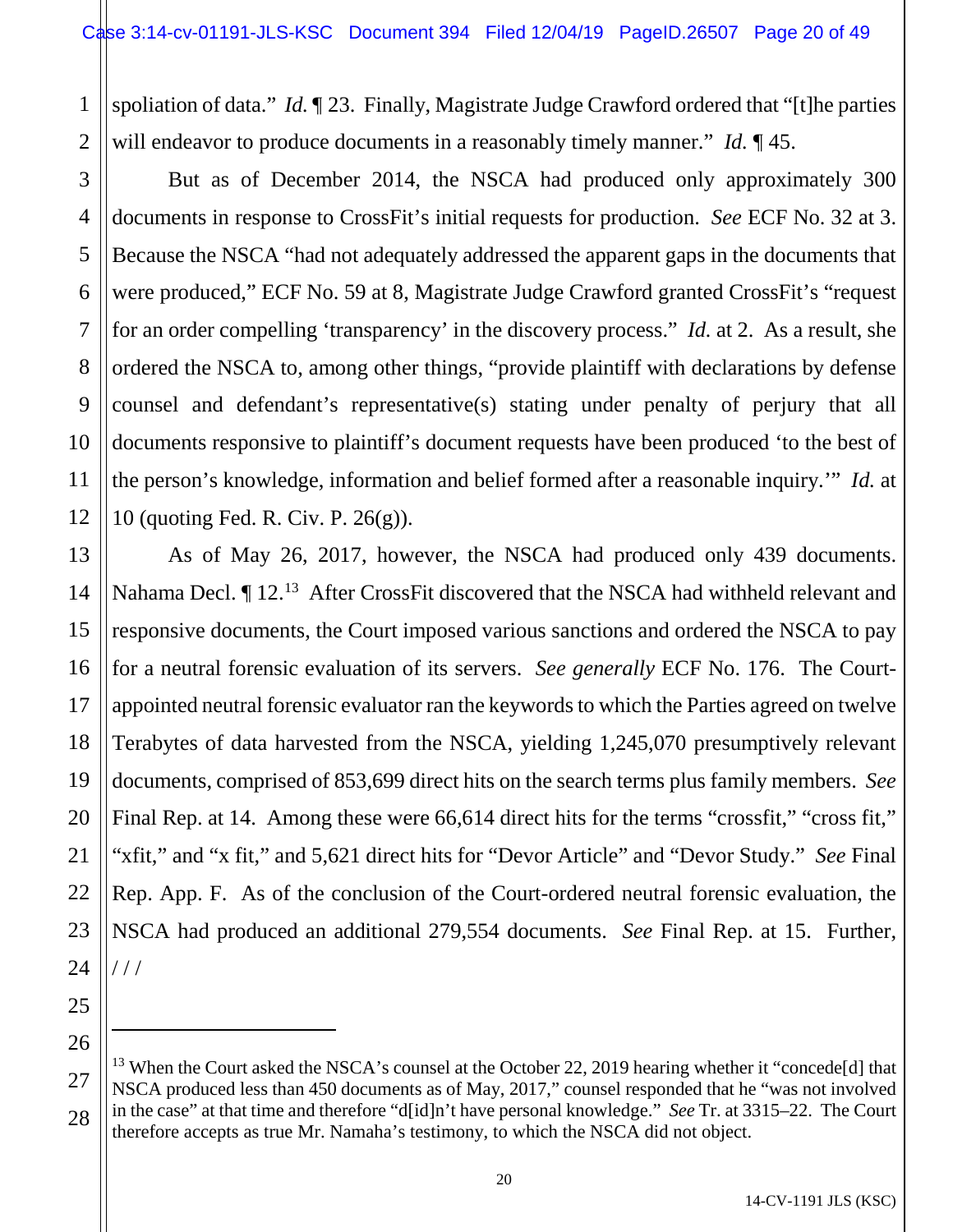1 2 there remain questions as to the completeness of this production. *See, e.g.*, Tr. at 14:2–8, 14:23–25, 17:4–6, 20:3–5, 45:6–46:3, 48:7–49:9, 72:21–24.

3 4 5 6 7 8 9 10 12 13 Not only is it clear that the NSCA knowingly and repeatedly resisted producing documents that were irrefutably relevant to this litigation, but the forensic evaluation also uncovered evidence that the NSCA *destroyed* presumptively relevant documents and engaged in mass deletions across numerous devices during the pendency of this litigation. *See* Final Rep. at 13. In fact, Stroz was unable to recover over 100 documents whose filenames hit on the Parties' agreed-upon search terms. *See id.*; *see also* Final Rep. App. E; Nahama Decl. Ex. 4. Among these were pdfs titled "CrossFit\_ The Good Fight – YouTube" and "Cambio, Todd M. Crossfit." Final Rep. App. E; Nahama Decl. Ex. 4. Stroz also noted several mass deletion events *during the pendency of this litigation* including *after the May 26, 2017 Order imposing sanctions*—some of which resulted in the deletion of presumptively relevant documents. *See* Final Rep. at 13; *id.* App. E.

11

14 15 16 17 18 19 20 21 22 23 24 25 26 27 28 In short, the NSCA has been on notice since 2014 that documents pertaining to CrossFit and the Devor Study are relevant to this litigation; nonetheless, there is no evidence that the NSCA implemented a formal litigation hold until March 2, 2018. *See*  ECF No. 311-26 at 462:15–17. In the meantime, the NSCA long withheld clearly responsive documents and—during CrossFit's interminable battle to obtain those documents—the NSCA's employees continuously deleted presumptively relevant documents, including some that contained the term "CrossFit" *in the filename*. Under such circumstances, "[the NSCA]'s resistance to preserving [presumptively relevant ESI] supports the reasonable inference that Defendant[] acted with the *intent* to deprive [CrossFit] of the use of the [ESI]." *See Hugler*, 2017 WL 8941163, at \*10 (emphasis in original); *see also HP Tuners, LLC*, 2019 WL 5069088, at \*4 (defendant intentionally spoliated flash drive where he "was aware[] that the information on the flash drive was relevant, that he was obligated to preserve the evidence and that he was required to produce the flash drive" and, "[d]espite being aware of these facts, [the defendant] intentionally destroyed the flash drive"); *OmniGen Research*, 321 F.R.D. at 372 (defendants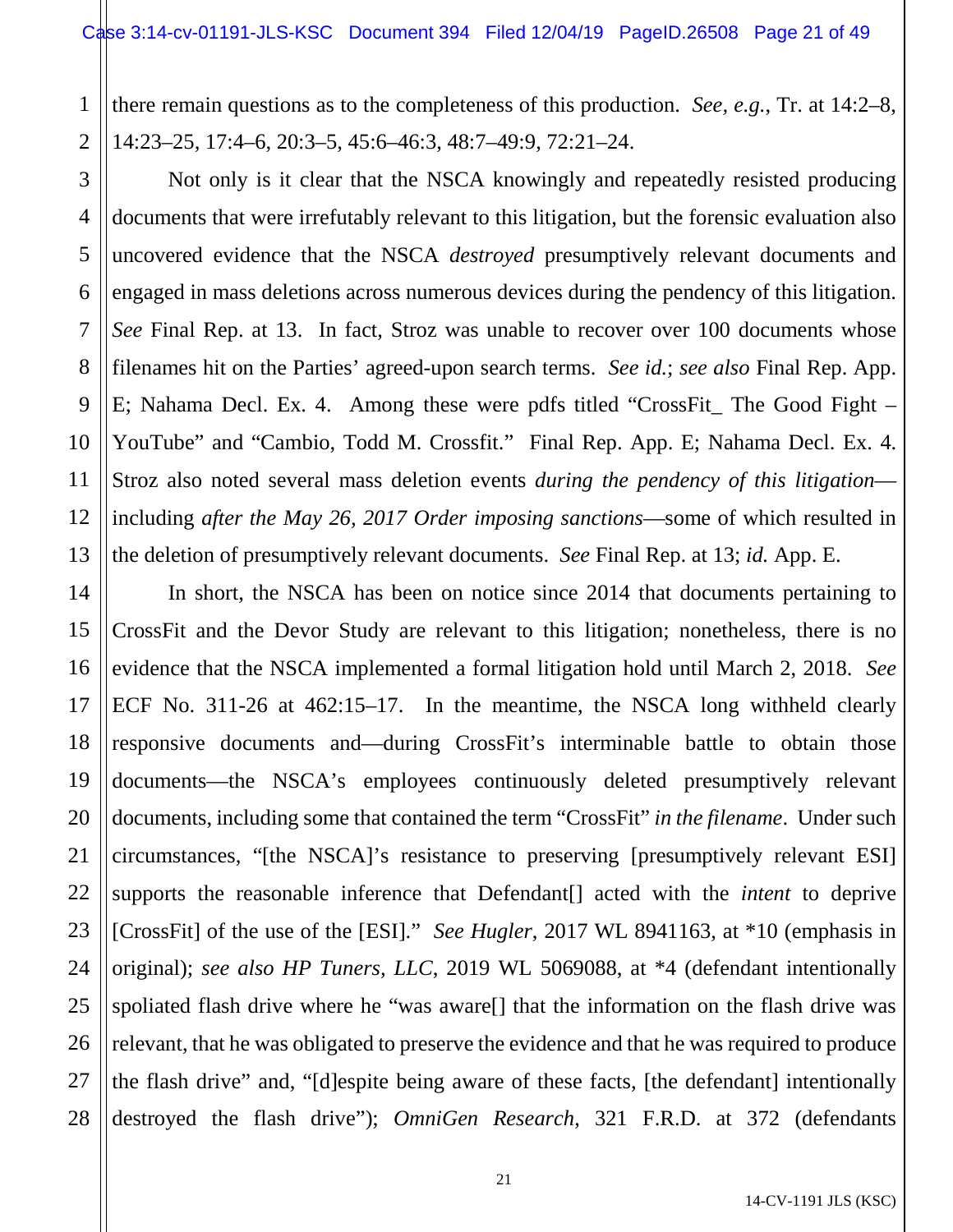1 2 3 4 intentionally spoliated ESI when one of its employees "intentionally deleted over 200 files from his Lenovo laptop, at least 44 of which were not recoverable," and at least some of the documents had filenames "that are most certainly relevant to this litigation"); Tr. at 56:1–4 ("It takes an intentional effort . . . to move items to deleted items folders.").

5 6

7

8

9

10

11

12

13

14

15

16

17

18

19

20

21

22

23

24

25

26

27

 $\overline{a}$ 

# *4. CrossFit Has Been Prejudiced*

The NSCA intimates that terminating sanctions are inappropriate because CrossFit cannot establish that it has been prejudiced. *See* Opp'n at 18–23. But CrossFit need not establish prejudice where, as here, the Court has concluded that the NSCA acted with intent to deprive CrossFit of the lost ESI, *see supra* Section II.A.3:

Subdivision (e)(2) does not include a requirement that the court find prejudice to the party deprived of the information. This is because the finding of intent required by the subdivision can support not only an inference that the lost information was unfavorable to the party that intentionally destroyed it, but also an inference that the opposing party was prejudiced by the loss of information that would have favored its position. Subdivision (e)(2) does not require any further finding of prejudice.

Fed. R. Civ. P. 37(e)(2) advisory committee's note to 2015 amendment.

In any event, the Court concludes that CrossFit has demonstrated that it has been prejudiced by the loss of ESI here. As but one example, CrossFit notes that "ESI from the Kraemers' NSCA-owned devices"—ESI that "is central to CrossFit's ability to prove the NSCA's liability . . . , and its request for damages"—"were 'factory reset' and/or withheld from the forensic evaluation." Pl.'s Mem. at 25–26; *see also* Reply at 17 ("CrossFit's inability to review ESI from the primary devices of [the Kraemers] directly prejudices its ability to prove the scope of the . . . damages to CrossFit."); Tr. at 48:25–49:9. Of course the loss of the Kraemers' ESI is prejudicial to CrossFit,  $^{14}$  $^{14}$  $^{14}$  and—to reiterate—this is but one example of the abundance of potentially relevant ESI that was lost here.

<span id="page-21-0"></span><sup>28</sup>  $14$  The importance of the Kraemers' devices is underscored by the fact that the NSCA disclosed only two witnesses in its Rule 26(a) disclosures: Dr. Kraemer and Mr. Cinea. *See* Tr. at 18:15–20.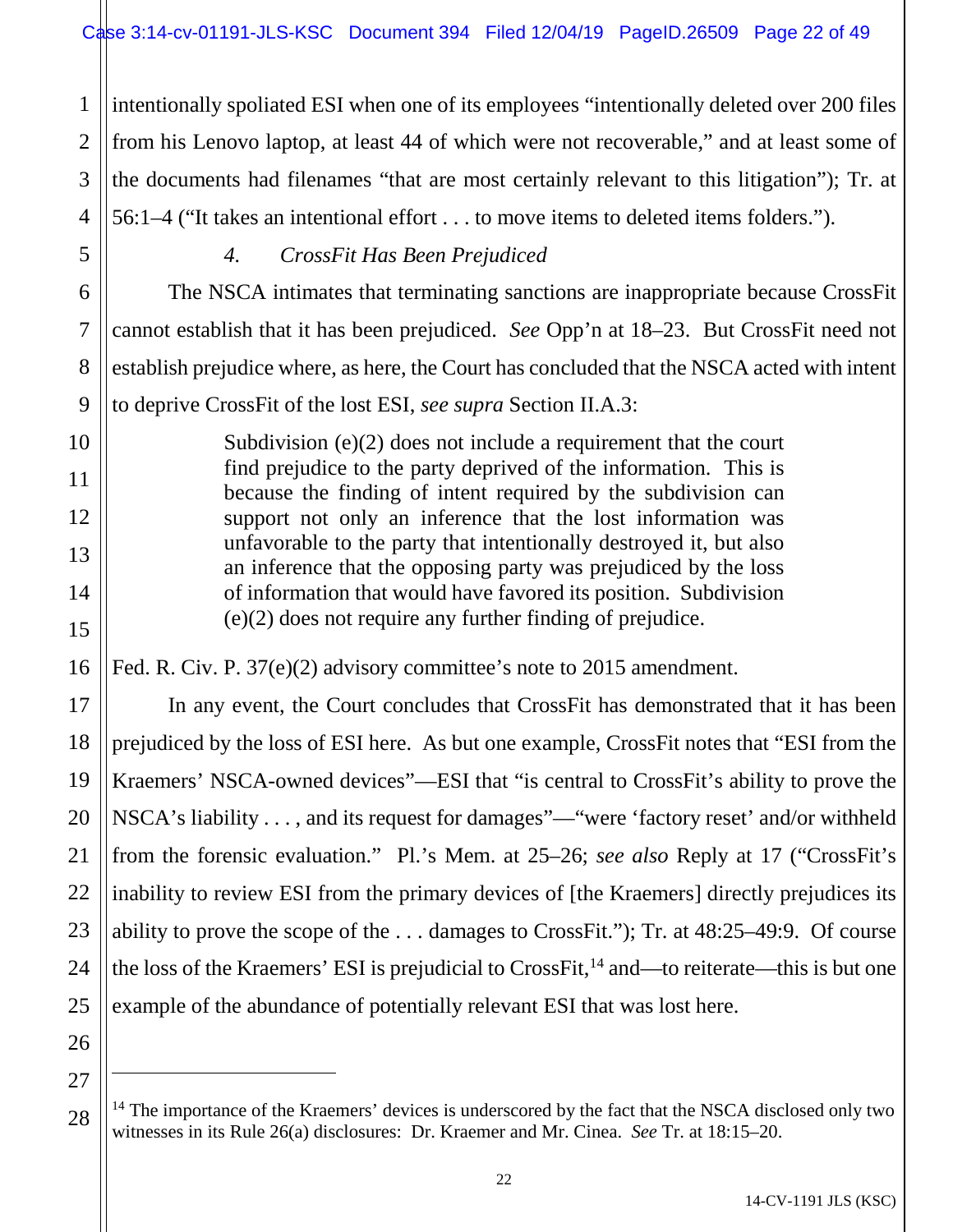1 2 Because CrossFit has established that the NSCA intended to and did deprive CrossFit of ESI relevant to this litigation and because the five factors the Ninth Circuit has articulated for considering imposing terminating sanctions weigh in favor of termination, *see infra* Section II.D, the Court concludes that termination is appropriate and therefore **GRANTS** CrossFit's Motion to the extent it seeks termination pursuant to Rule 37(e)(2). *See, e.g.*, *OmniGen Research*, 321 F.R.D. at 377.

# *B. Termination Pursuant to Rule 37(c)*

Pursuant to Rule 37(c)(1), "[i]f a party fails to provide information or identify a witness as required by Rule 26(a) or (e), the party is not allowed to use that information or witness to supply evidence on a motion, at a hearing, or at a trial, unless the failure was substantially justified or is harmless." Further, "the court, on motion and after giving an opportunity to be heard . . . may impose other appropriate sanctions, including any of the orders listed in Rule  $37(b)(2)(A)(i)$ –(vi)." Fed. R. Civ. P.  $37(c)(1)(C)$ .

CrossFit contends that termination pursuant to Rule 37(c) is appropriate because the NSCA failed "to (i) identify all potential witnesses and sources of relevant documents in its initial Rule 26(a) disclosures, and (ii) supplement its initial disclosures with additional potential witnesses and documents." Pl.'s Mem. at 28 (footnote omitted) (citing Fed. R. Civ. P.  $37(c)(1)(C)$ . The NSCA counters that it "did not fail to provide information or identify a witness as required by FRCP Rule 26(a) or (e)," Opp'n at 38, because "the NSCA was only required to identify those witnesses and documents that it might use to defend itself," *id.* (citing Fed. R. Civ. P. 26(a)(1)(A)(i)), and "[t]he NSCA met this burden." *Id.* The NSCA adds that "the additional witnesses and documents [identified by Stroz] are not witnesses or documents that the NSCA intends to use on the remaining issues at trial." *Id.* at 39.

The NSCA is correct that Rule 26(a) required it to disclose only those "individual[s] likely to have discoverable information . . . that the disclosing party may use to support its claims or defenses, unless the use would be solely for impeachment." Fed. R. Civ. P.  $26(a)(1)(A)(i)$ . Given the NSCA's admission that it does not intend to use any witnesses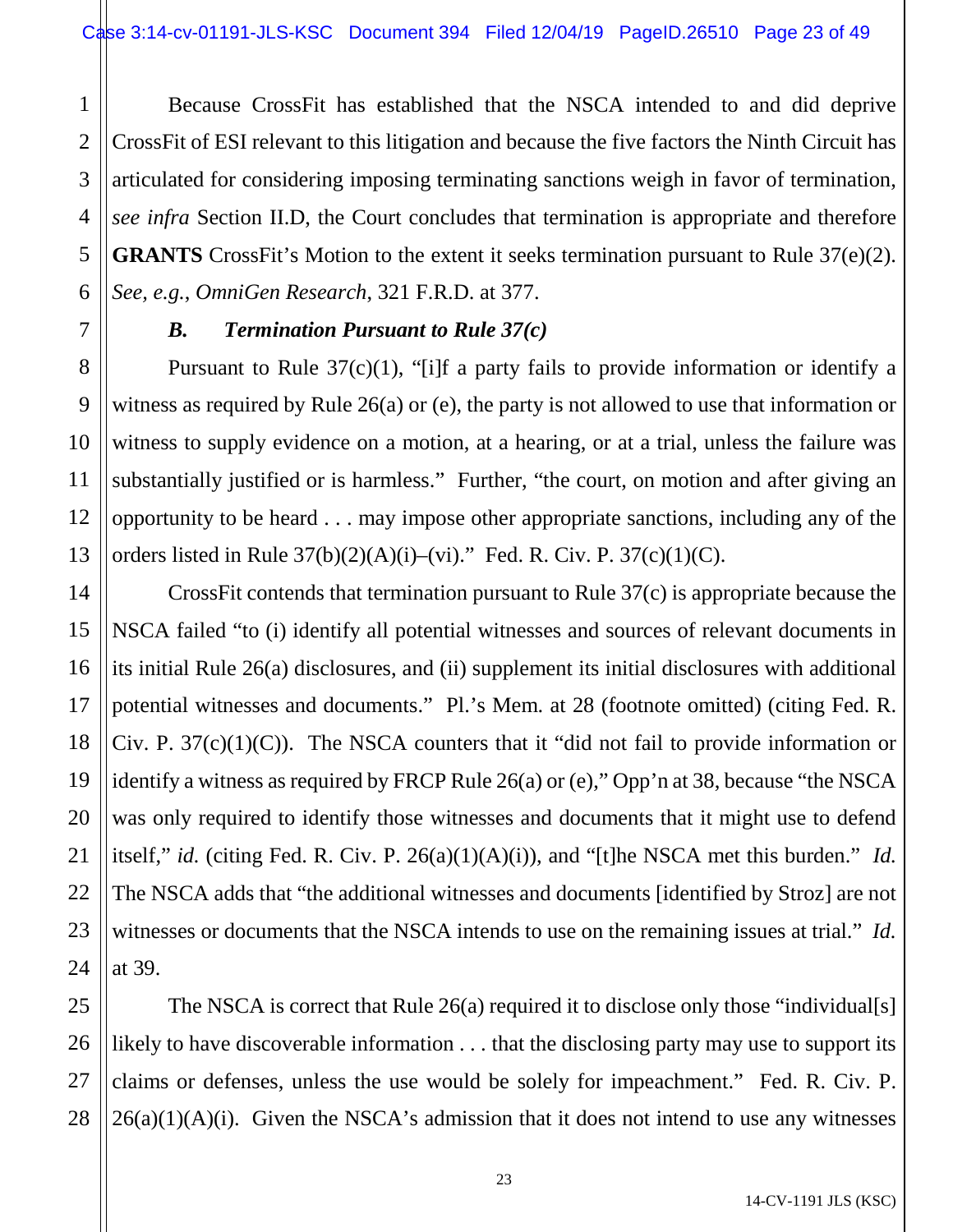1 2 3 4 5 6 7 8 not listed in its initial disclosure, *see* Opp'n at 39, the Court determines that the NSCA did not violate either Rule 26(a) or Rule 26(e). Accordingly, the Court **DENIES** CrossFit's Motion to the extent it seeks sanctions pursuant to Rule 37(c). *See, e.g.*, *Myers ex rel. Myers v. United States*, No. 02CV1349-BEN(AJB), 2004 WL 7323087, at \*3 (S.D. Cal. Nov. 22, 2004) (denying sanctions where party conceded in opposition that it had no intent to use witnesses not disclosed under Rule 26(a)(1)(A)(i) in support of its defenses at trial because that party "was not obligated to . . . identify [two witnesses] under Fed. R. Civ. P.  $26(a)(1)$ ").

9

11

21

# *C. Termination Pursuant to Rule 37(b)*

10 12 13 14 15 16 17 18 19 20 22 23 Under Rule  $37(b)(2)(A)$ , "[i]f a party . . . fails to obey an order to provide or permit discovery . . . , the court where the action is pending may issue further just orders." Such orders "may include . . . striking pleadings in whole or in part; . . . dismissing the action[;] or . . . rendering default judgment against the disobedient party." Fed. R. Civ. P.  $37(b)(2)(A)(iii)$ ,  $(v)$ – $(vi)$ . "[W]here the drastic sanctions of dismissal or default are imposed, . . . the losing party's noncompliance must be due to willfulness, fault, or bad faith." *Computer Task Grp., Inc. v. Brotby*, 364 F.3d 1112, 1115 (9th Cir. 2004) (quoting *Payne v. Exxon Corp.*, 121 F.3d 503, 507 (9th Cir. 1997)) (internal quotation marks omitted). "The willfulness standard is met by disobedient conduct that is within the offending party's control." *Fab Films, LLC v. JP Morgan Chase Bank, N.A.*, No. CV 16- 1722 PSG (SSX), 2017 WL 1287675, at \*2–3 (C.D. Cal. Feb. 28) (citing *Stars' Desert Inn Hotel & Country Club, Inc. v. Hwang*, 105 F.3d 521, 525 (9th Cir. 1997); *In re Visioneering Const.*, 661 F.2d 119, 121 (9th Cir. 1981)), *report and recommendation adopted*, 2017 WL 1276945 (Apr. 4, 2017).

24 25 26 27 28 CrossFit asks the Court to enter default judgment against the NSCA for its "fail[ure] to comply with multiple discovery orders throughout this matter, including (i) the Court's 2015 Discovery Order, ordering the NSCA's full and complete document production; (ii) the Court's 2017 Sanctions Order, requiring the NSCA to file declarations of / / /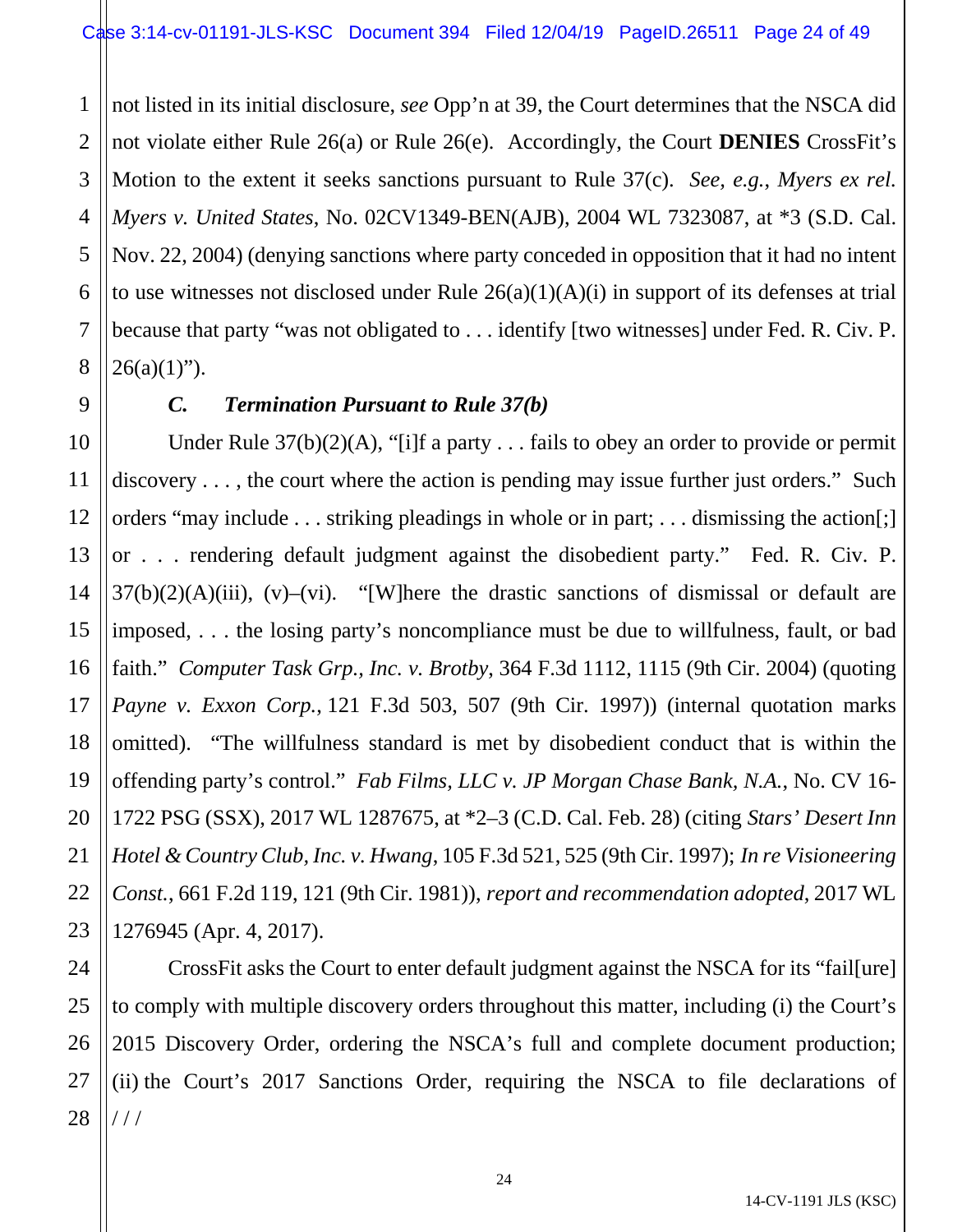1 2 compliance; and (iii) the Court's October 2018 Scheduling Order, requiring the NSCA to complete production of documents by January 2, 2019." Pl.'s Mem. at 29–30.

3

# *1. The 2015 Discovery Order*

4 5 6 7 8 9 10 11 12 13 14 15 16 17 18 19 20 On July 15, 2015, Magistrate Judge Crawford ordered the NSCA to provide CrossFit with declarations (1) identifying "[t]he process of processes used by defendant to locate documents and information responsive to plaintiff's document requests, including but not limited to the search terms and/or date ranges used," ECF No. 59 at 9; (2) "explain[ing]... why defendant believe [d] the processes used . . . were reasonable under the circumstances," *id.*; (3) outlining "[t]he document retention policies and/or practices being applied by the key custodians and entities," *id.*; (4) "explain[ing] . . . any apparent gaps in the documents and information produced," *id.*; and (5) "stating under penalty of perjury that all documents responsive to plaintiff's document requests have been produced 'to the best of the person's knowledge, information and belief formed after a reasonable inquiry.'" *Id.* at 10 (quoting Fed. R. Civ. P. 26(g)). CrossFit contends that "[t]he NSCA failed to comply with this order" as evidenced by the NSCA's production of only 439 documents prior to the Court's imposition of sanctions on May 26, 2017, *see* Pl.'s Mem. at 30 (citing Haley Decl. ¶ 29; Nahama Decl. ¶ 12), compared to the identification of over 1.3 million presumptively relevant documents during the course of the forensic evaluation, including over 37,900 dededuplicated documents containing variations of the terms "CrossFit" and "Devor." *Id.* (citing Final Rep. at 15; Haley Decl. ¶ 19).

21 22 23 24 25 26 27 28 The NSCA counters that it has "substantially complied" with Magistrate Judge Crawford's July 15, 2015 Order because "[t]he Stroz Forensic evaluation encompassed each item the Court ordered the NSCA to address." Opp'n at 42–43. CrossFit responds that "the NSCA cannot shift its Court-ordered discovery obligations onto Stroz" and adds that "[t]he NSCA remains in violation of the 2015 Discovery Order" because "the Forensic Evaluation did not include the requisite sworn declaration by NSCA custodians 'as to why defendant believes the processes used to locate and product documents and information in / / /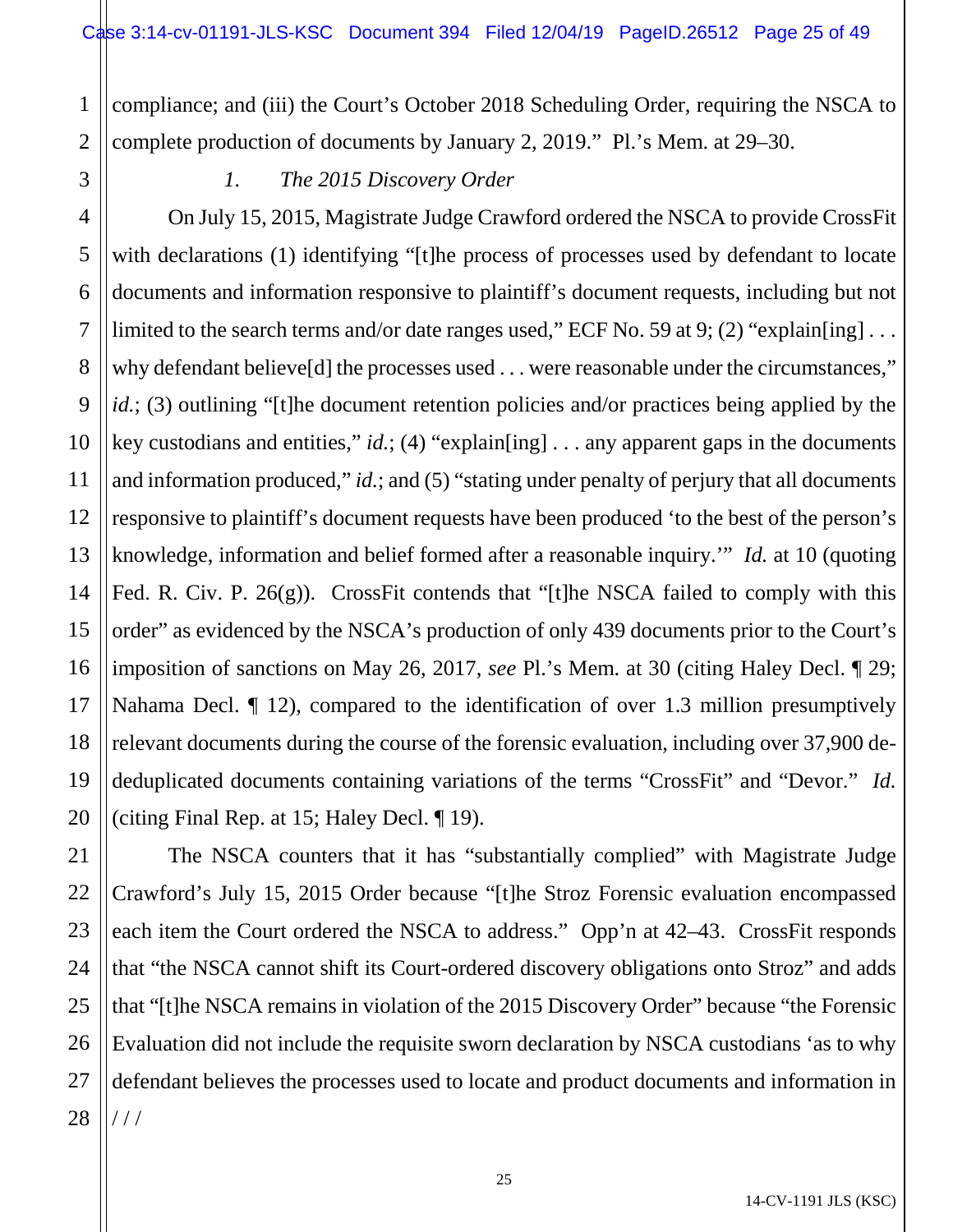1 2 response to plaintiff's document requests were reasonable under the circumstances.'" Reply at 18 (quoting ECF No. 59 at 9).

3

5

7

8

4 6 The Court-ordered forensic evaluation revealed the true extent of the NSCA's failure to abide by Magistrate Judge Crawford's July 15, 2015 Order. Essentially, Magistrate Judge Crawford's Order "compell[ed] 'transparency' in the discovery process . . . to ensure disclosure of all documents and information responsive to [CrossFit's] documents requests." ECF No. 59 at 2. Unfortunately, that Court-ordered transparency remains elusive—to CrossFit, to the Court, and even to the NSCA itself.

9 10 11 12 13 14 15 16 17 18 19 20 21 22 23 24 25 26 27 28 For example, Magistrate Judge Crawford ordered the NSCA to provide a declaration containing "the search terms . . . used to locate documents." *Id.* at 9. Time and again, the NSCA has purported to provide such a list and, with each iteration, it has become more doubtful that such a list ever existed. In its overview of the NSCA's search and collection efforts, Stroz noted that the NSCA's Senior Director of Technology, Wayde Rivinius, "ha[d] not provided the search queries" used for the NSCA's searches of the Office 365 platform and had been "unable to provide" the queries used to search Jira and Confluence. Final Rep. at 5. Mr. Rivinius informed Stroz that the NSCA's IT department had developed scripts "to search the desktops, servers, and archive backups," but "Mr. Rivinius was unable to provide these scripts." *Id.* Additionally, "[c]urrent NSCA employees developed an XML file containing search criteria extracted from the various Requests for Production," but "log files recorded by the scripts . . . were not provided to Stroz." *Id.* at 6. Mr. Rivinius also noted an initial collection process at the behest of Mr. Cinea "for individuals to perform specific searches across their files," although "Mr. Rivinius [wa]s unsure if any direct instructions or protocols were provided to those individuals advising them how to perform those searches" and "[n]o system-wide searches involving IT staff occurred at that time." *Id.* at 6–7. Stroz requested that the NSCA provide a list of search terms that the NSCA had used in both this and the State Court Action, but the "NSCA was unable to verify that the listed keywords, or even which keywords, were used to produce responsive documents in the proceedings." *Id.* at 14; *see also* Final Rep. App. B. Consequently,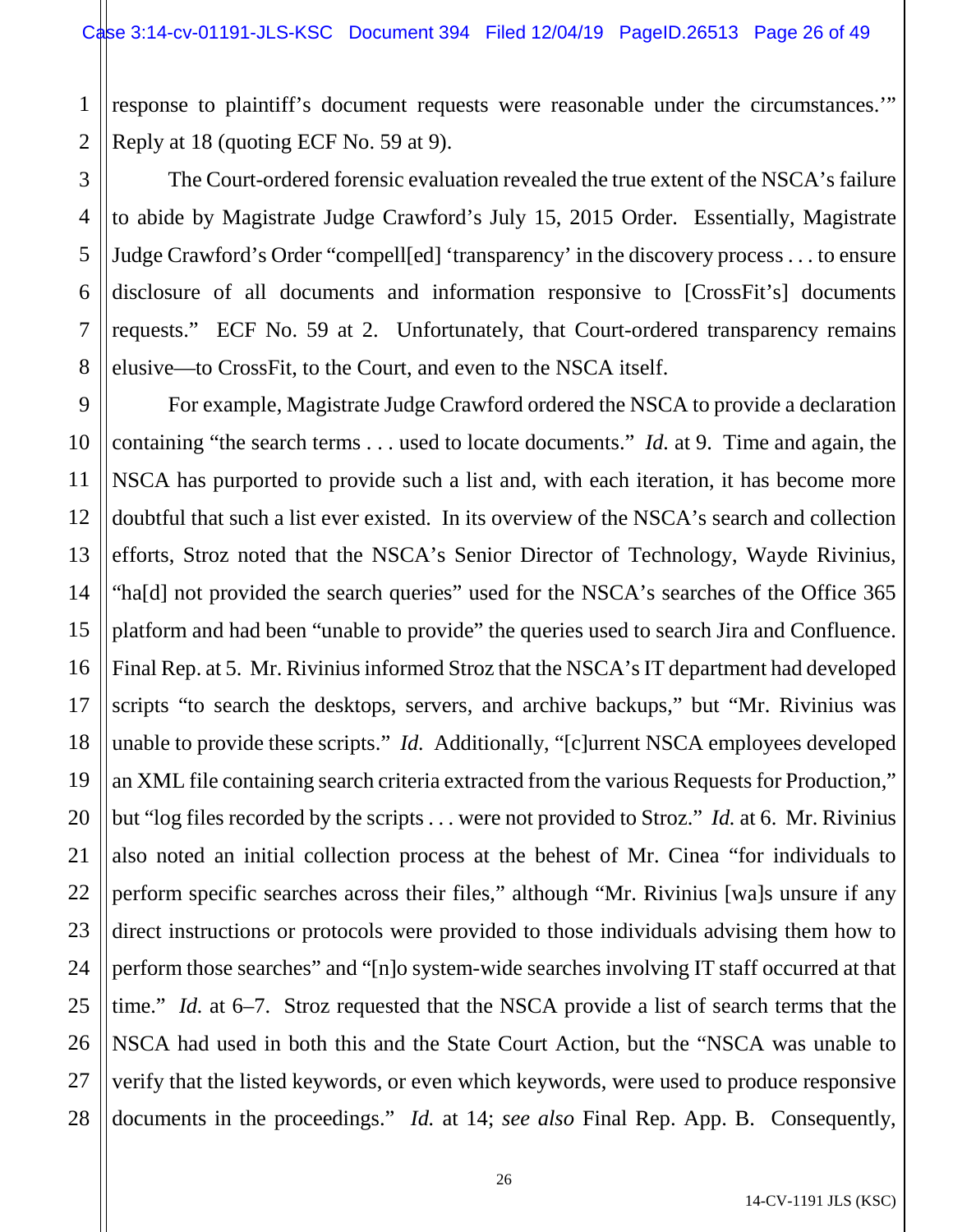1 "Stroz and the Parties came to decide on a process for the Parties to propose and reach agreement on a set of keywords to be applied." Final Rep. at 14; *see also* Final Rep. App. D.

The NSCA's actions with regard to its purported search terms have been the antithesis of transparency. Rather than candidly concede that it could not confirm its search terms in August 2015 (when the NSCA presumably provided the declarations ordered by Magistrate Judge Crawford), or in late 2017 (when purporting to provide search terms to Stroz as part of the protocol for the forensic evaluation), the NSCA has led CrossFit and the Court through four years of obfuscation and, perhaps, perjury. The Court therefore concludes that the NSCA has repeatedly and willfully failed to comply with Magistrate Judge Crawford's July 15, 2015 Order.

# *2. The 2017 Sanctions Order*

In its May 26, 2017 Order, the Court ordered the NSCA, "under penalty of perjury, [to] acquire declarations from all relevant NSCA personnel either (a) assuring or reaffirming that no documents relevant to this litigation have been destroyed or (b) admitting to any destruction." ECF No. 176 at 10. CrossFit argues that "[n]ot only did the NSCA omit multiple 'relevant NSCA personnel,' [but] the forensic evaluation discovered that the NSCA compliance declarants who swore they had not deleted anything[] in fact deleted **7,900 documents—1,500** of which contained either 'CrossFit' or 'Devor.'" Pl.'s Mem. at 31 (emphasis in original) (citing Haley Decl. ¶ 25). CrossFit therefore urges that "**[t]he NSCA's perjurious compliance declarations are independently sufficient grounds to terminate this case**." *Id.* at 32 (emphasis in original) (citing *Lee v. Max Int'l, LLC*, 638 F.3d 1318, 1322 (10th Cir. 2011)).

The NSCA responds that it did not violate the Court's May 26, 2017 Order because "[t]he forensic analysis is completed, including a forensic analysis well beyond what was set forth in the Sanctions Order," "[t]he NSCA paid the costs of that forensic analysis," and "[t]he NSCA submitted the required employee declarations that made the required statements." Opp'n at 41 (citing ECF Nos. 178–178-8, 189–189-13).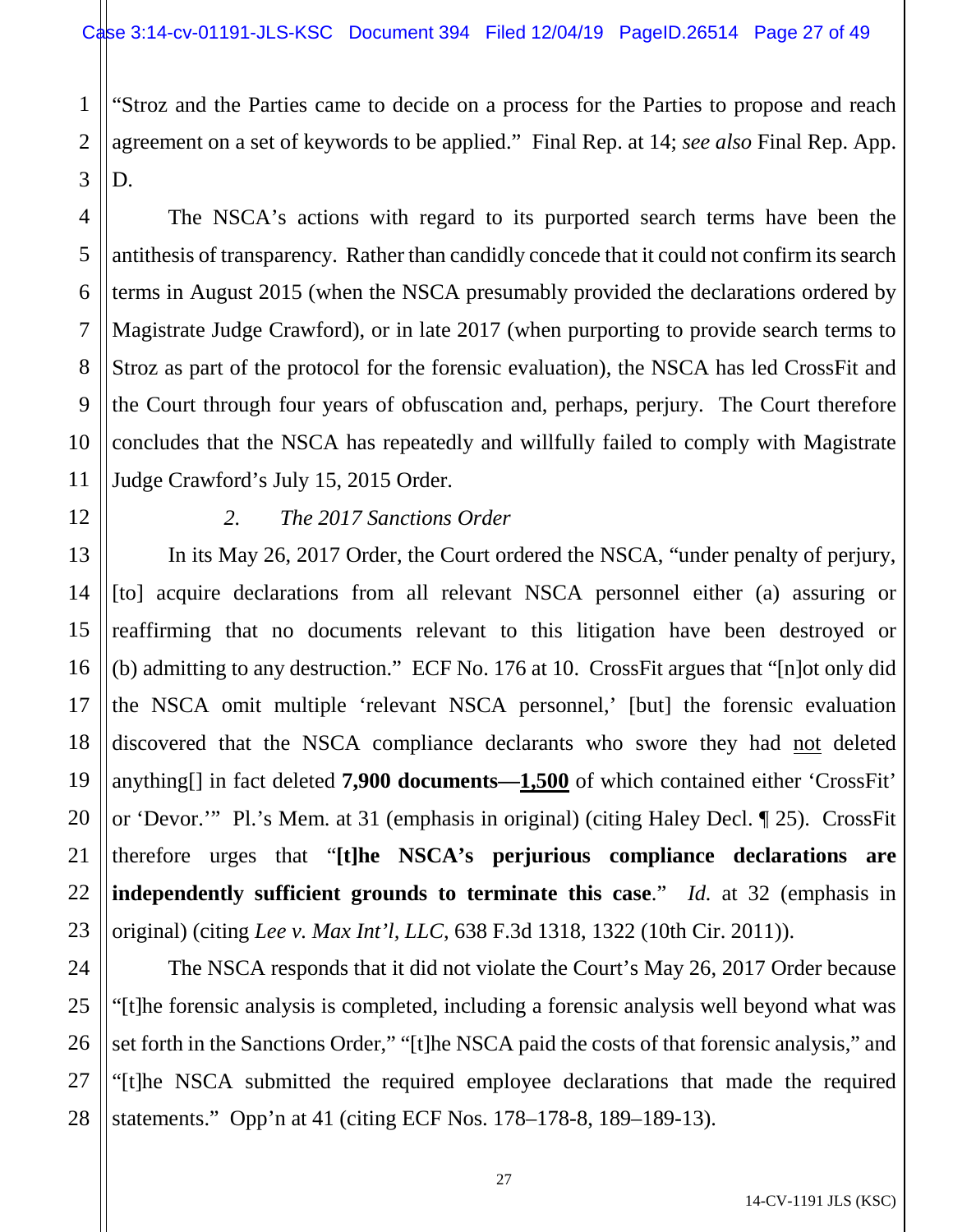1 2 3 4 5 6 7 8 9 10 11 12 13 14 15 16 17 It matters naught that the NSCA's employees "made the required statements" under penalty of perjury—in the Court-ordered compliance declarations if those employees then spoliated the very documents they had assured CrossFit and the Court had not been destroyed. CrossFit's evidence, which the NSCA fails adequately to negate, is appalling. For example, CrossFit argues that Appendix E to Stroz's Final Report "shows that 50 'Potentially Relevant Documents' were destroyed by three compliance declarants." Reply at 18. Appendix E reveals that Carwyn Sharp deleted thirty-nine presumptively relevant documents between November 2015 and October 2017, both before and after filing his compliance declarations on June 9 and 30, 2017, *see* ECF Nos. 178-7, 189-12; Mr. Cinea deleted six presumptively relevant documents in December 2016, and—most troubling a pdf entitled CrossFit\_ The Good Fight – YouTube on September 5, 2017, shortly after filing his compliance declaration on June 30, 2017, *see* ECF No. 189-3; and Mr. Madden deleted three presumptively relevant documents on November 2, 2017, after filing his compliance declarations on June 9 and 30, 2017.[15](#page-27-0) *See* ECF Nos. 178-3, 189-6. Other presumptively relevant documents from Appendix E were from the NSCA's local files or external drives, rendering it impossible for CrossFit or the Court to determine whether any of the compliance declarants were responsible for their deletion.[16](#page-27-1) *See generally* Final Rep.

18

 $\overline{a}$ 

<span id="page-27-0"></span><sup>19</sup> 20 21 22 23 24 25 26 <sup>15</sup> The NSCA argues that the majority of the presumptively relevant documents listed in Appendix E to Stroz's Final Report are non-responsive, publicly available, or not relevant to the issues remaining in this case. *See* Opp'n at 18–21. The documents deleted by Dr. Sharp, for example, largely appear to be pdfs of journal articles. *See* Final Rep. App. E; *see also* Nahama Decl. Ex. 4. As CrossFit notes, however, it is impossible to say with any certainty that these files—which the NSCA has destroyed—do not contain relevant information, such as handwritten notes. *See* Reply at 13. This is why the documents are *presumptively* relevant: the documents hit upon the keywords to which the Parties agreed and, because "'the relevance of . . . [destroyed] documents cannot be clearly ascertained because the documents no longer exist,' a party 'can hardly assert any presumption of irrelevance as to the destroyed documents.'" *Leon*, 464 F.3d at 959 (quoting *Alexander*, 687 F.2d at 1205). Further, because the Court concluded that the NSCA destroyed the documents with intent to deprive CrossFit of them, *see supra*  Section II.A.3, the relevance of those documents is presumed. *See supra* Section II.A.4.

<span id="page-27-1"></span><sup>27</sup> 28  $16$  To be clear, the deletion of the documents in Appendix E is troubling whether or not committed by a compliance declarant; their deletion by compliance declarants is rendered exponentially more consequential by virtue of the declarants' assurances—under penalty of perjury—that they had not knowingly destroyed any relevant documents.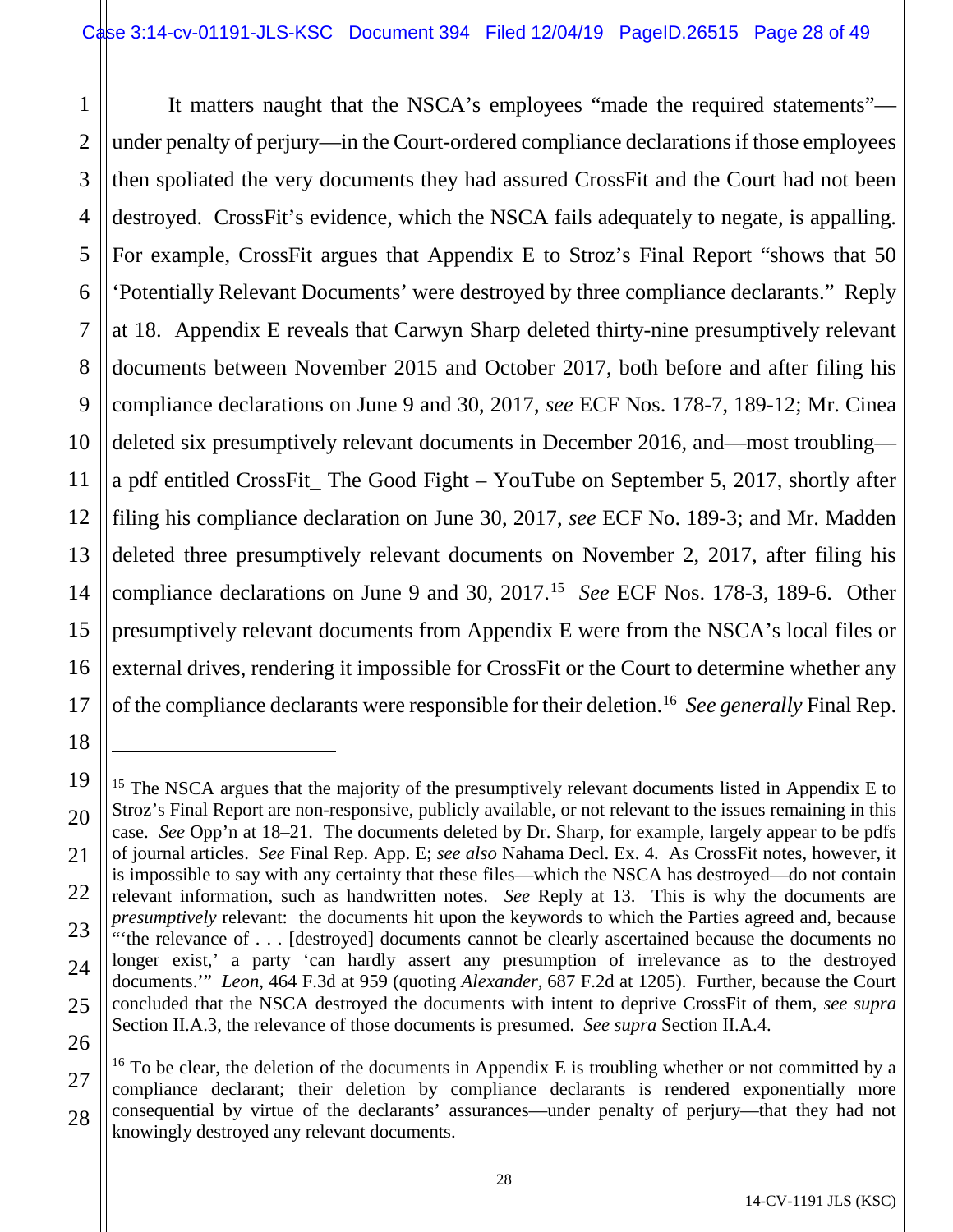1 2 3 4 5 6 7 App. E; *see also* Nahama Decl. Ex. 4. And, of course, Appendix E contains only those files that were destroyed but whose filenames Stroz succeeded in recovering; consequently, it is entirely possible that those documents represent only the tip of the spoliation iceberg. Although Mr. Cinea and Mr. Madden each signed a declaration in support of the NSCA's Opposition, neither addresses the deletion of the presumptively relevant documents identified in Appendix E to Stroz's Final Report. *See generally* Cinea Decl.; Madden Decl. The NSCA did not even file a declaration from Dr. Sharp. *See generally* ECF No. 353.

8 9 10 11 12 13 CrossFit also notes that "752 . . . documents were destroyed by compliance declarant Lee Madden in a 'Mass Deletion Event' on November 2, 2017—months after the 2017 Sanctions Order and during the Forensic Evaluation."<sup>[17](#page-28-0)</sup> Reply at 18 (emphasis in original) (citing Final Rep. at 13). Although Mr. Madden filed a declaration in support of the NSCA's Opposition, he fails to address the mass deletion event identified by Stroz. *See generally* Madden Decl.

The Court therefore concludes that CrossFit has introduced evidence that the NSCA has repeatedly and willfully failed to comply with the Court's May 26, 2017 Order by filing multiple declarations falsely affirming that no documents relevant to this litigation had been destroyed and by continuing to destroy presumptively relevant documents following the filing of those declarations.

14

15

16

17

18

19

20

# *3. The October 2018 Scheduling Order*

Finally, CrossFit contends that "the NSCA has repeatedly failed to comply with multiple scheduling orders—most recently, the Court's October 19, 2018 Order." Pl.'s Mem. at 32. Specifically, on October 19, 2018, the Court ordered the "NSCA to complete document review, serve privilege logs, and turn documents over to CrossFit" by January 2, 2019. ECF No. 302 at 26. CrossFit contends that, "[b]etween January 2, 2019, and

 $\overline{a}$ 

<sup>21</sup> 22 23 24 25 26 27 28

<span id="page-28-0"></span><sup>&</sup>lt;sup>17</sup> Unidentified individuals deleted nearly 6800 documents from an NSCA external drive on January 21, and March 2, 2016. *See* Final Rep. at 13. Again, the Court cannot rule out that these deletions were also committed by or at the behest of any of the compliance declarants, although the Court reiterates that their deletion is troublesome in either event.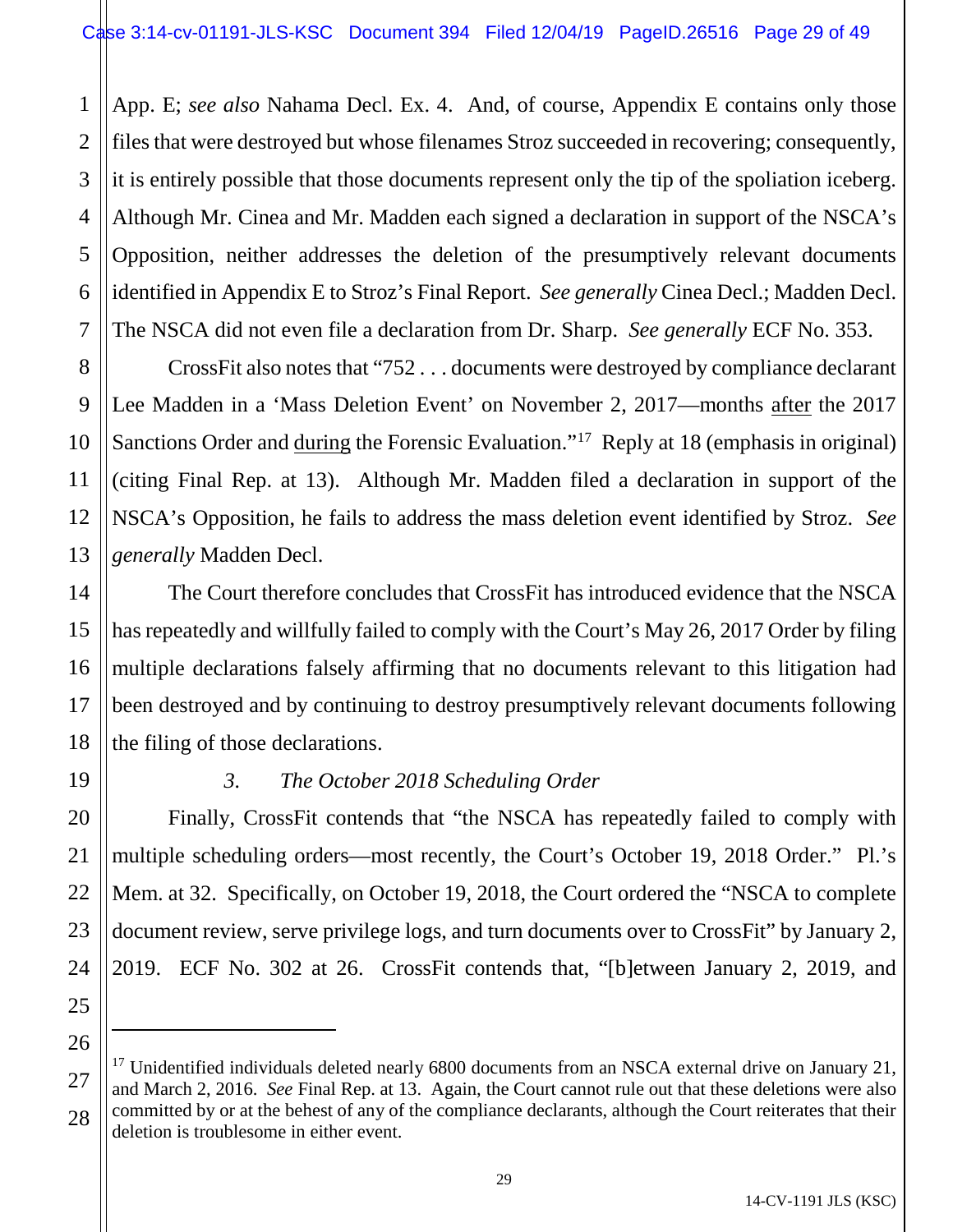1 2 3 [June 20, 2019], the NSCA has belatedly produced over 69,400 documents; 19,500 privilege log entries; and 260,400 'non-responsive log' entries." Pl.'s Mem. at 32 (citing Nahama Decl. ¶ 80; Haley Decl. ¶ 34).

4 5 6 7 8 9 10 11 12 13 14 15 16 17 The NSCA contends that it did not violate the Court's October 19, 2018 Order because "the vast majority of the documents (58,275 of the over 69,400 documents produced after January 2, 2019) were duplicative email threads." Opp'n at 41. Although "CrossFit did not agree that the NSCA could use email threading to filter out and not produce the duplicative emails contained within the complete email threads," *id.* at 42, the NSCA produced the approximately 242,000 duplicative documents on January 28, 2019. *Id.* (citing Ruch Decl. ¶ 17). CrossFit responds that, although the content of the belatedly produced documents themselves may not have been new, "[e]ach email that the NSCA produced after January 2, 2019, contains unique metadata—the very type of metadata that evidences the NSCA's attempt to destroy over 33,000 documents." Reply at 18 (citing Haley Reply Decl. *[15]*. Consequently, "[t]he NSCA's attempt to withhold valuable metadata on approximately 242,000 documents through email threading violates the Forensic Protocol and multiple discovery orders, including the 2018 Scheduling Order." *Id.*

18 19 20 21 22 23 24 The Court ordered the NSCA to "complete its review of the documents" and "turn [the] documents over to CrossFit" on or before January 2, 2019. *See* ECF No. 302 at 26, 27. The Court did not carve out an exception for "duplicative" documents, *see generally id.*, nor—as the NSCA itself concedes, *see* Opp'n at 42—did CrossFit agree to the NSCA's use of "email threading." Instead, the NSCA produced those documents several weeks later, on January 28, 2019, *see* Ruch Decl. ¶ 17, eating into CrossFit's narrow review window.[18](#page-29-0) *See* ECF No. 302 at 26.

25 / / /

 $\overline{a}$ 

<span id="page-29-0"></span><sup>27</sup> 28  $18$  To be clear, the Court does not fault the NSCA for its failure to produce the Editorial Manager System documents until after January 2, 2019, given that Stroz was unable to make those documents available to the NSCA for review until March 14, 2019. *See* Final Rep. at 14.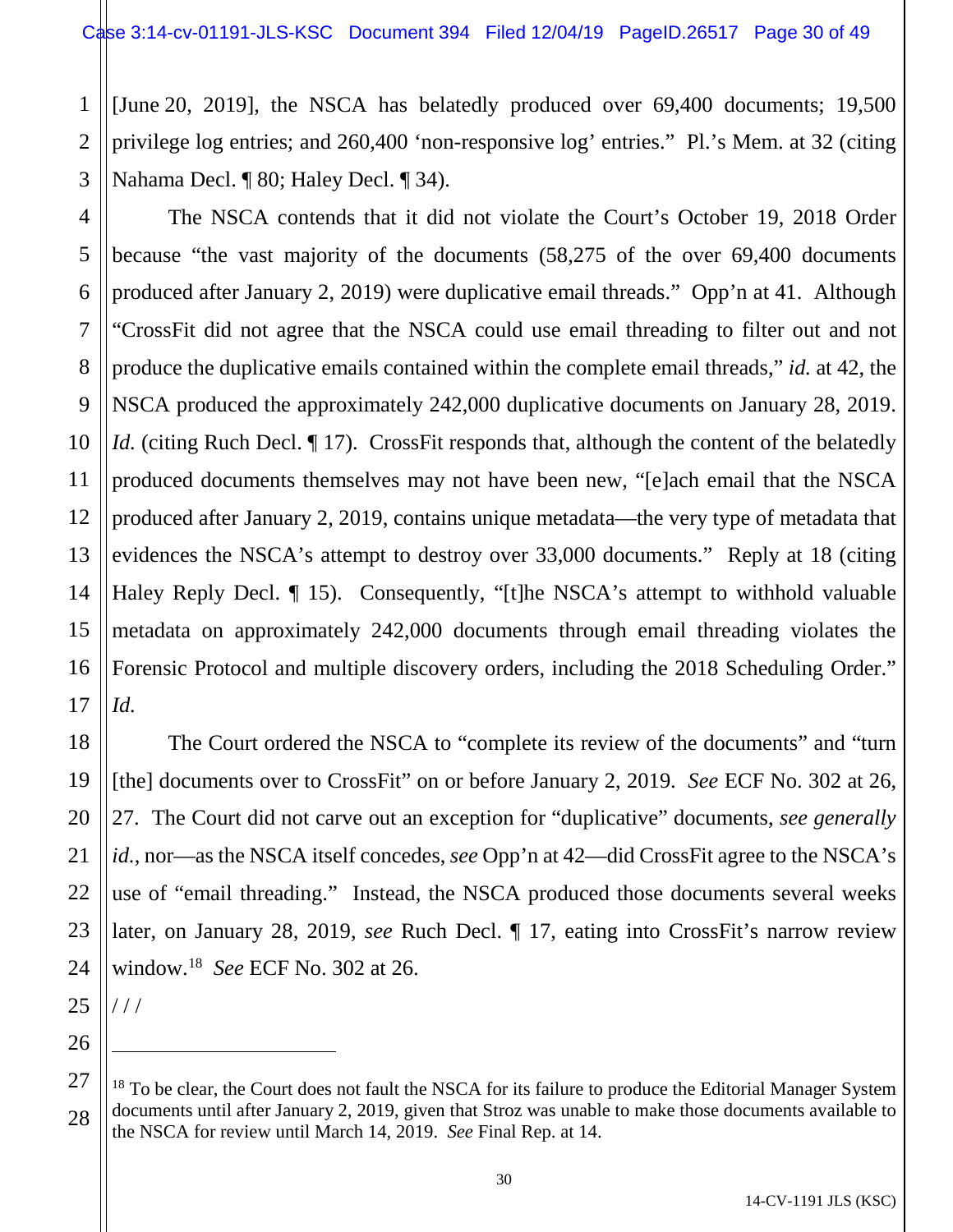3 4 5 6 8 9 10 12 13 14 15 Although the NSCA's failure to abide by the Court's October 19, 2018 Scheduling Order may not itself merit terminating sanctions, it further bolsters an already extensive record of the NSCA's repeated and willful failure to comply with the other discovery Orders and deadlines detailed above. *See supra* Sections II.C.1–2. Viewing this evidence cumulatively, the Court concludes that CrossFit has demonstrated the NSCA's repeated and willful failure to comply with its Court-ordered discovery obligations. Accordingly, the Court **GRANTS** CrossFit's request for termination pursuant to Federal Rule of Civil Procedure 37(b). *See, e.g.*, *Wyle*, 709 F.2d at 590 (affirming district court's issuance of terminating sanctions where "[s]ufficient evidence support[ed] the district court's finding that [the plaintiff], through [its counsel], willfully failed to comply with discovery orders"); *see also Reddy v. Gilbert Med. Transcription Serv., Inc.*, 467 F. App'x 622, 624 (9th Cir. 2012) ("The district court did not abuse its discretion by imposing terminating sanctions under Fed. R. Civ. P. 37(b)(2) based on [the plaintiff]'s willful and repeated violations of the court's discovery orders after the court had imposed monetary sanctions and warned [the plaintiff] of the possibility of terminating sanctions.").

1

2

7

11

16

17

18

19

20

21

22

23

24

25

26

27

# *D. Termination Pursuant to the Court's Inherent Powers*

The Court also may issue terminating sanctions pursuant to its inherent powers. *See Thompson*, 782 F.2d at 831. As discussed above, *see supra* at pages 7–8, and in the Court's May 26, 2017 Order, *see* ECF No. 176 at 6, the Ninth Circuit has laid out a five-part test for courts to consider in determining whether case-dispositive sanctions are appropriate:

> (1) the public's interest in expeditious resolution of litigation; (2) the court's need to manage its dockets; (3) the risk of prejudice to the party seeking sanctions; (4) the public policy favoring disposition of cases on their merits; and (5) the availability of less drastic sanctions. The sub-parts of the fifth factor are whether the court has considered lesser sanctions, whether it tried them, and whether it warned the recalcitrant party about the possibility of case-dispositive sanctions.

*Conn. Gen. Life Ins. Co.*, 482 F.3d at 1096 (footnotes removed).

28 / / /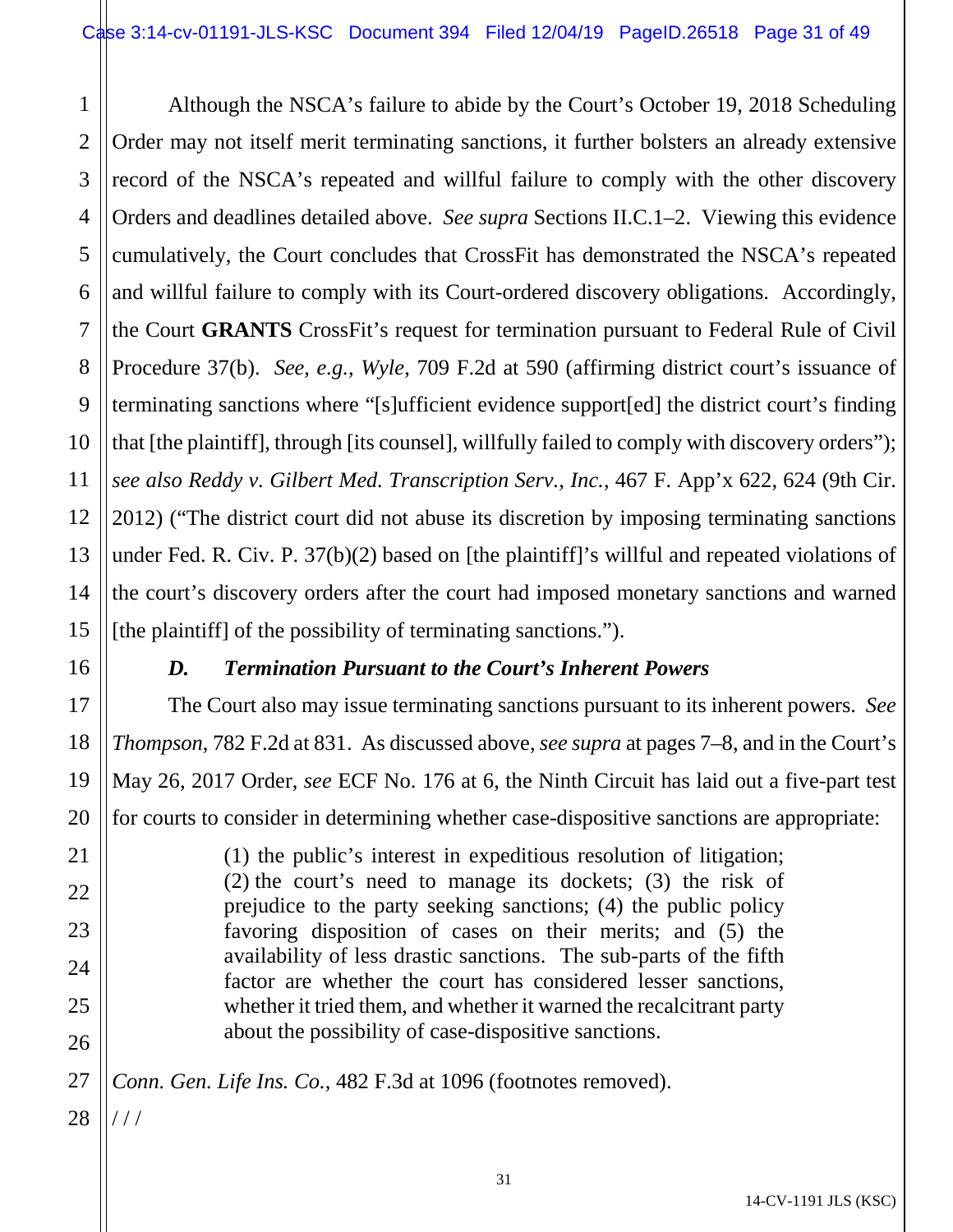1 2 3 4 5 6 7 8 9 10 11 In its May 26, 2017 Order, the Court found that the first four factors weighed in favor of terminating sanctions, *see* ECF No. 176 at 8–9, but that the fifth factor—the availability of less drastic sanctions—"weigh[ed] slightly against termination sanctions, but only because all of Defendant's misconduct was discovered in one moment." *Id.* at 9–10. The Court therefore "conclude[d] that it [wa]s well within its discretion to award terminating sanctions" but "decline[d] to do so at th[at]s time." *Id.* at 10. The Court warned, however, that, "[i]f at the conclusion of the neutral forensic evaluation it appears that documents have been destroyed, or that the discovery misconduct is substantially greater than the scope of which Plaintiff is currently aware, Plaintiff [would be] granted leave to renew its Motion for Terminating Sanctions and present the newly discovered evidence." *Id.* at 11 (emphasis omitted).

CrossFit now renews its prior motion, arguing "there is no question that all five factors weigh heavily in favor of termination." Pl.'s Mem. at 34. The NSCA appears to contest only the third and fifth factors, *see generally* Opp'n at 43–44; Reply at 5, as well as the Court's authority to issue terminating sanctions. *See generally* Opp'n at 43.

16 17 18

19

20

21

22

23

24

25

26

12

13

14

15

*1. The Court's Authority to Terminate Pursuant to Its Inherent Powers*

As an initial matter, the NSCA contends that "the Court cannot impose terminating sanctions based on its inherent authority" based on a party's loss of discoverable ESI. Opp'n at 43 (citing Fed. R. Civ. P. Adv. Comm. Notes (2015); *Newberry v. Cnty. of San Bernadino*, 750 Fed. App'x 534, 537 (9th Cir. 2018); *Small v. Univ. Med. Ctr.*, No. 2:13 cv-0298-APG-PAL, 2018 WL 3795238, at \*66 (D. Nev. Aug. 9, 2018)). On reply, CrossFit rejoins that "Rule 37(e) applies *only* to termination based on lost ESI," meaning "the Court may still exercise its inherent authority to assess whether termination is warranted due to the NSCA's other misconduct," including "concealment, perjury, attempted evidence destruction, and discovery order violations." Reply at 4 (emphasis in original).

27 28 The Court agrees with CrossFit that it may terminate this action under its inherent powers for discovery misconduct unrelated to the loss of ESI. *Cf. Hugler*, 2017 WL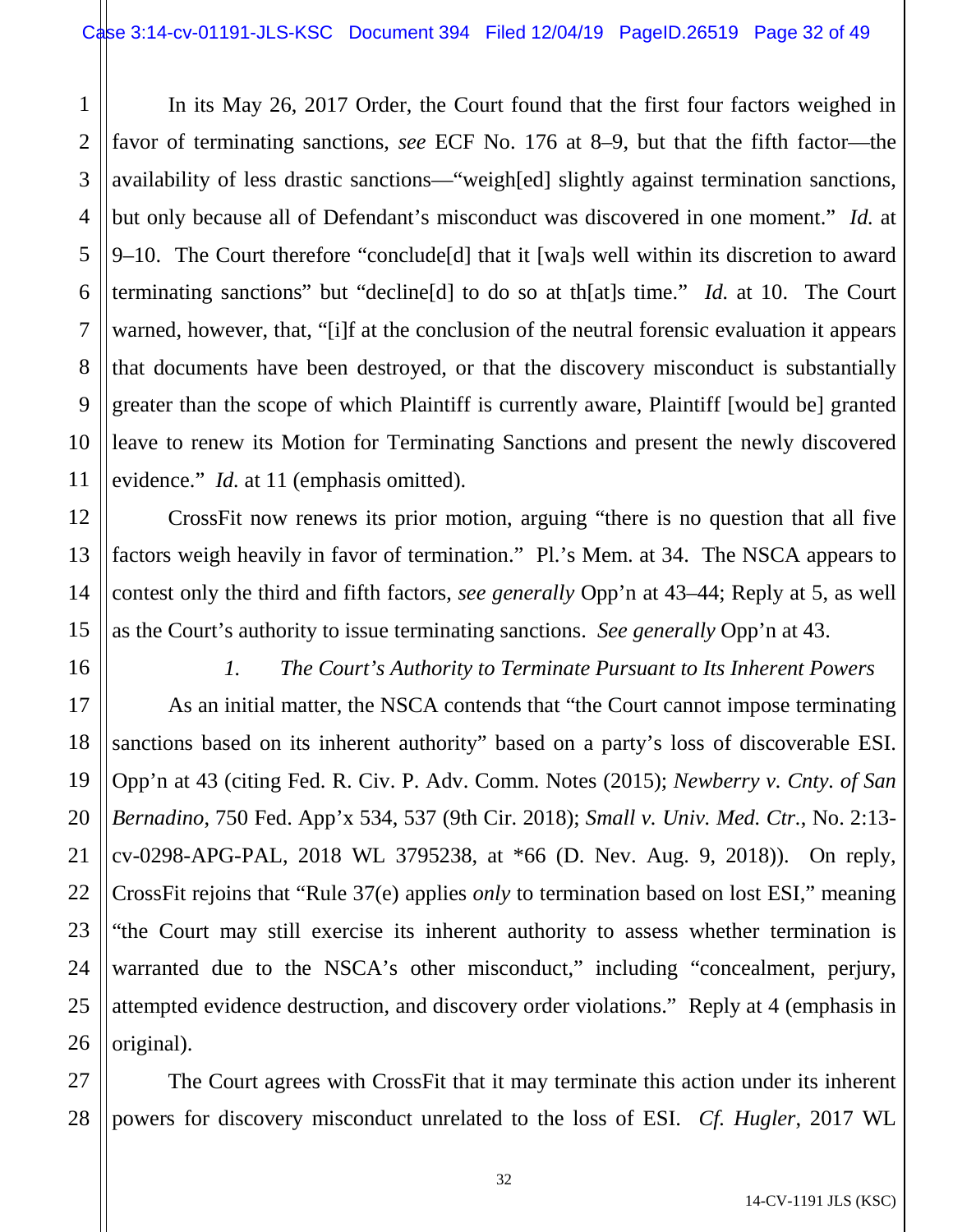1 2 3 4 8941163, at \*8 (disagreeing that the 2015 Amendments to Rule 37(e) foreclose reliance on inherent authority because "[i]t is an irrefutable principle of law that the Supreme Court's authority cannot be limited by a body such as the Advisory Committee" and "it would be poor public policy to require the courts to rely solely upon the Rules to address improper conduct such as spoliation of evidence by the parties appearing before them," but noting that "when there is bad-faith conduct in the course of litigation that could be adequately sanctioned under the Rules, the court ordinarily should rely on the Rules rather than the inherent power") (quoting *Chambers v. NASCO, Inc.*, 501 U.S. 32, 50 (1991)) (citing *CAT3, LLC*, 164 F. Supp. 3d at 497–98).

# *2. Prejudice to CrossFit*

The NSCA next argues that CrossFit cannot establish that it has been prejudiced because "there is no showing that CrossFit cannot present its damages theory to the jury" and "lesser drastic sanctions exist to cure the claimed prejudice." Opp'n at 44. CrossFit responds that it will be prejudiced by having to re-do years of discovery, motion practice, and trial preparation. Reply at 9–10.

The Court concludes that CrossFit has established prejudice as a result of the NSCA's discovery misconduct. *See also supra* Section II.A.4. CrossFit filed this action in May 2014, *see generally* ECF No. 1, over five years ago. On the eve of the March 23, 2017 final pretrial conference, *see* ECF No. 129, CrossFit discovered that the NSCA had failed to produce relevant documents and filed its prior motion for terminating sanctions. *See generally* ECF Nos. 150, 153. As of the Court's May 26, 2017 Order, the NSCA had produced only 439 documents. Nahama Decl. ¶ 12. As a result of the Court-ordered neutral forensic evaluation, the NSCA has produced an additional 279,554 documents. Final Rep. at 15. But, as the Ninth Circuit has long cautioned, "[l]ast-minute tender of documents does not cure the prejudice to opponents nor does it restore to other litigants on a crowded docket the opportunity to use the courts." *N. Am. Watch Corp. v. Princess Ermine Jewels*, 786 F.2d 1447, 1451 (9th Cir. 1986) (citing *G-K Props. v. Redev. Agency*, 577 F.2d 645, 647–48 (9th Cir. 1978)).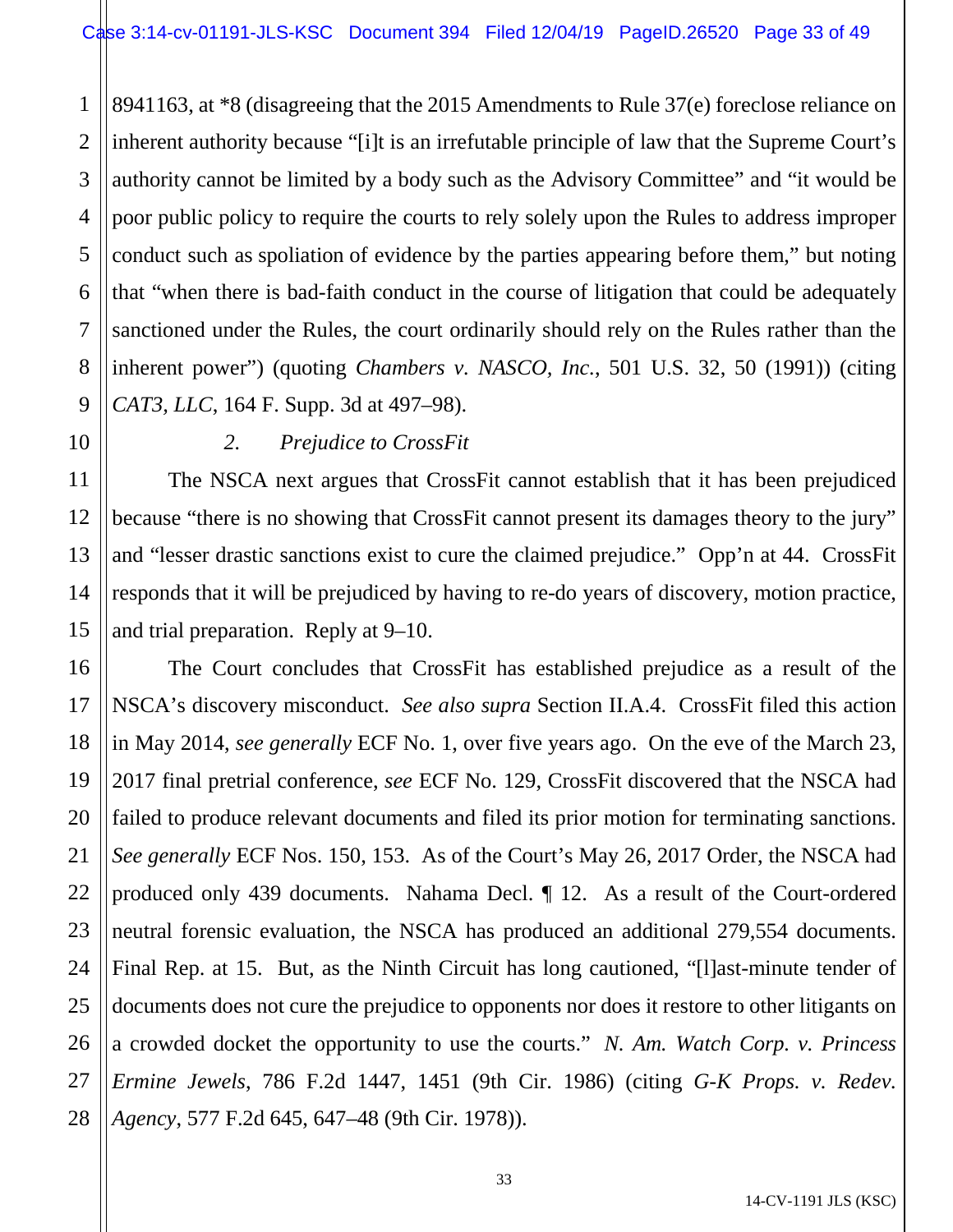1 2 3 4 5 6 7 8 9 10 11 12 13 14 15 16 17 18 19 20 21 22 Further, the Court finds compelling CrossFit's arguments that the NSCA's conduct will "require CrossFit—over five years into this case and after already incurring *exorbitant costs*—to depose or re-depose NSCA representatives (many of whom are no longer with the company and have limited memory of events occurring in 2013 and 2014), re-file dispositive motions, re-conduct expert discovery, and re-prepare for trial." Reply at 10 (emphasis in original) (footnote omitted). Not only does CrossFit still not have all relevant documents, but its prior depositions and expert testimony will have to be revisited, if not entirely redone. Further, "[t]he NSCA's tactical delays have successfully resulted in the loss of evidence that CrossFit could have more accurately collected five years ago." *Id.* at 10 n.41. Specifically, the Court finds persuasive CrossFit's arguments that certain witnesses and their memories are no longer readily available. CrossFit contends, for example, that key witnesses, such as Dr. Sharp, have left the NSCA during the pendency of this litigation, meaning that "CrossFit will now have to subpoena non-parties who would have been readily available to CrossFit but for the NSCA's misconduct." *Id.* CrossFit also introduces evidence to support its fears that "witnesses' memories [are now] significantly impaired," such as Dr. Kraemer's increased inability to recall details between his July 15, 2015, and December 11, 2018 depositions. *Id.* Such destruction of non-ESI evidence as a result of the repeated discovery misconduct and delay can, indeed, suffice to establish prejudice. *See, e.g.*, *Horn v. California*, No. CIV 05-814 MCE KJM, 2008 WL 4500187, at \*1 (E.D. Cal. Oct. 6) ("[D]elay itself generally is prejudicial—witness memories fade and evidence becomes stale or undiscoverable."), *report & recommendation adopted*, 2008 WL 5142959 (Dec. 8, 2008).

23 24 25 26 27 28 The NSCA attempts to sidestep these issues, contending that "the only [issue] left after the application of [the Court's May 26, 2017] issue sanctions is damages," which means CrossFit would "not [be] starting from scratch." *See* Tr. at 24:19–22; *see also id.* at 63:2–13, 65:11–66:2. The NSCA also claims that "there is no evidence whatsoever . . . that there was a loss of data that goes to [CrossFit's corrective advertising] damages model." *Id.* at 67:14–16; *see also id.* at 66:8–68:11. But CrossFit contests the NSCA's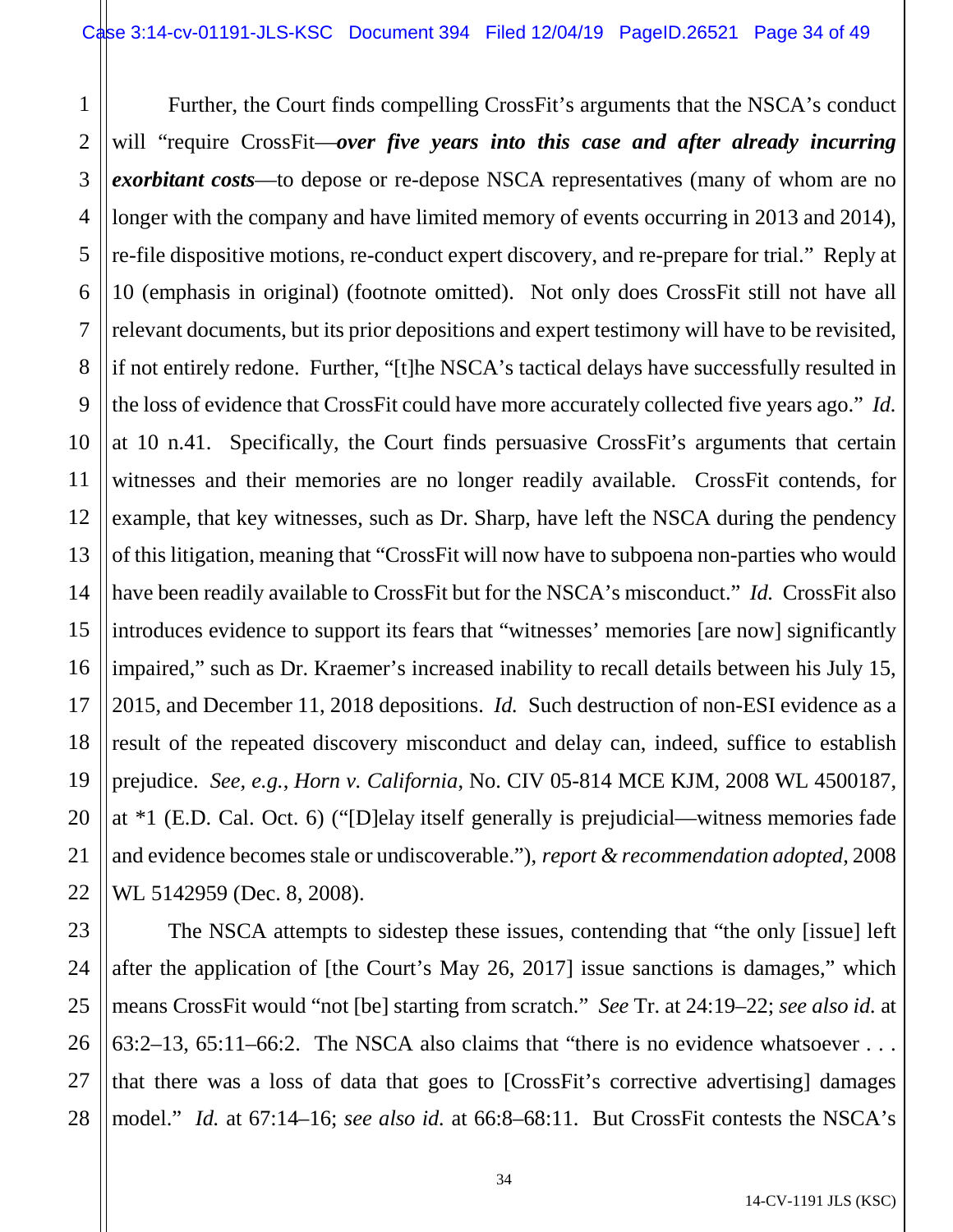1 2 3 4 analysis, noting that "there'[re] still issues relating to liability" that were not addressed by the Court's May 26, 2017 issue sanctions, *see id.* at 71:24–72:1, and that CrossFit's "theory on damages is [not] limited to corrective advertising," *id.* at 72:6–7, which "is only one component" among such others as lost revenue. *Id.* at 72:18–19. In its moving papers, CrossFit identified additional discovery based on the documents produced through the forensic evaluation that it considers necessary to establish its damages. *See* Pl.'s Mem. at 43–44.

The Court also shares CrossFit's concerns that, "[g]iven the extensive perjury to date, the evidence supplied by the NSCA will also be inherently untrustworthy." Reply at 10. As the Court previously noted, "[t]here is no point to a lawsuit . . . if it merely applies law to lies." ECF No. 176 at 9 (quoting *Valley Eng'rs Inc.*, 158 F.3d at 1051). Neither CrossFit nor the Court nor the public can trust the veracity of further discovery collected from the NSCA. The Court therefore concludes that CrossFit has established that it will suffer prejudice absent termination.

# *3. Availability of Less Drastic Sanctions*

Finally, the NSCA maintains that "lesser drastic sanctions exist . . . , such as CrossFit being able to designate additional experts so that CrossFit can present its damages theory to the jury." Opp'n at 44. CrossFit responds that lesser sanctions have proven ineffective given escalations in the NSCA's misconduct following the Court's prior issuance of sanctions. *See* Reply at 8–9.

The Court imposed a harsh and wide variety of sanctions in its prior Order. *See generally* ECF No. 176 at 10–14. The Court has therefore both considered and tried lesser sanctions. *See Conn. Gen. Life Ins. Co.*, 482 F.3d at 1096. Further, the Court made abundantly clear its belief that "it [wa]s well within its discretion to award terminating sanctions" on the record as it existed in May 2017, ECF No. 176 at 10; nonetheless, the Court "decline[d] to do so at th[at] time," in part because there was then "no indication that the NSCA ha[d] actually destroyed evidence." *Id.* The Court therefore denied CrossFit's motion for terminating sanctions without prejudice, *id.* at 14, and explicitly granted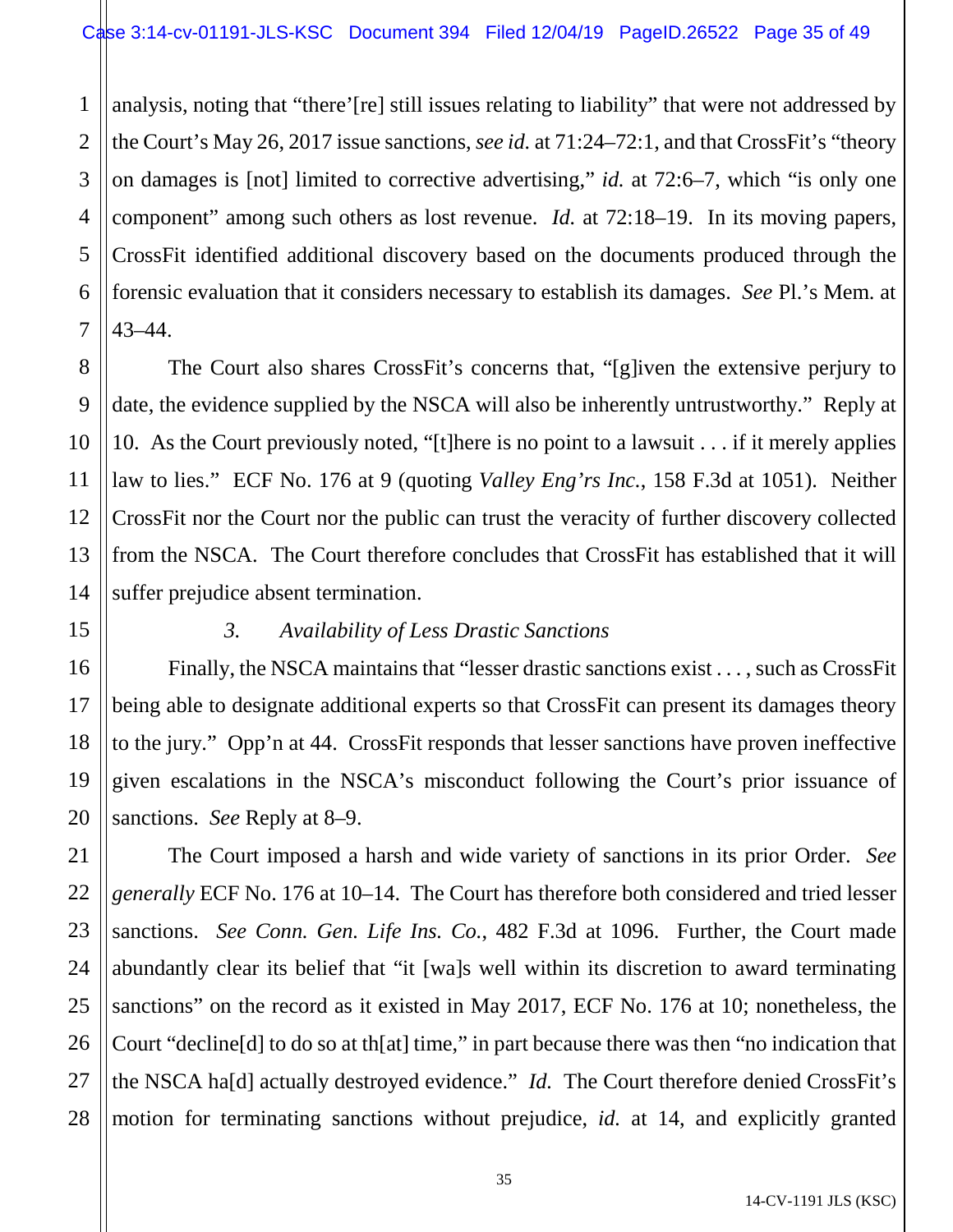1 2 3 4 5 CrossFit leave to renew its request for terminating sanctions "[i]f at the conclusion of the neutral forensic evaluation it appear[ed] that documents ha[d] been destroyed, or that the discovery misconduct [wa]s substantially greater than the scope of which Plaintiff [wa]s currently aware." *Id.* at 11. Consequently, the NSCA has long been on notice "about the possibility of case-dispositive sanctions." *See Conn. Gen. Life Ins. Co.*, 482 F.3d at 1096.

6

7

8

9

10

11

12

13

 $\overline{a}$ 

15

16

17

But those lesser sanctions and warnings have proven ineffective. Whether out of spite or incompetence, the NSCA repeatedly obstructed Stroz's forensic evaluation, unable or unwilling to identify custodians, search terms, and devices. *See* Final Rep. at 5–12. Stroz discovered mass deletions and deletions of presumptively relevant documents occurring even after the Court imposed lesser sanctions in May 2017. *See id.* at 12–13. Meanwhile, the NSCA refuses to take accountability, instead misrepresenting Stroz's findings and blaming its prior counsel.<sup>19</sup>

18 19 20 21 22 23 24 The NSCA also claims that "prior counsel[] fail[ed] to properly advise the NSCA about collecting and producing the responsive documents that existed." Opp'n at 33; *see also id.* at 49 ("As a result of its prior counsel's substantial and meaningful failures, the NSCA initially did not comply with some of its discovery obligations and this Court awarded CrossFit meaningful issue and adverse inference sanctions."). The NSCA notes that it "took the Sanctions Order very seriously" and "hired new counsel." *Id.* at 11. But CrossFit is correct that "[t]he NSCA cannot avoid responsibility for its misconduct by blaming its first defense counsel." Reply at 9 n.38 (citing *In re Fitzsimmons*, 920 F.2d 1468, 1472 n.3 (9th Cir. 1990)). Moreover, prior counsel "cannot be blamed for the perjury, destruction, and attempted destruction by key NSCA witnesses," and the NSCA has engaged in a pattern of concealment and destruction of evidence across several lawsuits. *See id.*; *see also Nat'l Strength & Conditioning Ass'n v. Glassman*, No. 37-2016-00014339-CU-DF-CTL (Cal. Super. filed May 2, 2016); *Potterf v. Nat'l Strength & Conditioning Ass'n*, No. 14CV3293 (Ohio C.P. Franklin Cnty. filed Mar. 26, 2014).

<span id="page-35-0"></span><sup>14</sup>  $19$  For example, the NSCA claims throughout its Opposition that "Stroz found 'no evidence of data wiping on any of the collected devices' and 'no evidence of deletion of the Exhibit A Documents.'" *See, e.g.*, Opp'n at 1 (quoting Final Rep. at 12–13); *see also* Tr. at 63:20–64:2. But the NSCA selectively omits that "Potentially Relevant Documents and mass deletions were identified across some devices." Final Rep. at 13.

<sup>25</sup> 26 27 28 In any event, the record belies the claim that "the big difference, the line of demarcation in this case is when the Noonan Lance law firm got involved and . . . from that point in time, the focus was to be full disclosure, full transparency." Tr. at 37:12–15. Noonan Lance formally appeared in this action in August 2017. *See* ECF Nos. 206–08. Nonetheless, mass deletions and deletions of potentially relevant documents continued to occur after that date. *See* Final Rep. at 13; Final Rep. App. E. And despite Noonan Lance's assertion that "[e]verybody turned in their devices. Everybody did," *see* Tr. at 37:18–19, Stroz emphasized that "there was a lot of lack of clarity about what was out there and what wasn't," *id.* at 45:19–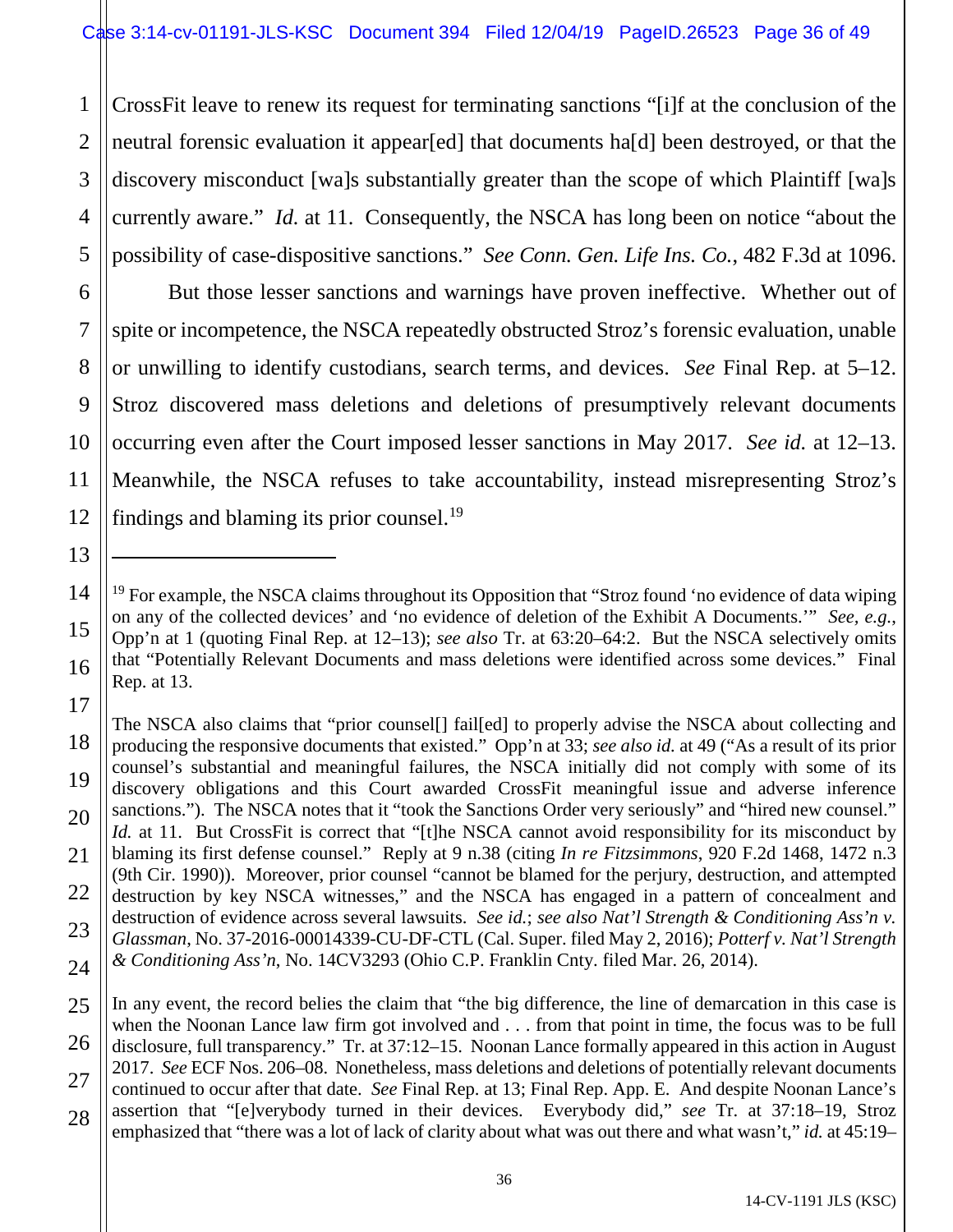1 2 3 4 5 6 7 8 9 10 11 The Ninth Circuit has long recognized that "[d]ismissal is appropriate where a 'pattern of deception and discovery abuse made it impossible' for the district court to conduct a trial 'with any reasonable assurance that the truth would be available.'" *Valley Eng'rs Inc.*, 158 F.3d at 1057–58 (quoting *Anheuser-Busch, Inc. v. Nat. Beverage Distribs.*, 69 F.3d 337, 352 (9th Cir. 1995)). Although the Court had hoped that lesser sanctions would provide reasonable assurance that this action could be resolved fairly on the merits, the NSCA's continued "discovery violations [have] ma[d]e it impossible for [the C]ourt to be confident that the parties will ever have access to the true facts." *See id.* at 1058. Because there can no longer be assurance of proceeding on the true facts, termination is appropriate. *See, e.g.*, *id.* The Court therefore **GRANTS** CrossFit's Motion to the extent it seeks terminating sanctions pursuant to the Court's inherent powers.

# **III. Evidentiary Sanctions**

12

13

15

17

18

21

22

 $\overline{a}$ 

27

14 16 19 20 Because "[t]he NSCA's concealment and spoliation prevents CrossFit from fairly proving its damages without additional experts . . . , CrossFit requests that the Court issue evidentiary sanctions against the NSCA by permitting CrossFit to submit its damages evidence, including new and additional expert reports, through unopposed briefing in lieu of an evidentiary hearing." Pl.'s Mem. at 39. Specifically, CrossFit requests that the Court order the following evidentiary sanctions: "1. NSCA may not contest the admissibility, authenticity, foundation, or relevance of any documents produced to CrossFit by Stroz, including CrossFit's expert's analysis of the same" and "2. Based upon the NSCA's withholding of documents and information related to its marketing efforts, CrossFit is not

<sup>23</sup> 24 25 26 20, culminating in the discovery only months before Stroz filed its Final Report that there were "potentially other sources of media . . . out there that [Stroz] didn't have access to," *see id.* at 45:15–18, and that Stroz "[ha]d never seen." *See id.* at 48:19–21. Stroz also indicated to the Court that, although the NSCA may have been "cooperat[ive]," it "got a lot of misinformation both while [it] w[as] onsite and characterization of information since." *See id.* at 44:18–22.

<sup>28</sup> To be clear, the Court does not attribute these shortcomings to Noonan Lance; as CrossFit aptly notes, it is "[t]he NSCA—not its numerous law firms—[that] is the common denominator and the true bad actor." *See* Reply at 9 n.38. The point is that the record does not support that the NSCA is a "litigant that got the message" following the Court's May 26, 2017 Order. *See* Tr. at 38:6.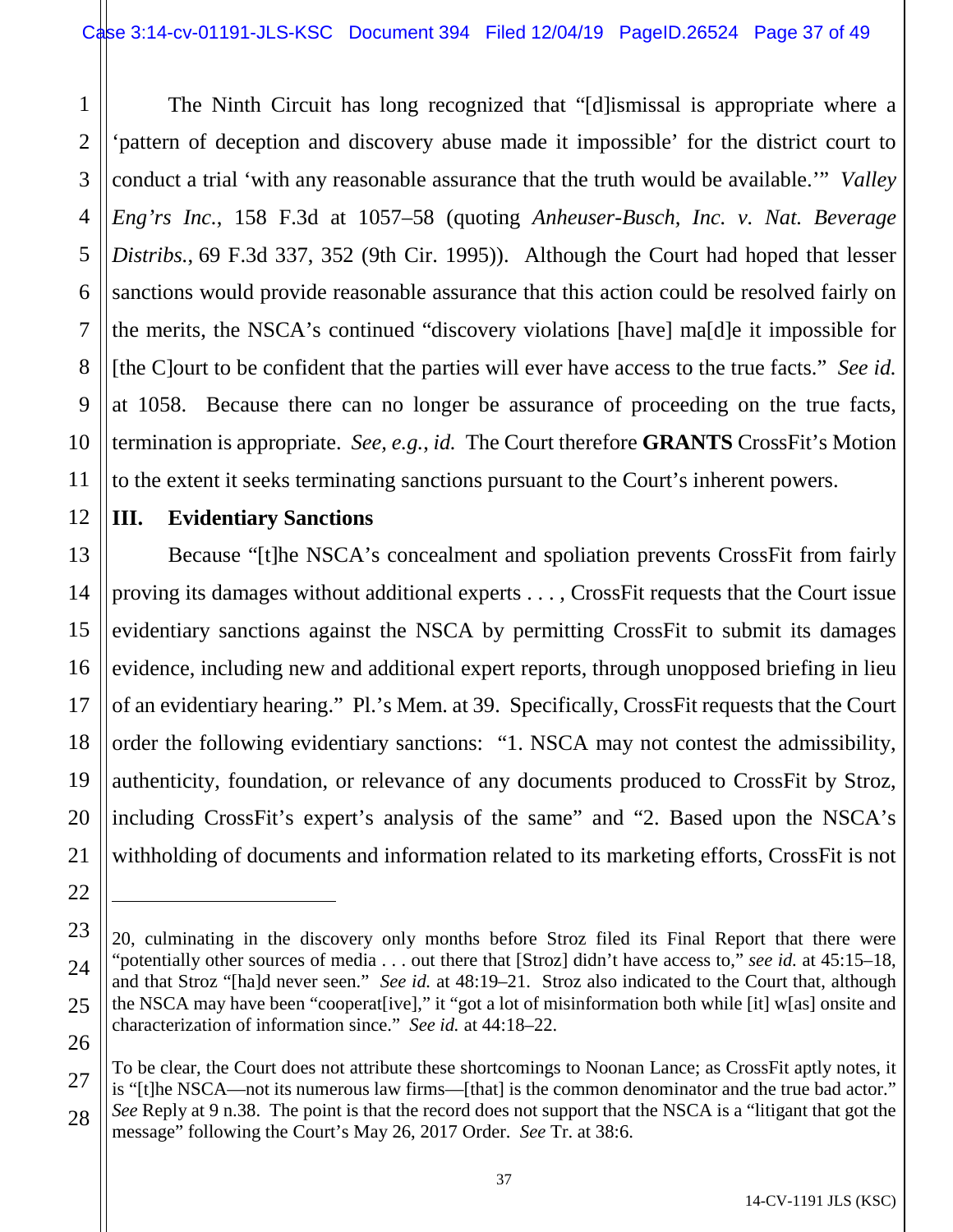1 2 3 required to separate the causal effects of the NSCA's lawful marketing efforts from those of the NSCA's unlawful marketing efforts." Decl. of Justin Nahama in Support of Reply ("Nahama Reply Decl.") Ex. 129, ECF No. 370-23

The NSCA protests that CrossFit's "damages must be established by CrossFit in an evidentiary proceeding in which the NSCA has the opportunity to contest the amount." Opp'n at 46 (citing *Greyhound Exhibitgrp., Inc. v. E.L.U.L. Realty Corp.*, 973 F.2d 155, 158 (2d Cir. 1992)). CrossFit responds that "[w]hile defaulting parties are *generally* entitled to participate in a damages hearing, the NSCA is much worse than a defaulting party who simply failed to show up; it is an affirmative wrongdoer that engaged in a fiveyear marathon of malfeasance." Reply at 11.

CrossFit cites a single, nonpublished, out-of-circuit decision, *O'Connor v. Powell*, No. 99 C 6582, 2000 WL 1230459 (N.D. Ill. Aug. 23, 2000), to support its contention that the Court may prohibit the NSCA from introducing evidence disputing the amount of damages to which CrossFit is entitled. *See* Pl.'s Mem. at 39–40. Although the Court may be well within its discretion to grant the relief CrossFit seeks, the Court ultimately concludes that the weight of authority supports allowing the NSCA the opportunity to contest CrossFit's damages evidence. *See, e.g.*, *Rubicon Glob. Ventures, Inc. v. Chongqing Zongshen Grp. Imp./Exp. Corp.*, 226 F. Supp. 3d 1141, 1147 (D. Or. 2016) ("Even though there is disagreement regarding a defaulting party's right to notice of a damages hearing, courts generally agree that a defaulting party has 'the right to participate in such a hearing.' . . . This does not mean the defaulting party may present evidence going solely to liability, but she 'may cross-examine the opposing witnesses and introduce evidence on [her] own behalf in *mitigation of the damages*.'") (second alteration and emphasis in original) (quoting B. Finberg, *Defaulting Defendant's Right to Notice and Hearing as to Determination of Amount of Damages*, 15 A.L.R.3d 586 (1967)) (citing *Henry v. Sneiders*, 490 F.2d 315, 318 (9th Cir. 1974); *Oire Or. C, LLC v. Yaldo*, No. CV 08-724-ST, 2008 WL 5071709, at \*1 (D. Or. Nov. 25, 2008)). The Court therefore **DENIES** CrossFit's request for evidentiary sanctions.

4

5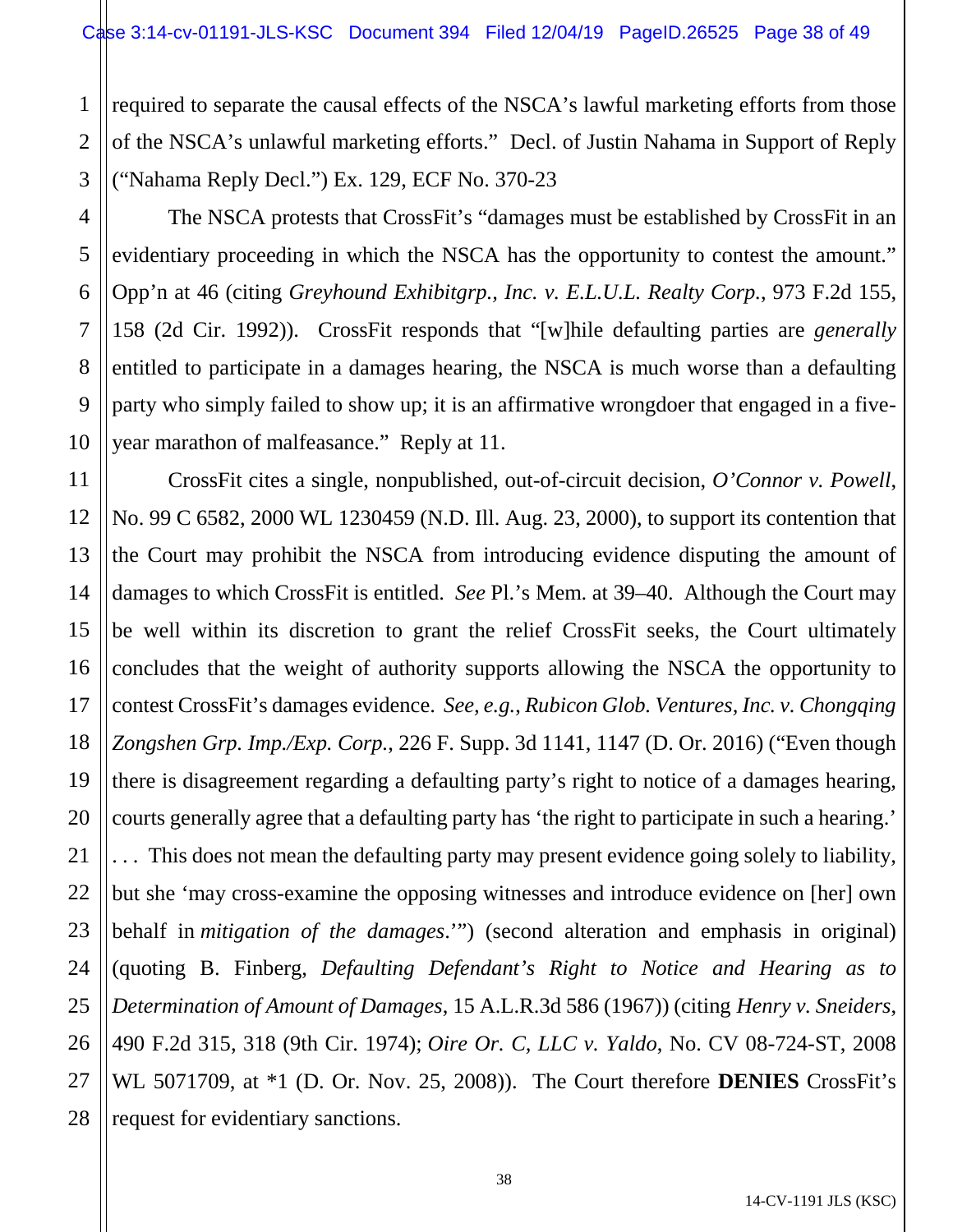## 1 **IV. Issue Sanctions**

CrossFit maintains that, "if the NSCA is not prohibited from opposing CrossFit's damages evidence, CrossFit maintains that specific issue and evidentiary sanctions related to damages are necessary." Reply at 11 (citing Nahama Reply Decl. Ex. 129). CrossFit requests eight specific issue sanctions related to damages. *See* Nahama Reply Decl. Ex. 129. Although the NSCA did not respond directly to the requested issue sanctions at the October 22, 2019 hearing, counsel did indicate its belief that the May 26, 2017 sanctions sufficed. *See, e.g.*, Tr. at 36:11–24.

In light of its above analysis, *see supra* Section III, the Court concludes that additional issue sanctions concerning CrossFit's damages are warranted here. The Court therefore **AWARDS** the following issue sanctions:

1. It is taken as established that the NSCA's unfair competition and false advertising—including its false statements in the Devor Article, Erratum, Hak Study, various TSAC Report articles about CrossFit, content promoted at NSCA events referencing CrossFit-related injuries, and republication of these false statements—have deceived and continue to deceive the public and consumers regarding the safety and effectiveness of CrossFit training;

2. It is taken as established that the NSCA's unfair competition and false advertising—including its false statements in the Devor Article, Erratum, Hak Study, various TSAC Report articles about CrossFit, content promoted at NSCA events referencing CrossFit-related injuries, and republication of these false statements—caused a decline in CrossFit's seminar revenue in the military, United States, and international fitness markets;

3. It is taken as established that the NSCA's unfair competition and false advertising—including its false statements in the Devor Article, Erratum, Hak Study, various TSAC Report articles about CrossFit, content promoted at NSCA events referencing CrossFit-related injuries, and republication of these false statements—were willful and malicious;

2

3

4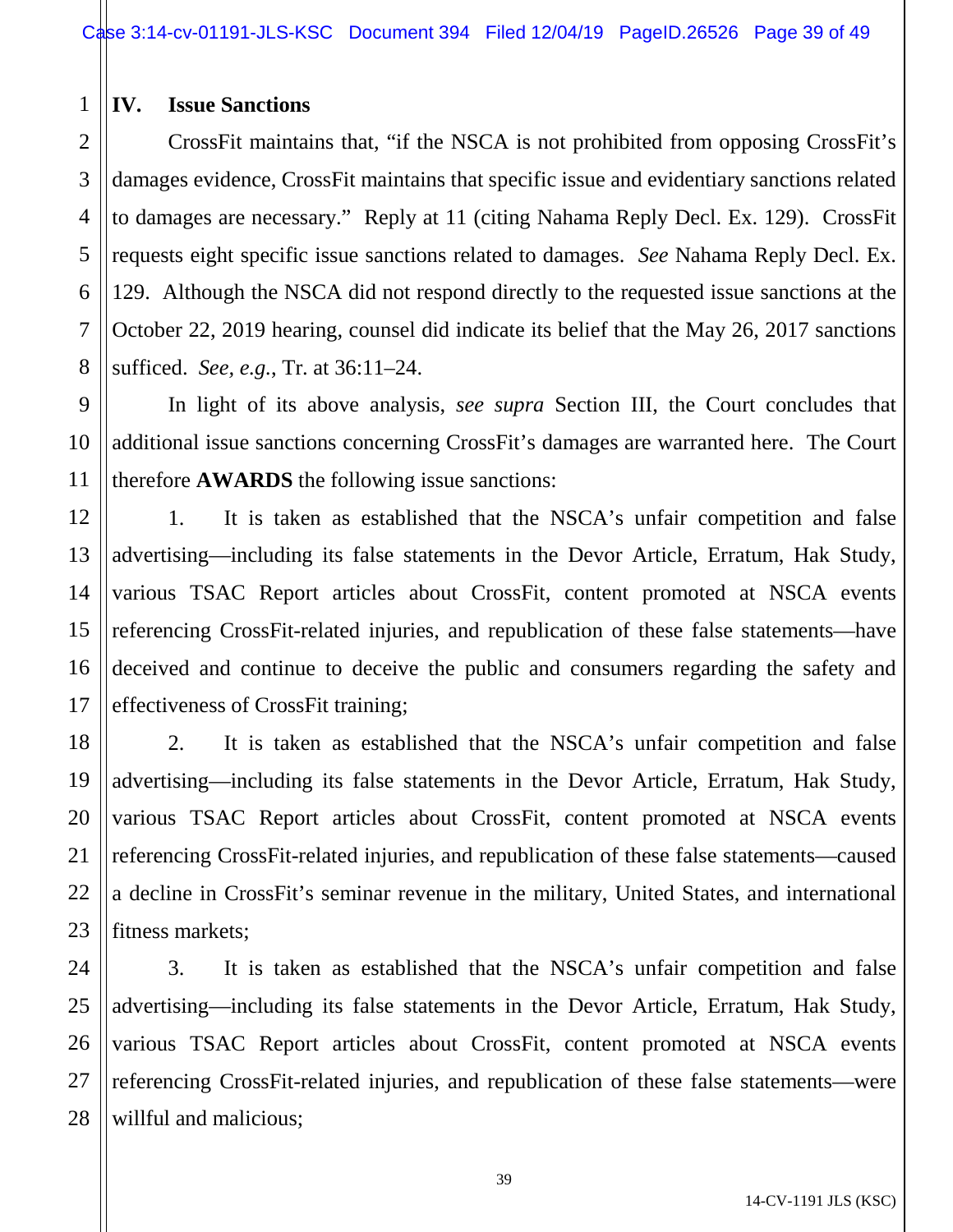1 2 3 4 5 6 4. It is taken as established that the NSCA's unfair competition and false advertising—including its false statements in the Devor Article, Erratum, Hak Study, various TSAC Report articles about CrossFit, any content promoted at NSCA events referencing CrossFit-related injuries, and republication of these false statements—have increased NSCA revenue, growth, and goodwill, while injuring CrossFit's revenue, growth, and goodwill;

7 8 5. It is taken as established that the NSCA's unfair competition and false advertising were a material cause of CrossFit's damages; and

6. It is taken as established that CrossFit's efforts to combat, correct for, and mitigate the misinformation spread through the NSCA's false advertising, including references to the false injury data, were reasonable, appropriate, and not a material cause of CrossFit's damages.

## 13 **V. Monetary Sanctions**

9

10

11

12

14 15 16 17 18 19 20 21 22 23 24 25 26 27 28 Finally, CrossFit contends that "[t]he NSCA's misconduct warrants monetary sanctions under three independent grounds." Pl.'s Mem. at 44. "First, under Rule  $37(b)(2)(C)$ , the Court 'must order the disobedient party . . . to pay the reasonable expenses, including attorney's fees, cause by the failure [to obey an order to provide or permit discovery]" and "[u]nder Rule  $37(c)(1)(A)$  the Court 'may order payment of the reasonable expenses, including attorney's fees, caused by the failure [to provide full and complete disclosures pursuant to Rule 26(a) or (e) or to supplement those disclosures.'" Pl.'s Mem. at 44 (alterations in original) (emphasis in original) (quoting Fed. R. Civ. P.  $37(b)(2)(C)$ , (c)(1)(A)). "Second, Rule  $26(g)(3)$  requires the Court to issue an 'appropriate sanction' that 'may include an order to pay the reasonable expenses, including attorney's fees.'" Pl.'s Mem. at 44 (emphasis in original) (quoting Fed. R. Civ. P. 26(g)(3) (citing *Rodman v. Safeway*, No. 11-CV-03003-JST, 2016 WL 5791210, at \*3–4 (N.D. Cal. Oct. 4, 2016)). "Third, beyond these specific Rule-based sanctions, the Court has the inherent power to issue monetary sanctions for expenses and fees to redress abusive litigation and / / /

14-CV-1191 JLS (KSC)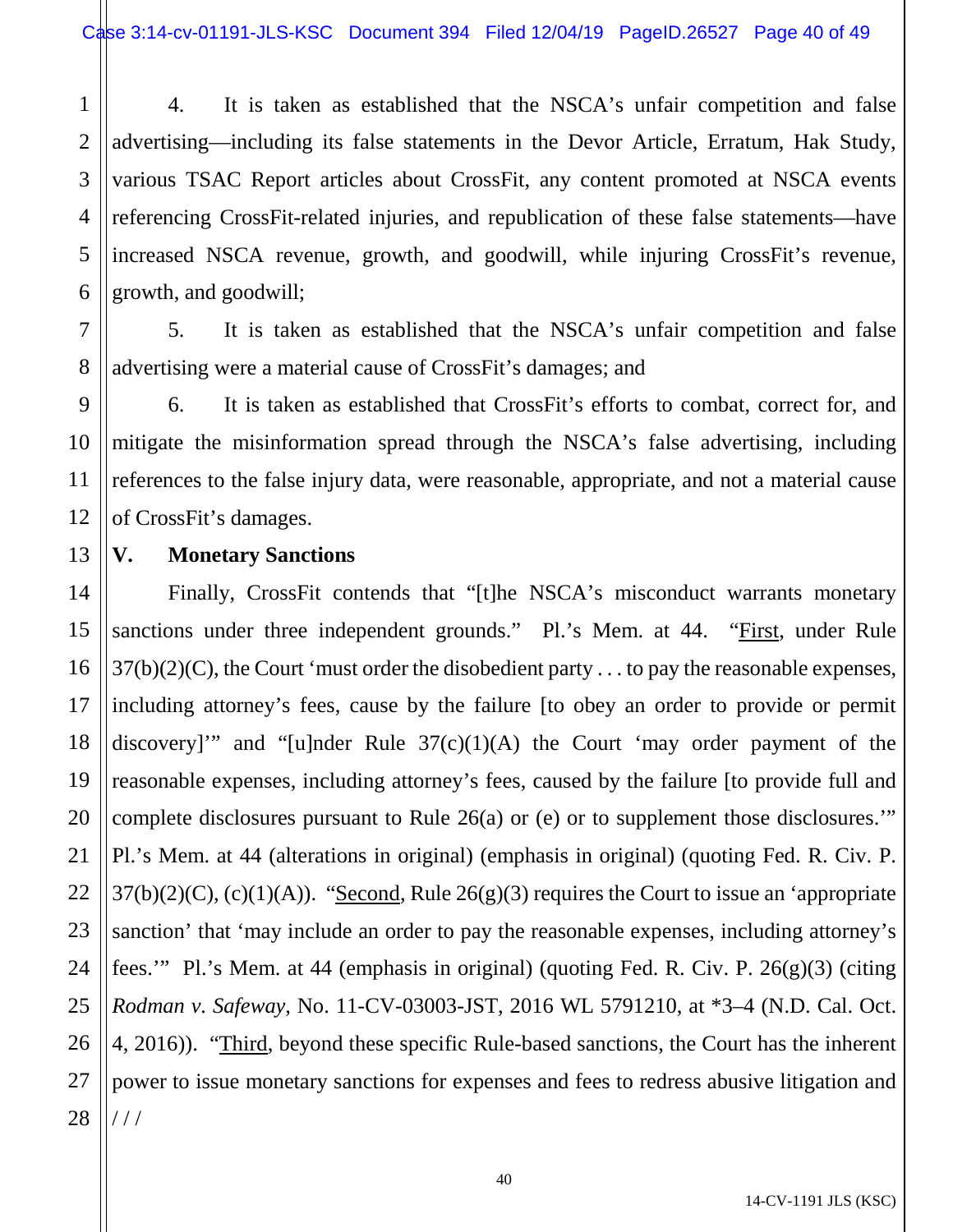1 2 other bad-faith practices." *Id.* (emphasis in original) (citing *Primus Auto. Fin. Servs., Inc. v. Batarse*, 115 F.3d 644, 648 (9th Cir. 1997)).

3 4 5 6 7 8 9 10 11 12 13 14 15 16 17 18 19 20 21 Specifically, CrossFit seeks \$3,997,868.66 plus any additional fees incurred after August 22, 2019,<sup>20</sup> as monetary sanctions for the following:  $$485,846.03$  incurred in bringing two affirmative motions for summary judgment (ECF Nos. 38, 74); \$325,359.16 incurred for bringing various joint motions to compel (*see, e.g.*, ECF Nos. 25, 30, 57, 70); \$129,651.58 incurred to oppose the NSCA's motion for summary judgment (ECF No. 102); \$106,290.50 incurred to oppose the NSCA's motion to reopen expert discovery (ECF No. 215); \$603,859.11 incurred in depositions of the NSCA's witnesses conducted prior to the Court's May 26, 2017 Order imposing sanctions; \$219,685.52 expended to obtain the opinions and depositions of CrossFit's experts prior to the Court's May 26, 2017 Order imposing sanctions; \$79,539.51 expended to obtain the opinions and depositions of the NSCA's experts prior to the Court's May 26, 2017 Order imposing sanctions; \$486,956.66 incurred for trial preparation before the Court's May 26, 2017 Order; \$99,346.25 incurred to oppose the NSCA's motion for reconsideration of the Court's May 26, 2017 Order (ECF No. 186); \$203,060.68 expended on the Court-ordered forensic evaluation; \$211,885.87 expended on depositions of NSCA witnesses concerning evidence preservation, collection, and production; \$67,666.37 incurred to challenge the NSCA's improper and overly broad confidentiality designations; and \$441,609.65 incurred as of May 31, 2019, and \$537,111.77 incurred as of August 22, 2019, for work performed in connection with the instant Motion. *See* Pl.'s Mem. at 45–50; Reply at 19.

The NSCA concedes that CrossFit is entitled to attorneys' fees "incurred solely because of the misconduct," *i.e.*, fees that CrossFit "would not have incurred but for the bad faith." Opp'n at 47 (quoting *Goodyear Tire & Rubber Co. v. Haeger*, 581 U.S. \_\_\_, 137 S. Ct. 1178, 1183–84 (2017)). The NSCA contends, however, that at least some

22

23

24

25

26

27

 $\overline{a}$ 

<span id="page-40-0"></span><sup>28</sup> <sup>20</sup> \$3,460,756.89 as of the filing of CrossFit's Motion, *see* Pl.'s Mem. at 50, plus an additional \$537,111.77 as of the filing of its Reply. *See* Reply at 19.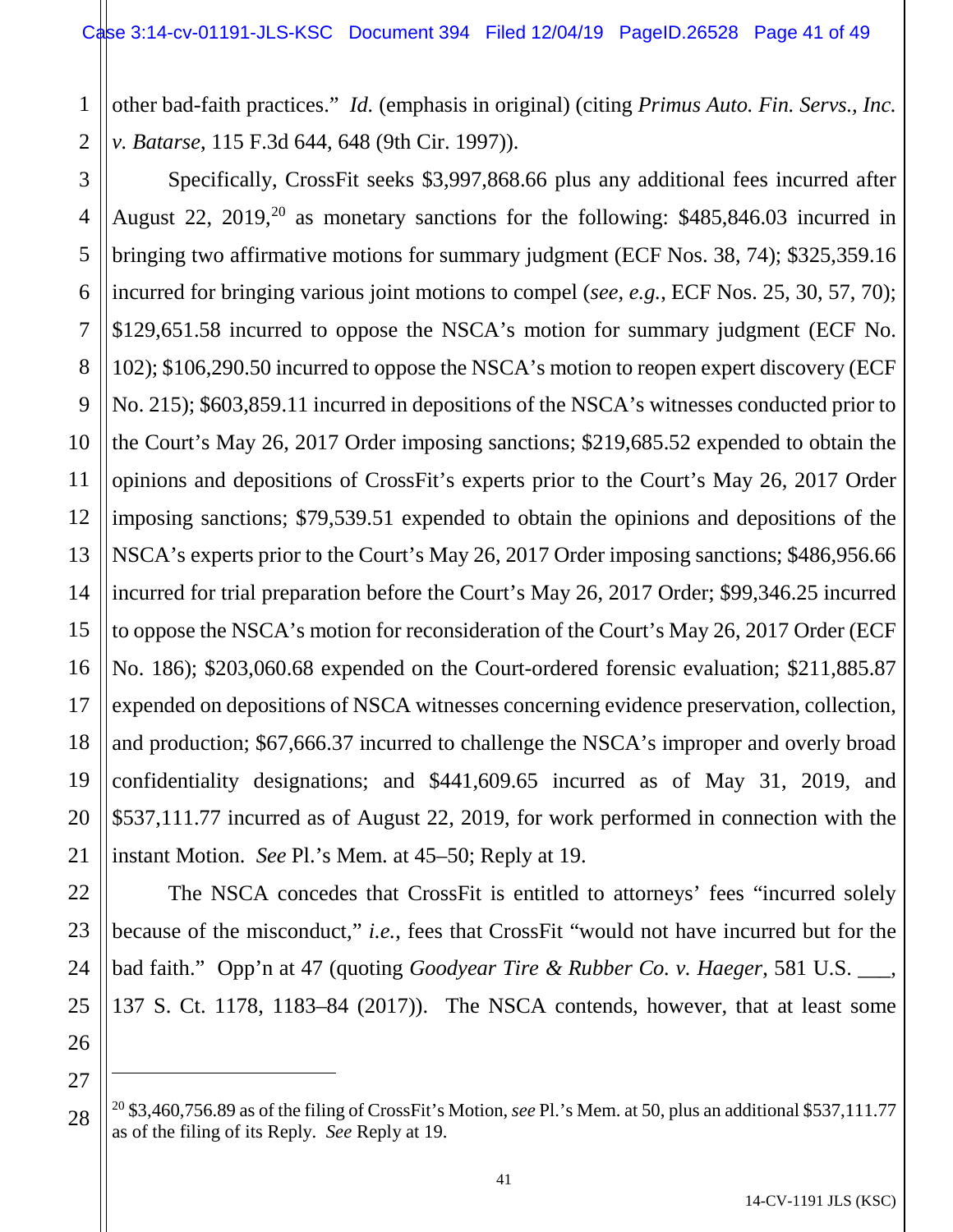1 2 3 4 5 6 7 8 9 10 11 12 portion of CrossFit's requested fees are not recoverable because "either they would have been incurred even in the absence of the NSCA's deficient document production or are excessive." *Id.* (citing *Goodyear*, 137 S. Ct. at 1183–84). Specifically, the NSCA claims that \$2,946,646.09 expended on CrossFit's motions for summary judgment, CrossFit's motions to compel and confidentiality challenges, the NSCA's motion for summary judgment, the NSCA's motion to reopen expert discovery, pre-sanctions depositions of the NSCA's witnesses, pre-sanctions discovery concerning CrossFit's and the NSCA's experts, pre-sanctions trial preparation, and the instant Motion. *Id.* at 48–49. The NSCA also challenges an additional \$254,255.43 related to billing entries that contain nonrecoverable tasks or insufficient detail to determine whether the claimed cost is recoverable, fail to note the time allocated to a recoverable item, or reflect general litigation work that would have been preformed in any event. *See id.* at 49.

13 14 15 16 17 18 19 20 CrossFit responds that it would not "have engaged in [any of the] work [for which fees are requested] *if it had known* that the NSCA was withholding over 279,000 documents" and argues that the NSCA "ignores that [it]'s misconduct and misrepresentations about its spoliation have 'vastly increase[d] the cost of litigation by drawing out deadlines and necessitating motion practice.'" Reply at 20 (emphasis in original) (quoting *Klipsch Grp., Inc. v. ePRO E-Commerce Ltd.*, 880 F.3d 620, 631 (2d Cir. 2018)). CrossFit adds that, "[i]f the Court is inclined to reduce block-billed entries, it should appropriately reduce **only those specific entries**." *Id.* (emphasis in original).

22 23 24 25 26 27 28 It is clear that additional monetary sanctions are warranted; the question is in what amount. At the hearing, *see* Tr. at 17:12–19, the Court noted that the Supreme Court has recognized that, "[i]n exceptional cases, the but-for standard even permits a trial court to shift all of a party's fees, from either the start or some midpoint of a suit, in one fell swoop," such as where "the district court could reasonably conclude that all legal expenses in the suit 'were caused . . . solely by [the sanctioned party's] fraudulent and brazenly unethical efforts.'" *Goodyear*, 137 S. Ct. at 1187–88 (quoting *Chambers*, 501 U.S. at 58). The Court asked each Party whether this is such a case. *See* Tr. at 17:19–30, 36:25–37:8.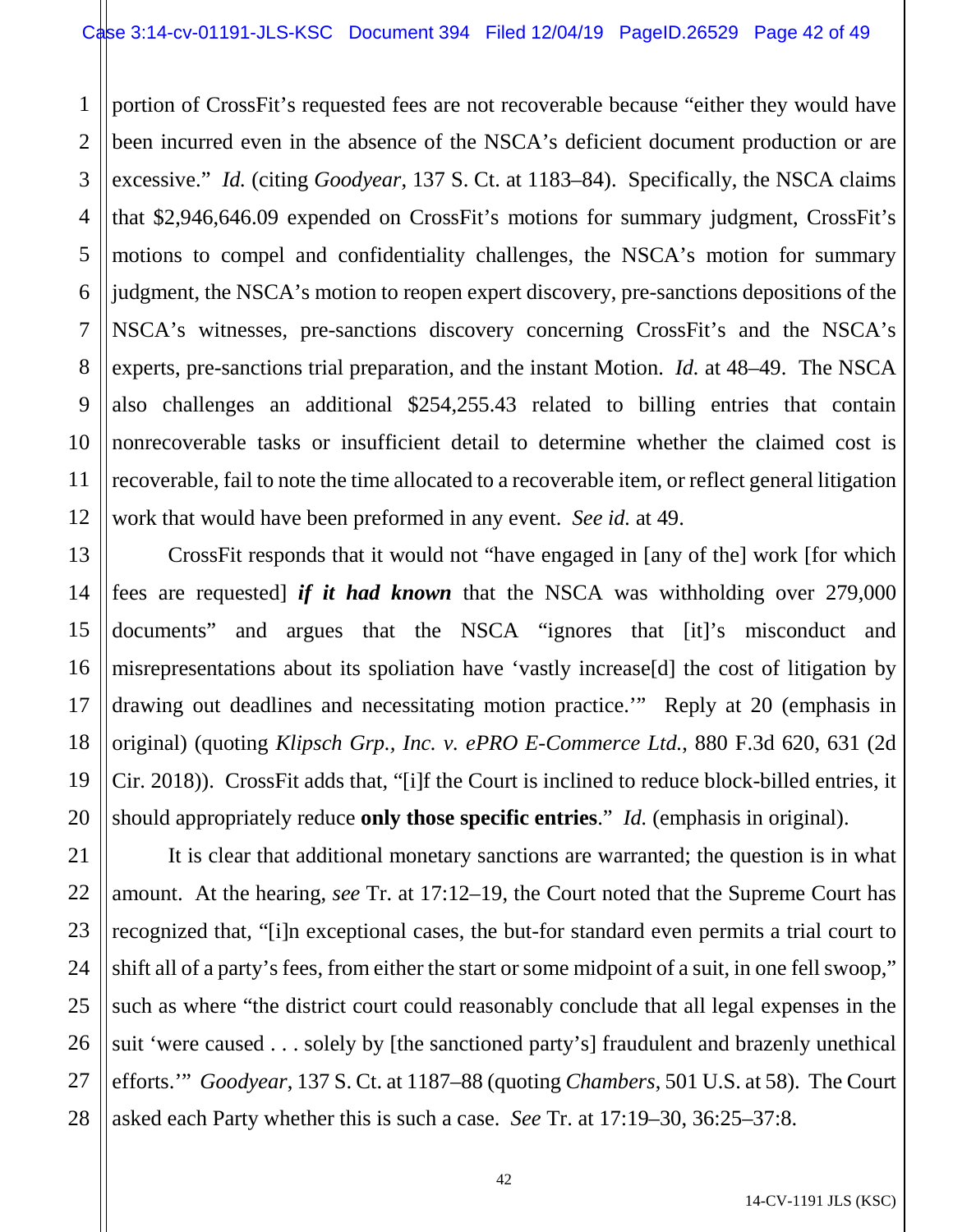1 2 3 4 5 6 7 8 9 10 11 12 13 14 15 16 17 18 19 20 21 22 23 24 25 26 27 28 Not surprisingly, CrossFit advocated that it is, *see id.* at 17:21–19:5, 57:8–61:21, while the NSCA disagreed. *See id.* at 37:9–38:19. Specifically, CrossFit argued that "every step of this case was poisoned by the NSCA's decisions from inception." *See id.* at 18:11–12. For example, "in response [to CrossFit's discovery requests], the NSCA withheld evidence, withheld documents, [and] didn't give accurate or correct answers." *Id.* at 58:3–5. "In fact, the NSCA concealed the existence of an entire marketing department." *Id.* at 58:8–9. Consequently, CrossFit proceeded to take depositions with a limited knowledge of relevant witnesses and on a record of only 439 documents, meaning CrossFit "didn't depose the right people" and "didn't ask the right questions." *See id.* at 58:5–13. The NSCA's withholding of relevant documents, in turn, led "CrossFit [to] spend[] a ton of money trying to compel and []force the NSCA to meet its discovery obligations, all to no avail." *Id.* at 58:15–17. Then "CrossFit ha[d] to twice move for summary judgment on falsity . . . because the tons of documents that [it] would have relief on were not produced," thereby rendering "it immeasurably more expensive, immeasurable more difficult." *Id.* at 58:20–59:1. CrossFit "also had to defend against the NSCA's motion for summary judgment," a "motion [that] would have never been filed and [CrossFit] would never have had to oppose . . . had [withheld] documents [listing CrossFit as the NSCA's number-one competitor] been produced." *Id.* at 59:2–9. Then came "expert discovery," but CrossFit could not "even realize how far [it] ha[d] been damaged because [it] didn't receive the spreadsheet showing the spread of the Devor article and what [the NSCA] w[as] tracking and how [it] w[as] leveraging it until this year." *Id.* at 59:10–16. CrossFit then prepared for the mandatory settlement conference before Magistrate Judge Crawford and trial "on a record of 439 documents, perjury, and incomplete deposition testimony." *See id.* at 59:17–60:1. It was only at that point that the NSCA's prior discovery misconduct was revealed, *see id.* at 59:18–24, which resulted in the Court-ordered forensic evaluation, "during [which the NSCA's] misconduct not only continue[d]; it escalate[d]." *See id.* at 60:2–3. Specifically, "[t]he NSCA [did]n't know what its search terms were. It [did]n't know who its custodians were. It [did]n't know where its documents are. It [did]n't even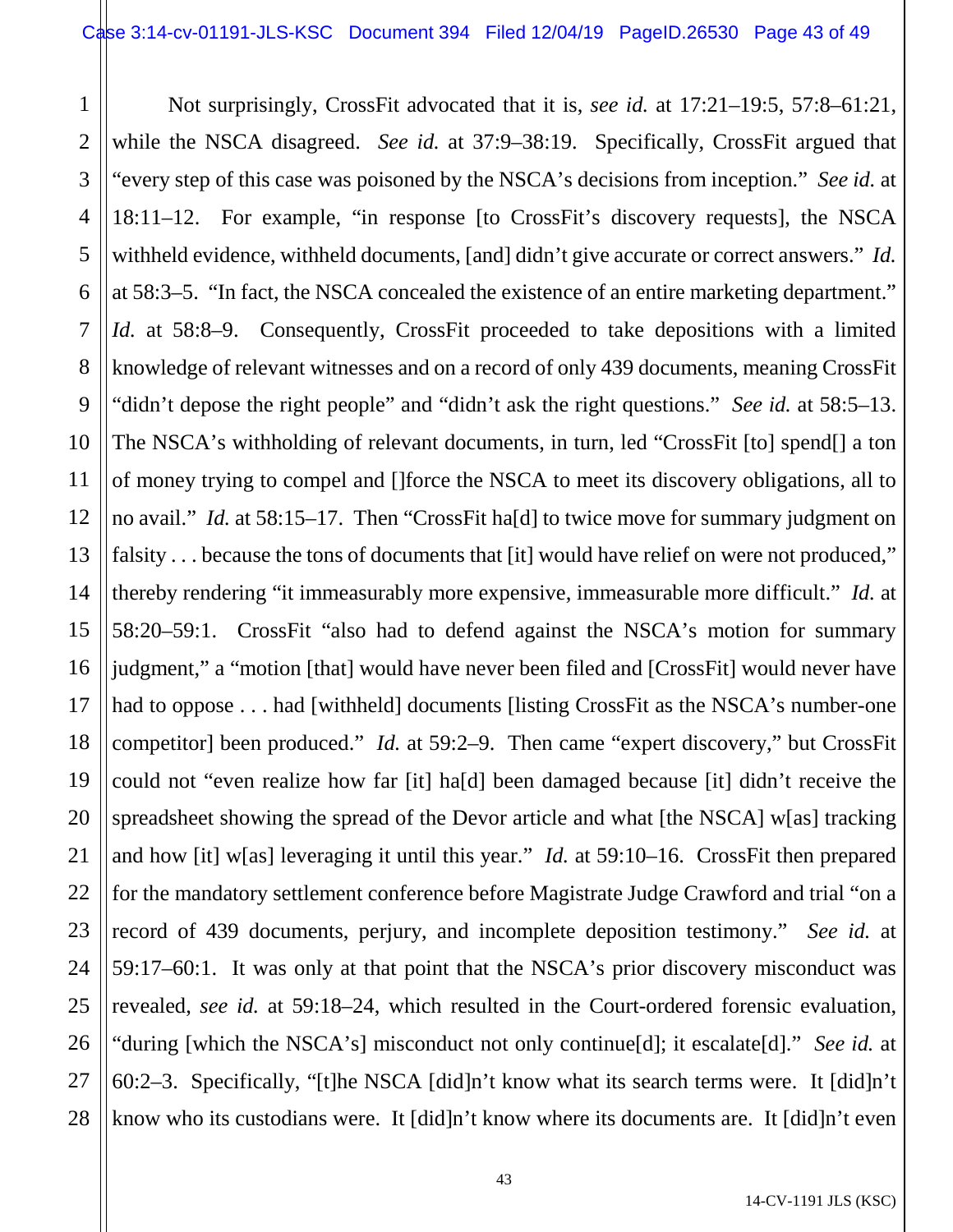1 2 3 4 5 6 7 8 9 know which devices it has." *Id.* at 60:3–6. CrossFit also engaged in "another round of expert discovery," during which additional discovery misconduct came to light, including the NSCA "using documents the[ NSCA] withheld from [CrossFit] but provided to [its] own expert," thereby prompting additional discovery disputes before Magistrate Judge Crawford. *See id.* at 60:1–6. In short, according to CrossFit, "[e]very single stage of this litigation has been infected by the NSCA's seeming unwillingness to stop being a recalcitrant litigant and to litigate this case on a fair record," as a result of which "[t]here is no aspect of this case that has not been corrupted by the[ NSCA's] misconduct." *See id.* at 60:12–17.

The NSCA, on the other hand, contends that it cooperated fully once its prior counsel, Noonan Lance, substituted in:

the big difference, the line of demarcation in this case is when the Noonan Lance law firm got involved and . . . , from that point in time, the focus was to be full disclosure, full transparency. That's why the[ NSCA] agreed to all devices, not just the 39 custodians. Over, over a hundred people. Secretaries turned in their phones. Custodians. Everybody turned in their devices. Everybody did.

17 18 19 20 *Id.* at 37:12–19. As a result, "[t]his has been a full-disclosure case where everything was turned over. That's why so much was preserved. That's why [Stroz collected] the [12] Terabytes." *Id.* at 37:25–3. The NSCA therefore urges that it "got the message" and that this litigation got on the right track:

here's a litigant that got the message, hired new counsel, turned over every available device that they had from every employee at the place, turned over [12] Terabytes of information, and what's the message that they still get terminat [ing] sanctions . . . ? How is that message to the public and the judiciary? The question becomes, what could they have done? Yes, they should have done a lot better before Noonan Lance got involved. Absolutely. But Noonan Lance took your sanctions Order seriously, turned over all that data and everybody's devices. What else could they have done?

28 *Id.* at 38:6–16.

10

11

12

13

14

15

16

21

22

23

24

25

26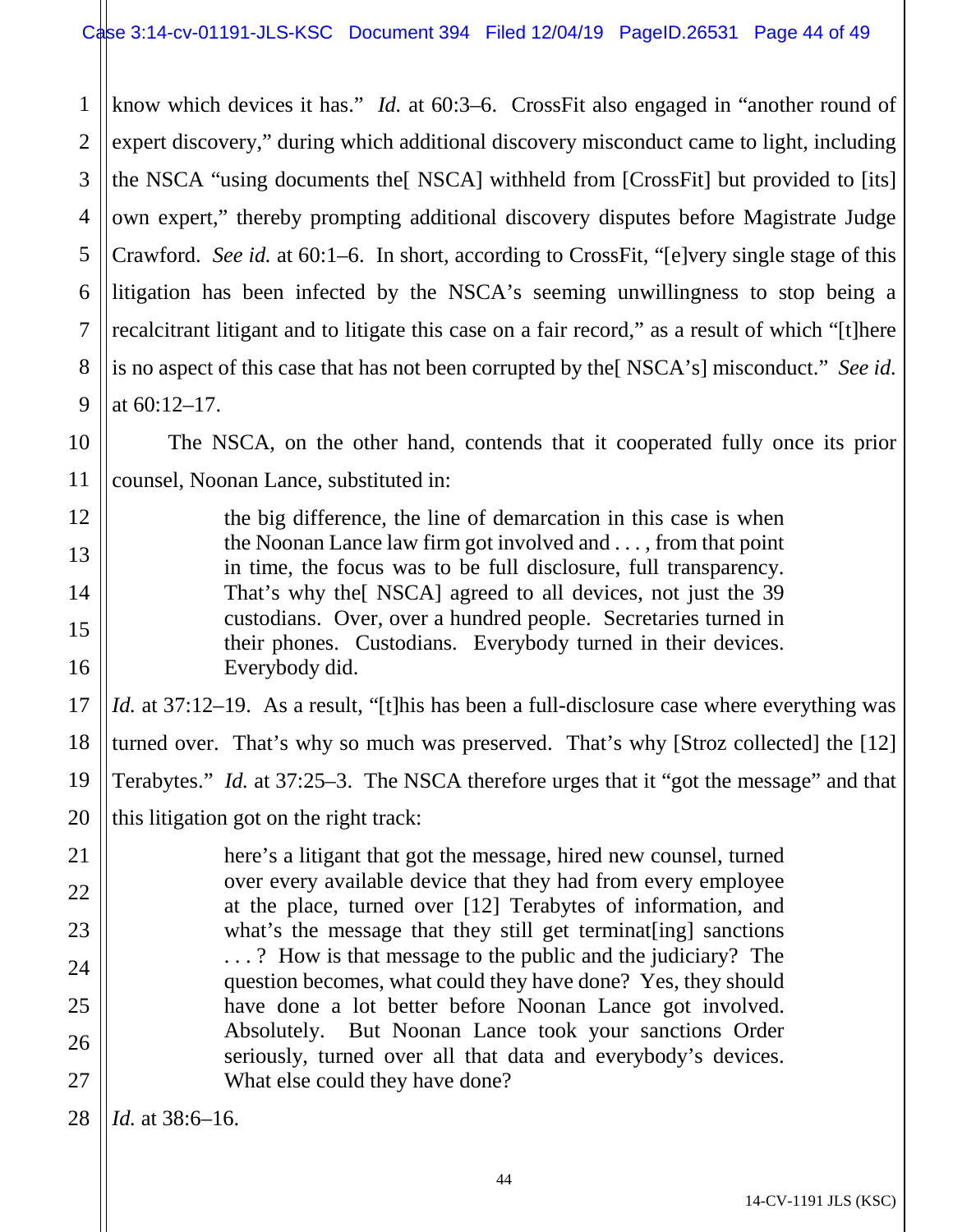1 2 3 4 5 6 7 8 9 10 For the reasons discussed above, *see, e.g.*, *supra* Sections II.A, II.C–D, the Court concludes that the only message that can be conveyed on this record is that this is the sort of "exceptional case[]" that was defended "in complete bad faith, so that every cost of [litigating it once the obstructionism began] is attributable to sanctioned behavior." *See Goodyear*, 137 S. Ct. at 1187–88. Accordingly, "all legal expenses . . . [CrossFit seeks] 'were caused . . . solely by [the NSCA's] fraudulent and brazenly unethical efforts.'" *See id.* at 1187–88 (quoting *Chambers*, 501 U.S. at 58). The Court therefore concludes that it is appropriate to grant CrossFit the fees it seeks "in one fell swoop," *see id.* at 1187, with due consideration of the NSCA's challenges to the reasonableness of the requested fees and the block-billed entries. *See* Opp'n at 49.

11 12 13 14 15 16 17 18 19 20 21 22 23 24 25 26 27 28 The Court has carefully reviewed the declarations and timesheets submitted by counsel for CrossFit—Troutman Sanders LLP, *see* ECF Nos. 331, 346-1–2, 364, 374, and Troutman Sanders eMerge, *see* ECF Nos. 334, 346-3–4, 367, 375; Mintz, Levin, Cohn, Ferris, Glovsky & Popeo, PC, *see* ECF Nos. 332, 346-5–6, 365; and Latham & Watkins LLP, *see* ECF Nos. 333, 346-7–8, 366—and finds the requested fees to be reasonable and reasonably incurred under the circumstances. The NSCA does not challenge any of the hourly rates charged, *see* ECF No. 353-1 at 72–104, which were below the billers' standard hourly rates, and "declarations of plaintiff's counsel can be sufficient to establish the reasonable market rate where the defendant does not oppose or challenge the asserted rates." *De La Riva Const., Inc. v. Marcon Eng'g, Inc.*, No. 11-CV-52-MMA DHB, 2014 WL 794807, at \*5 (S.D. Cal. Feb. 27, 2014); *see also United Steelworkers of Am. v. Phelps Dodge Corp.*, 896 F.2d 403, 407 (9th Cir. 1990) ("Affidavits of the [fee-seeking party's] attorney and other attorneys regarding prevailing fees in the community . . . are satisfactory evidence of the prevailing market rate.") (citing *Chalmers v. City of L.A.*, 796 F.2d 1205, 1214 (9th Cir. 1986)). Further, the hourly rates charged are consistent with the Court's experience regarding the rates charged in the San Diego community and those found reasonable for other national, high-caliber law firms practicing complex civil litigation in this District. *See, e.g.*, *LG Corp. v. Huang Xiaowen*, No. 16-CV-1162 JLS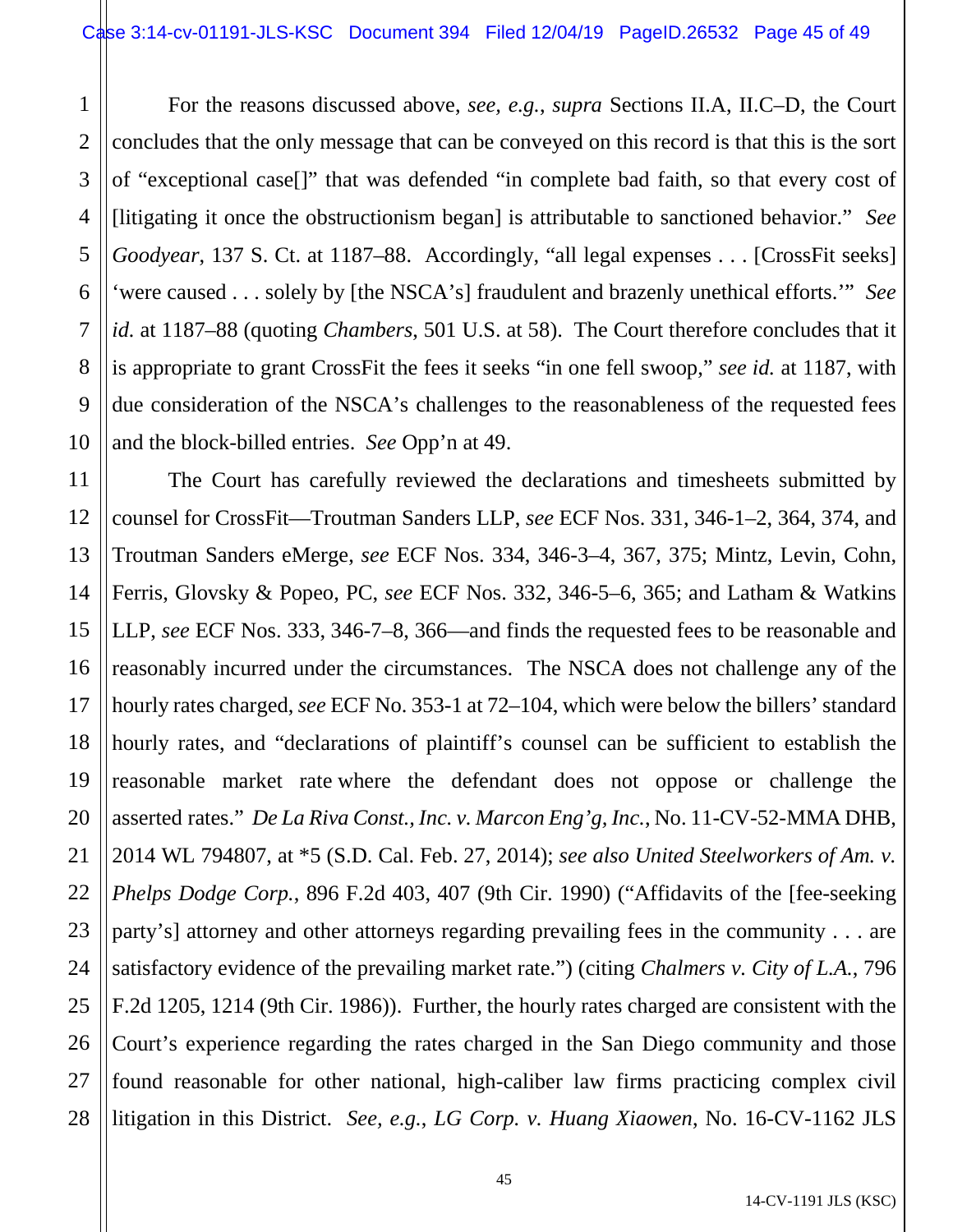1 2 3 4 5 6 7 8 (NLS), 2017 WL 3877741, at \*2–3 (S.D. Cal. Sept. 5, 2017) (finding reasonable hourly rates between \$140 to \$890 for work by "international . . . firm with numerous accolades" in patent matter); *Lobaton v. City of San Diego*, No. 3:15-CV-1416-GPC-DHB, 2017 WL 3622248, at \*3 (S.D. Cal. Aug. 22, 2017) (finding reasonable hourly rate of \$825 for highly experienced attorneys) (collecting cases); *Zest IP Holdings, LLC v. Implant Direct Mfg., LLC*, No. 10-CV-0541-GPC WVG, 2014 WL 6851612, at \*5–6 (S.D. Cal. Dec. 3, 2014) (finding reasonable hourly rates between \$170 and \$895 for work by "multi-state/national law firm" in patent matter).

9 10 11 12 13 14 15 16 17 18 19 20 21 22 23 The Court also contends that, given the circumstances, the hours expended here were reasonable. The NSCA contends, for example, that the amounts CrossFit seeks for preparing the instant Motion is "excessive, unreasonable, and must be substantially reduced based on FRCP 37(b)(2)(C) and (c)(1)(A)." Opp'n at 49. Based on the Court's calculation, it appears that 2904 hours were billed in fully briefing the instant Motion. *See* ECF No. 364-1 at 65 (731 hours); ECF No. 367-1 at 35 (752.5 hours); ECF No. 374-1 at 5, 15, 19, 23, 30, 35 (1070.6 hours); ECF No. 375-1 at 2, 4–5, 8–9,11 (349.9 hours). Although a staggering number of hours, review of the billing entries corroborates the scope of this undertaking, which culminated in the filing of—literally—thousands of pages of legal memoranda, declarations, and exhibits. *See* ECF Nos. 326–37, 359–67, 369–77. Indeed, in addition to researching and writing the instant Motion, CrossFit's counsel had to comb through the nearly 300,000 documents the NSCA had only recently produced. Given the Herculean task of preparing the instant Motion, the Court finds that the number of hours expended—shocking as it is—is reasonable given the circumstances. The same is true for the other tasks for which CrossFit seeks to recover its fees through the instant Motion.

24 25 26 27 28 Finally, the NSCA challenges certain entries for work that is block-billed, not recoverable or would have been performed anyway, or provides insufficient detail. *See*  Ruch Decl. Ex. 27–29. Given the Court's conclusion that every cost CrossFit seeks to recover through the instant Motion is attributable to the NSCA's bad faith, the Court determines that the NSCA's challenges to recoverability and block billing are without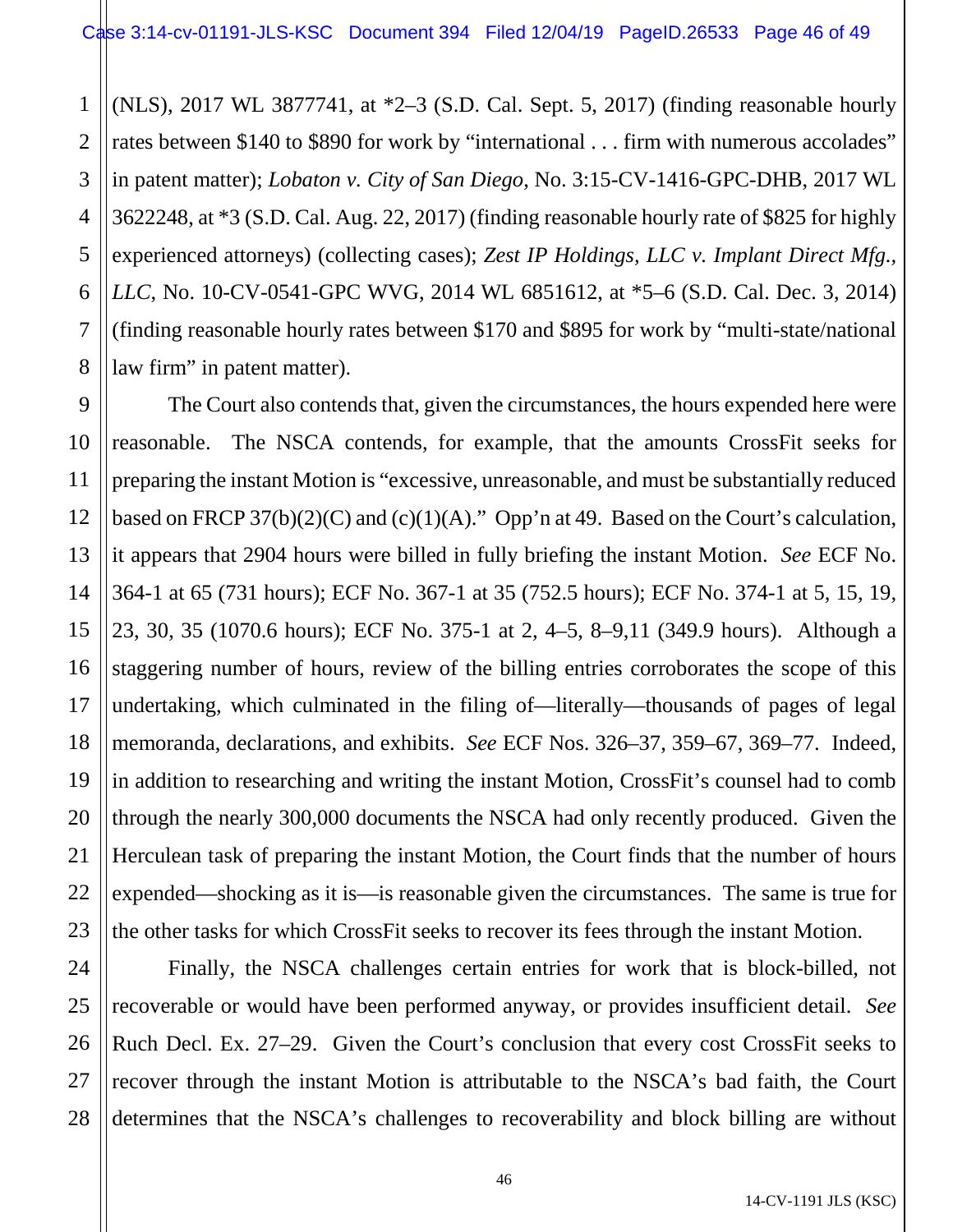1 2 3 4 merit. Further, CrossFit has provided the Court with unredacted billing statements that provide sufficient detail for the Court to conclude that the costs incurred were, in fact, reasonable. Accordingly, the Court **AWARDS** CrossFit monetary sanctions in the form of attorneys' fees in the amount of \$3,997,868.66.

# **CONCLUSION**

As indicated at the October 22, 2019 hearing, in twenty-five years on the bench, "[t]his is the first case that [the Court] ha[s] ever had that has gotten to this point." *See* Tr. at 77:16–19. This is a "serious, momentous issue" that the Court does not take lightly. *See id.* at 78:4, 79:15–18. Having carefully considered the record, "[t]he severity and frequency of defendant['s] bad faith misconduct is as egregious as anything this [C]ourt has ever seen or read in any of the cases." *See Am. Rena Int'l Corp. v. Sis-Joyce Int'l Co.*, No. CV126972FMOJEMX, 2015 WL 12732433, at \*46 (C.D. Cal. Dec. 14, 2015). Because the NSCA's pervasive "discovery violations 'threaten to interfere with the rightful decision of the case,'" *Valley Eng'rs Inc.*, 158 F.3d at 1057 (quoting *Adriana Int'l Corp. v. Thoeren*, 913 F.2d 1406, 1412 (9th Cir. 1990)), the Court **GRANTS IN PART** and **DENIES IN PART** CrossFit's Motion (ECF Nos. 326, 359). Specifically, the Court:

1. **GRANTS** CrossFit's request for terminating sanctions under Federal Rule of Civil Procedure 37(b);

19 20 2. **DENIES** CrossFit's request for terminating sanctions pursuant to Federal Rule of Civil Procedure 37(c);

21 22 3. **GRANTS** CrossFit's request for terminating sanctions under Federal Rule of Civil Procedure 37(e);

23 24 4. **GRANTS** CrossFit's request for terminating sanctions under the Court's inherent powers;

5. **DENIES** CrossFit's request for evidentiary sanctions related to damages;

26 27 6. **GRANTS** CrossFit's request for the following additional issue sanctions related to damages:

28 / / /

25

5

6

7

8

9

10

11

12

13

14

15

16

17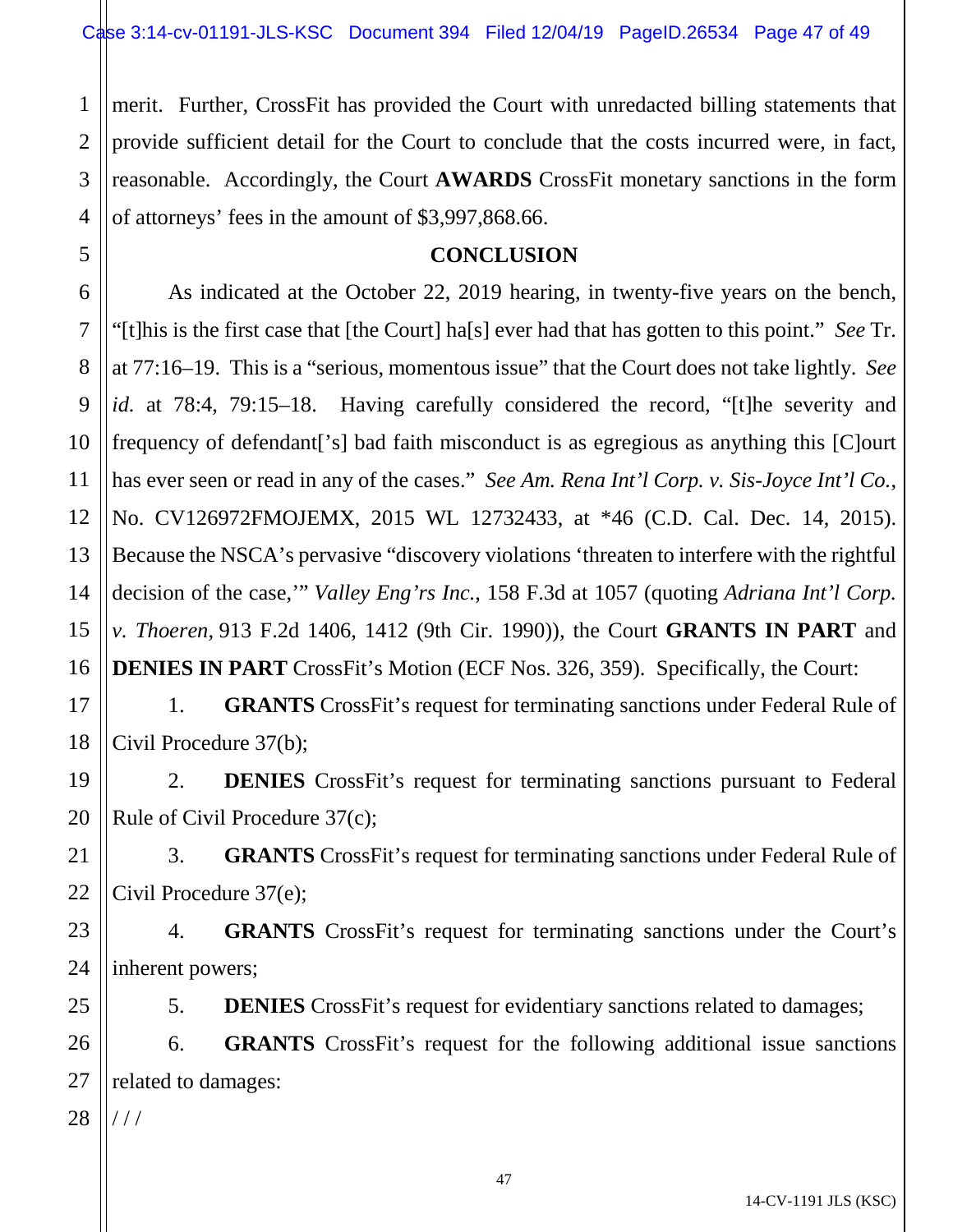a. It is taken as established that the NSCA's unfair competition and false advertising—including its false statements in the Devor Article, Erratum, Hak Study, various TSAC Report articles about CrossFit, content promoted at NSCA events referencing CrossFit-related injuries, and republication of these false statements—have deceived and continue to deceive the public and consumers regarding the safety and effectiveness of CrossFit training;

b. It is taken as established that the NSCA's unfair competition and false advertising—including its false statements in the Devor Article, Erratum, Hak Study, various TSAC Report articles about CrossFit, content promoted at NSCA events referencing CrossFit-related injuries, and republication of these false statements—caused a decline in CrossFit's seminar revenue in the military, United States, and international fitness markets;

c. It is taken as established that the NSCA's unfair competition and false advertising—including its false statements in the Devor Article, Erratum, Hak Study, various TSAC Report articles about CrossFit, content promoted at NSCA events referencing CrossFit-related injuries, and republication of these false statements—were willful and malicious;

d. It is taken as established that the NSCA's unfair competition and false advertising—including its false statements in the Devor Article, Erratum, Hak Study, various TSAC Report articles about CrossFit, any content promoted at NSCA events referencing CrossFit-related injuries, and republication of these false statements—have increased NSCA revenue, growth, and goodwill, while injuring CrossFit's revenue, growth, and goodwill;

e. It is taken as established that the NSCA's unfair competition and false advertising were a material cause of CrossFit's damages; and

f. It is taken as established that CrossFit's efforts to combat, correct for, and mitigate the misinformation spread through the NSCA's false advertising,

28 / / /

1

2

3

4

5

6

7

8

9

10

11

12

13

14

15

16

17

18

19

20

21

22

23

24

25

26